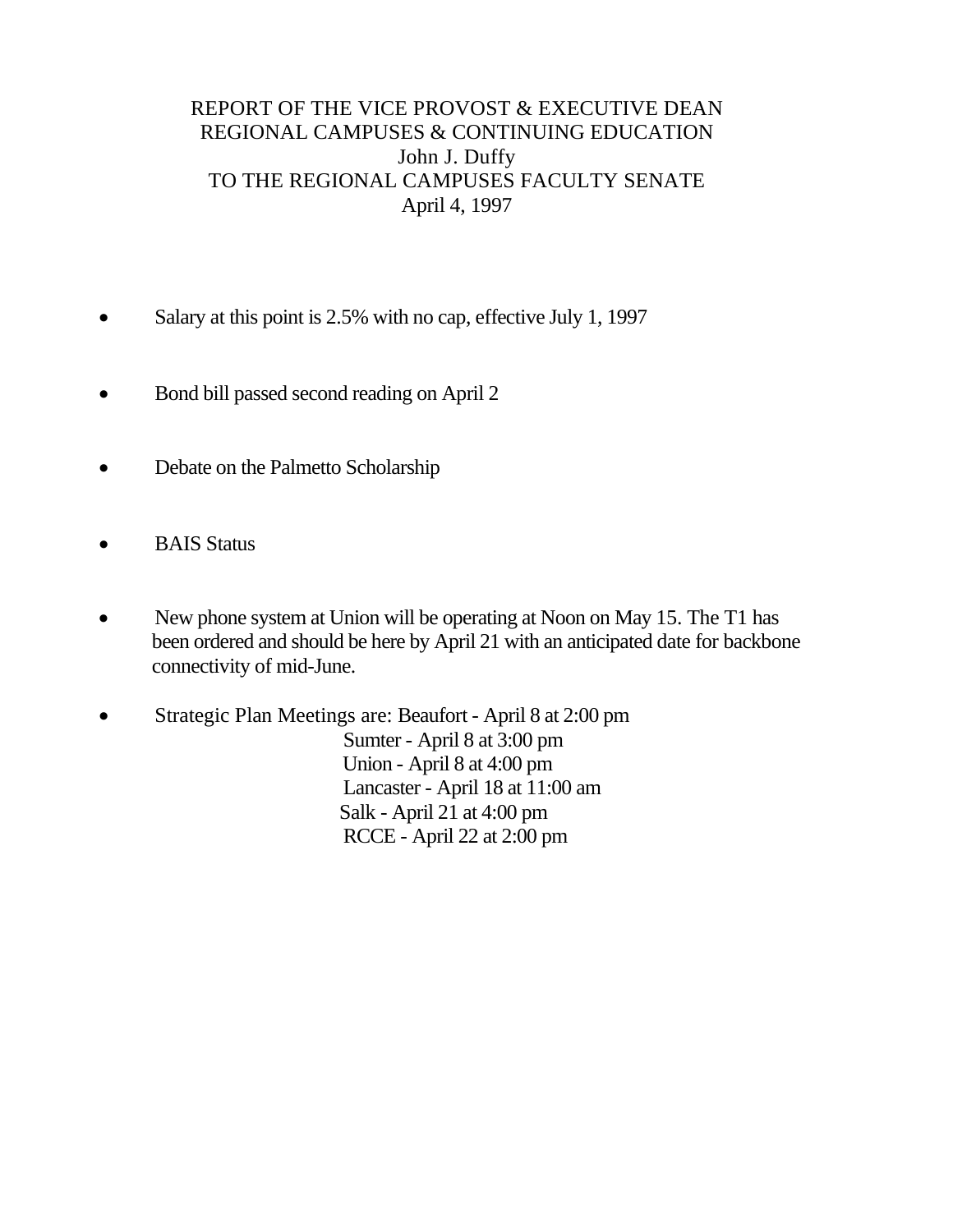# *DIVISION OF BUSINESS AND FINANCE*

# *BUDGET ALERT.*

Chancellor Robert Alexander, USC Aiken Chancellor John Stockwell, USC Spartanburg Dean Chris Plyler, USC Beaufort Dean Joseph Pappin, USC Lancaster Dean Carl Clayton, USC Salkehatchie Dean Leslie Carpenter, USC Sumter Dean James Edwards, USC Union  $T_0$ .

Sue Hooks From:

March 19, 1997 Date:

Ways and Means Recommendation for Bond Bill Subject:

The House Ways and Means Committee completed its deliberations on the Bond Bill this afternoon. The bill was reported out favorably as a Committee bill. Representative Boan recommended an amendment that made changes to the regional campus project authorizations. The following changes were made to the Joint Bond Review Committee recommendation:

| USC Lancaster Library Repairs-project deleted    | (425,000) |
|--------------------------------------------------|-----------|
| USC Lancaster Library Expansion-project reduced  | (500,000) |
| USC Beaufort Beaufort College-project increase   | 225,000   |
| USC Salkehatchie Reroofing-project increase      | 200,000   |
| USC Sumter Deferred Maintenance-project increase | 200,000   |
| USC Union Maintenance-new project                | 300,000   |

The attached is a side-by-side comparison of the Governor, the Joint Bond Review Committee and the Ways and Means Committee recommendations for each project authorization. The bill now moves on to the House for further debate.

cc: Lyles Glenn John Duffy John Finan Johnny Gregory Shirley Mills Campus Business Officers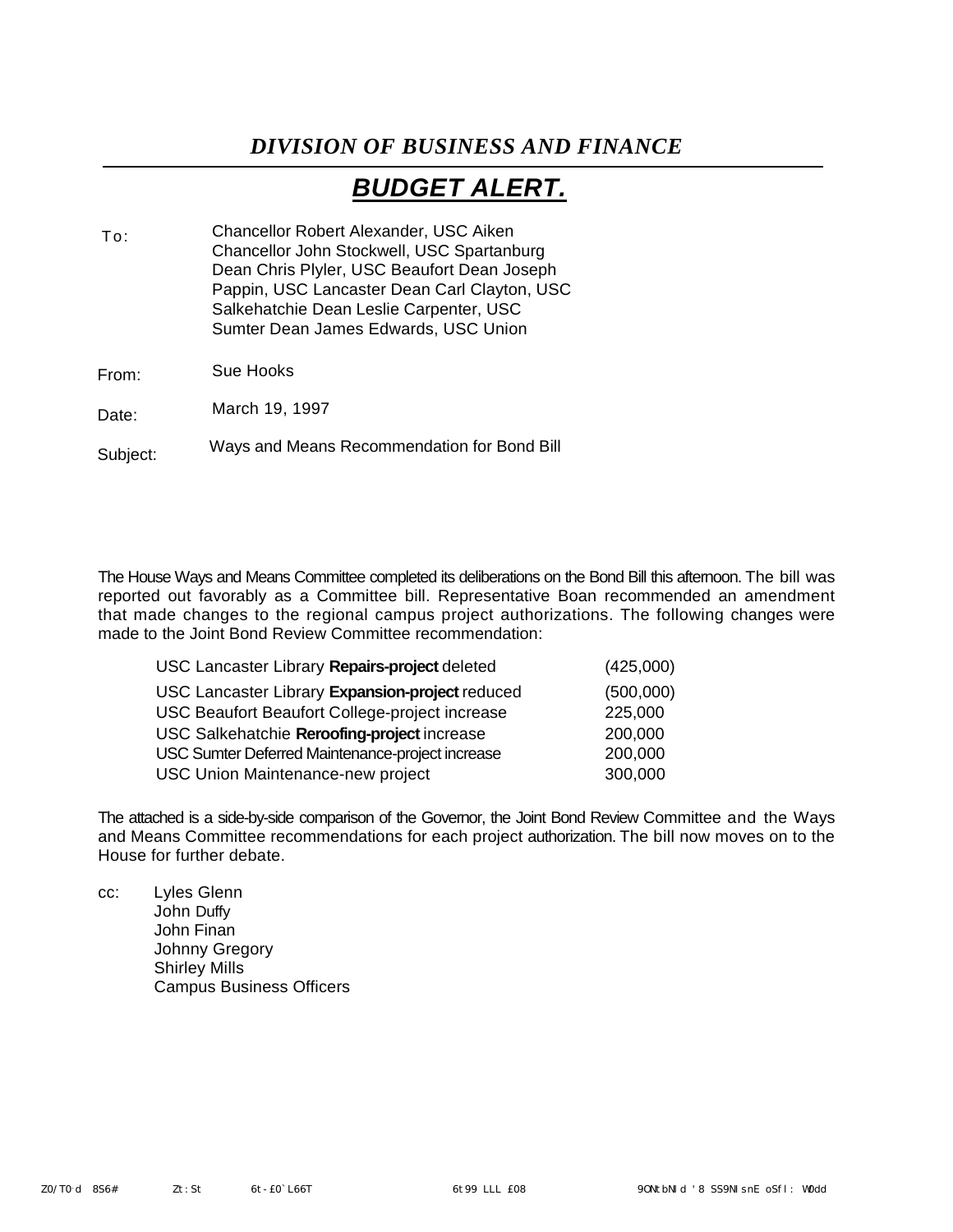### **1997 BOND BILL RECOMMENDATIONS**

| <b>AGENCY/PROJECT</b>                                                                     | Governor<br>Recommend   | JBRC<br>Recommend       | <b>W&amp;MC</b><br>Recommend |
|-------------------------------------------------------------------------------------------|-------------------------|-------------------------|------------------------------|
| <b>NEW CONSTRUCTION</b>                                                                   |                         |                         |                              |
| I USC Cola-Graduate Science Research Center                                               | 4,384,066               | 4,384,065               | 4,384.065                    |
| 2 Clemson-Central Energy                                                                  | 10,000,000              | 10,000,000              | 10,000,000                   |
| 3 Paldmont Tech.Ed/Studant Snrs/Admin Bldg.                                               | 3,582,500               | 4,750,000               | 4,760,000                    |
| 4 College of Charleston-New Library                                                       | 12,000,000              | 12,000,000              | 12,000,000                   |
| 5 Lander-Science Hal Renovate and Equip                                                   | 750,000                 | 3,325,000               | 3,325,000                    |
| 6 USC Spart.-Hedge Center Renovation                                                      | 1,987,600               | 1,987,500               | 1,987,500                    |
| 7 Chest. Marl. Tech-Instructional Library                                                 | 3,750,000               | 3,750,000               | 3,750,000                    |
| 8 Winthrop-Sciences/Math Bldg.                                                            | 6,750,000               | 6,750,000               | 6,750,000                    |
| 9 SC State-Business School<br>10 Coastal-Humenitles Bldg.                                 | 1,000,000               | 1,000,000               | 1,000,000                    |
| 11 USC Alken-New Nursing Bldg.                                                            | 11,775,000<br>1,500,000 | 11,775,000<br>1,600,000 | 11,775,000<br>1,600,000      |
| 12 Citadel-Thompson Hall                                                                  | 6,282,000               | 6,282,000               | 6,282,000                    |
| 13 Lowcountry Tech-Health Science Bldg.                                                   | 1,200,000               | 1,200,000               | 1,200,000                    |
| 14 Francis Marion-Energy Facility Upgrade                                                 | 875,250                 | 875,250                 | 875,250                      |
| 15 SC State-Fine Arts Bldg.                                                               | 2,000,000               | 2,000,000               | 2,500,000                    |
| 18 York Tech-Arts/Sciences Bldg.                                                          | 2,500,000               | 2,500,000               | 2,500,000                    |
| 17 Midlands Tech-Airport-Classroom Bldg.                                                  | 9,000,000               | 9,000,000               | 9,000.000                    |
| 18 SC State-AME Sciences Bldg                                                             | 500,000                 | 500,000                 | 0                            |
| 19 SC State-Camp Daniel Renovation                                                        | 600,000                 | 600,000                 | 600,000                      |
| 20 Florence Darlington Tech                                                               | 5,700,000               | 5,700,000               | 5,700,000                    |
| 21 USC Alken-Sclencea Building                                                            | 2,500,000               | 2,500,000               | 2,500,000                    |
| 22 Horny-George_Tech-Conway-Library/Supp Srvs.                                            | 0                       | 3,250.000               | 3,250,000                    |
| 23 Hornyy-George. Tech-Georgetown-Redesign                                                | 0                       | 750,000                 | 750,000                      |
| 24 USC Lancaster-IJbrary Expansion                                                        | 0                       | 4,500,000               | 4,000,000                    |
| 25 Trident Tech-Pakner Campus Renovation                                                  | 0                       | 3,100,000               | 3,100,000                    |
| <b>Subtotal, Now Construction</b>                                                         | 88,616,315              | 103,978,816             | 103,679,816                  |
|                                                                                           |                         |                         |                              |
| <b>DEFERRED MAINTENANCE</b>                                                               |                         |                         |                              |
| 26 USC Lancaster-Library Repairs                                                          | 425,000                 | 425.000                 | 0                            |
| 27 MUSC-Building Watertightness                                                           | 8,752,086               | 8,752,086               | 8,752,086                    |
| 28 USC Sch of Med-Reroofing                                                               | 360,000                 | 350,000                 | 350,000                      |
| 29 USC 8alkehatchle-Reroofin0                                                             | 335,000                 | 336,000                 | 535,000                      |
| 30 SC State-Steam Distribution System                                                     | 875,000                 | 875,000                 | 875,000                      |
| 31 Technical Colleges-Deferred MaIntEquip                                                 | 10,000,000              | 10,000,000              | 10,000,000                   |
| 32 USC Beaufort-Seaufoor College Bldg Renovate                                            | 869,800                 | 859,500                 | 1,084,500                    |
| 33 USC Cola-Historic Colleges Renovation                                                  | 14,600,000              | 14,600,000              | 14.500,000                   |
| 34 Greenvile Tech-Eng./Technology Bldg Renovatlo                                          | 0                       | 5,225,000               | 5,225,000                    |
| 36 USC Sumter-Deferred Maintenance                                                        | 0                       | 200,000                 | 400.000                      |
| <b>36 USC Union - Maintenance</b>                                                         | 0                       | 0                       | 300,000                      |
| Subtotal, Deferred Maintenance                                                            | 36,096,686              | 41,521,586              | 42,021,686                   |
|                                                                                           |                         |                         |                              |
|                                                                                           |                         |                         |                              |
| OTHER STATE A13ENCIES                                                                     |                         |                         |                              |
| 36 Dept. of Corrections Fad6tse                                                           | 74,700,000              | 54,700,000              | 54,700,000                   |
| 37 School Math & Science-New Bldg Final 2 Phases                                          | 5,000,000               | 5,000,000               | 5,000,000                    |
| 38 DNR-Environmental Preservation (Jocasse Gorge<br>39 Emergency Prop_Division-Relocation | 10,000,000<br>1,500,000 | 10,000,000<br>1,500,000 | 10,000,000<br>1,500,000      |
| 40 Clemson PSA-Greenhouse/Agriculture Complex                                             | 17,000,000              | 17,000,000              | 17,000,000                   |
|                                                                                           |                         | 1 750,000               |                              |
| 41 BJJ-Evaluation Centers Modifications                                                   | 168,000 ^               |                         | 188,008 ^                    |
| 43 DJJ-Greenwood Center Renovation Completion                                             | 476,000                 | 475,000                 | 476,000                      |
| 44 DJJ-New Marine Institute Bldgs.                                                        | 500,000                 | 500,000                 | 500,000                      |
| 45 DJJ-Emergency Power Generators                                                         | 750,000                 | 750,000                 | 750,000                      |
| 46 DJJ-Prison Industries Bldg.                                                            | 325,000                 | 325,000                 | 325,000                      |
| 47 EN-Technology Bidg. Payment                                                            | 5,500,000               | 5,500,000               | 5,500,000                    |
| 48 Dept. of Commerce-Airport Improvements                                                 | 5,000,000               | 5,000,000               | 5,000,000                    |
| <b>Subtotal, Other Agencies</b>                                                           | 126,160,000             | 106,160,000             | 105,160,000                  |
|                                                                                           |                         |                         |                              |
| Grand Total, All Agencies                                                                 | <u>5249,872,901</u>     | <u>5260,680,401</u>     | <u>6260,660,401</u>          |
|                                                                                           |                         |                         |                              |
| <b>Total USC Projects</b>                                                                 | 26,841,066              | 31,561,066              | 31,241.065'                  |
|                                                                                           |                         |                         |                              |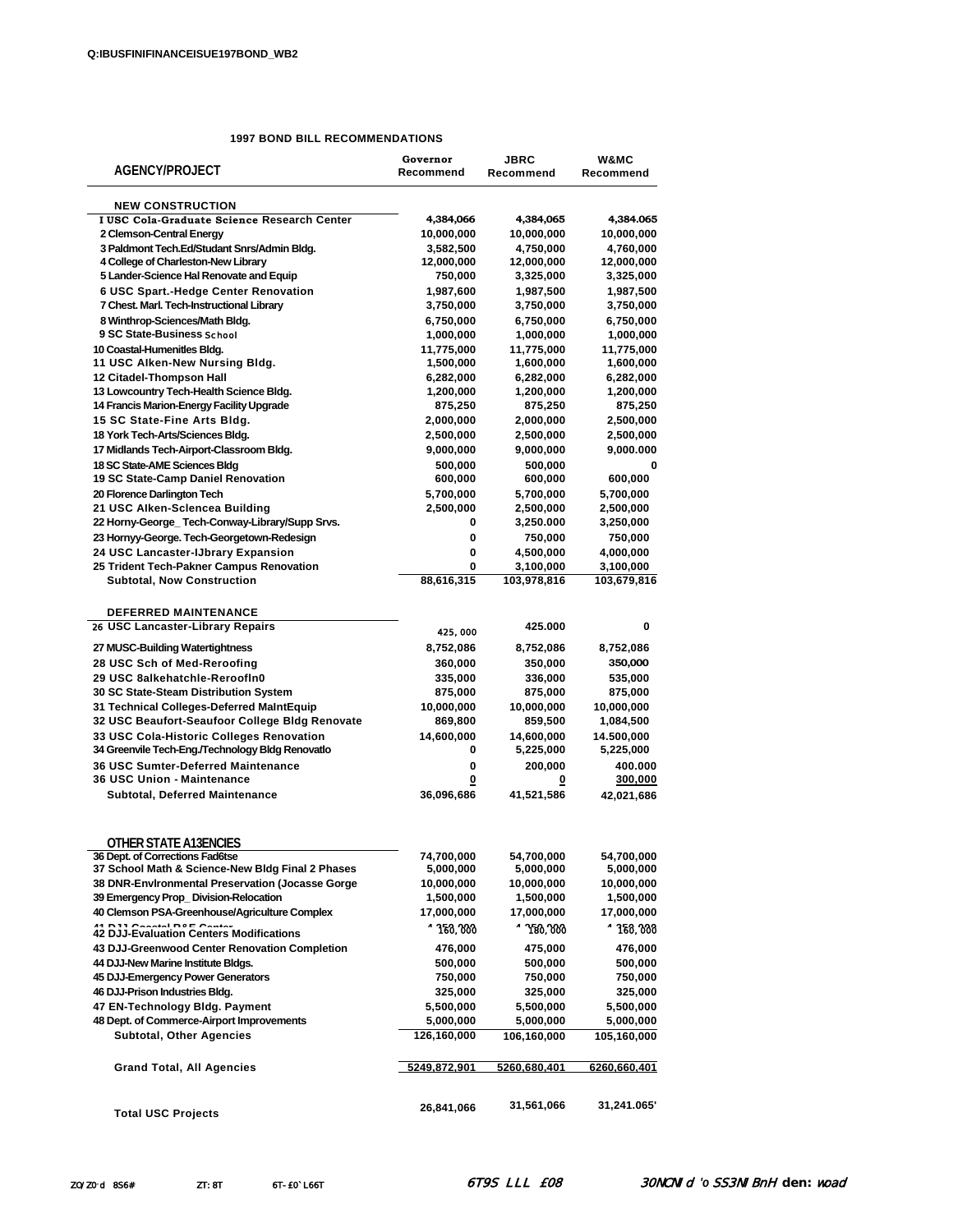### **REGIONAL CAMPUSES FACULTY SENATE MINUTES April,4 1997**

### **USC Beaufort**

#### **Morning session**

Professor Ellen Chamberlain (Beaufort), Vice Chair, called the meeting to order and noted that she was filling in for Chair Jerry Dockery (Continuing Education) who was recognized for his service to the Senate at the previous week's Executive Committee meeting. She then yielded the floor to Chris Plyler, Dean of the University, USC Beaufort.

Dean Plyler welcomed the Senate to the Beaufort campus, noting renovations underway on campus and in the city of Beaufort. He also noted the presence of Miss Valerie Currie, a USC Beaufort alumna and member of the Beaufort-Jasper County Commission on Higher Education. He also cited the recent election of Walter Conte, former Chairman of the Penn State Board of Trustees to the local commission. The Penn State regional campuses recently attained four-year status effective next Fall.

Dean Plyler: Dr. Ed Seim was going to be with us this morning. Ed is a long time Beaufort Countian who retired here after many years with Westinghouse Corporation. He has been a good friend of this campus for many years. He has taught for us on an adjunct basis; he has taught at Salkehatchie. He is very interested in the affairs of the Regional Campuses; and we are glad that he is interested in what's going on at USC Beaufort. Ed also has taken on many civic responsibilities. He chairs a number of committees locally. He is one of the most involved citizens I've ever been associated with, and he has served on our Foundation Board. He has served on a number of search committees in Business here; he was on the Dean's search committee. He continues to be a major participant in all that we do, and most recently he chaired the Sector Committee for the Regional Campuses in the performance based funding scenario that we're all not too familiar with. He was going to bring us up to date on performance based funding and the activities to this point. However, his wife experienced some medical problems and he needed to be in Charleston this morning. He told me late yesterday evening that I had to give your that update.

Representing the Regional Campuses we had Deborah Cureton from Lancaster, Carl Clayton from Salkehatchie, Carolyn West from Sumter, and myself. I know that Les Carpenter and Jim Edwards were there for virtually every meeting and I felt that throughout the sector proceedings we labored for about eight weeks, and in good faith I might add. We pulled and tugged and struggled and compromised; and Ed, with his strong belief in performance based accountability or measurement, kept us in line, so to speak. We wanted to do at times what the comprehensive research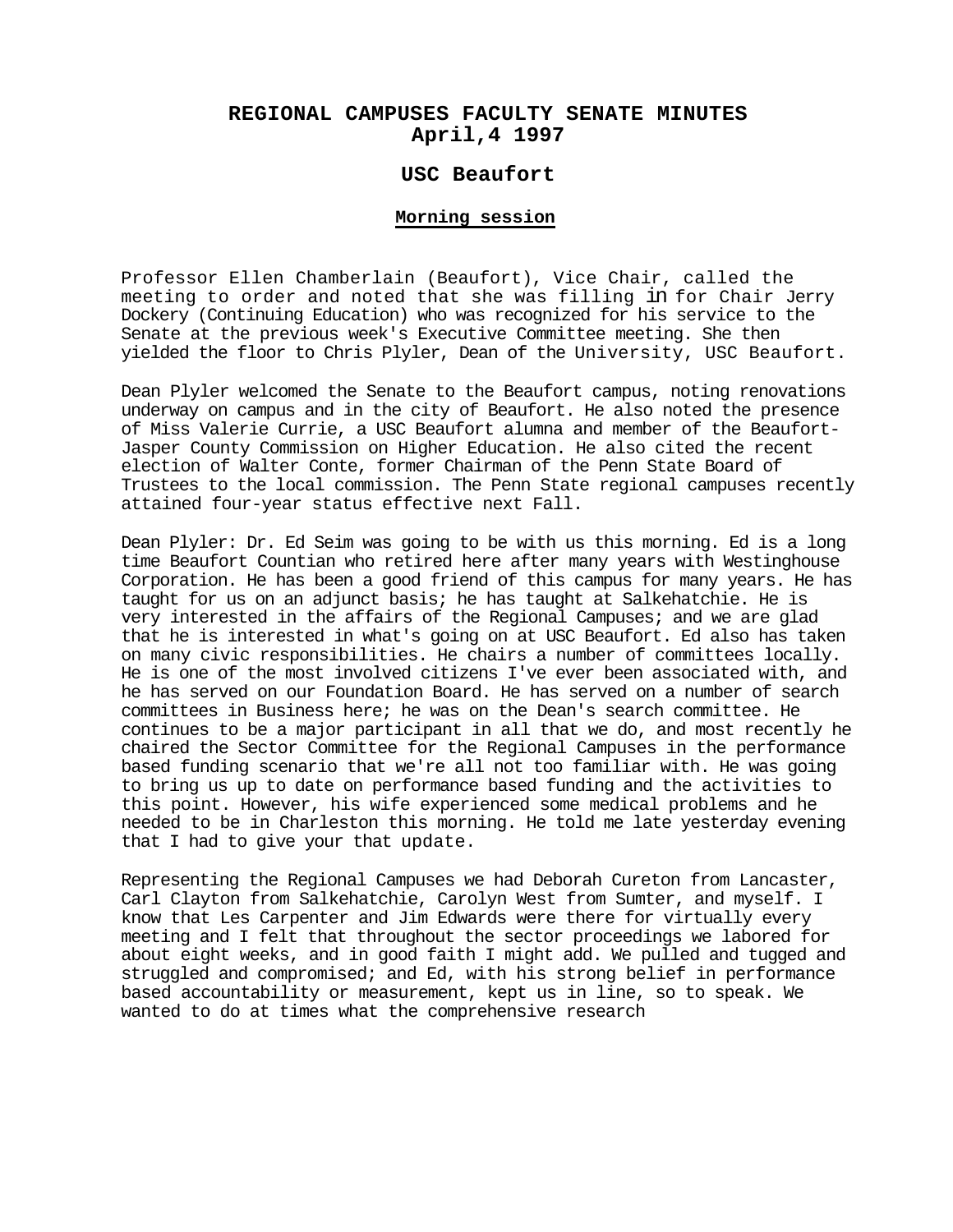institutions did and pick about three of those indicators and weight them accordingly. But we went through every one, debated every one thoroughly, and at least as well as we could with the "Commissioner" or the Executive Director and the Associate Executive Director in every one of our meetings observing; so it was an

interesting process for me. Unfortunately, **it looks as though all of that has been thrown out to this point.**

What I hoped we could do this morning is just talk about it for a few minutes if this is the appropriate time. I can't begin to explain every detail that has transpired so far but I can, based

on some of the facts that I have received, try to interpret and read to you what some of this may mean. I've got a handout that we received last week (Attachment 1) that summarizes the process. Look at those as a basis for discussion this morning.

You will recall that this performance based funding was born in the Legislature in 1996 out of Act 359. What was legislated in the act was to give the CHE a stronger role in reviewing the missions of the 33 public institutions throughout the State, and that alone sent chills throughout the State, I'm sure. In Dr. Seim's opinion and in most everyone that I've come in contact with, 37 indicators are far too many. It probably needed to be condensed into 5 or 6 at most; and we had that discussion early in trying to define what it was we were going to do. At any rate, effective next fiscal year, next academic year, 14 of the indicators will be implemented, and in 1998-99 26, and in 19992000 all 37 with 100% of our funding to be based on our performance relative to these indicators is quite scary. Those 14 for next year include mission focus, quality of faculty,. instructional quality, administrative efficiency, entrance requirements, graduates' achievements, user-friendliness of the institution, and research funding.

The overall funding plan is referred to now as the "Resource Allocation Plan" or the RAP which takes our base budget figures and applies performance ratings to those figures. The base budget figures are the starting point for the application of the performance ratings and they are derived from a brand new methodology that was passed last week by the Steering Committee as I understand it; and this methodology is known as the "Mission Resource Requirement Model.".This model is critically important next year since it is going to replace the old formula as we knew - but maybe some of you do - and we can make comparisons. This gets awfully detailed and I'm not going to read it all to you, but I do want to point out as Jim Kirk has done from Columbia some of the concerns they have with relation to the Regional Campuses.

The Steering Committee for performance funding voted last week to use the student/faculty ratio for now but to consider other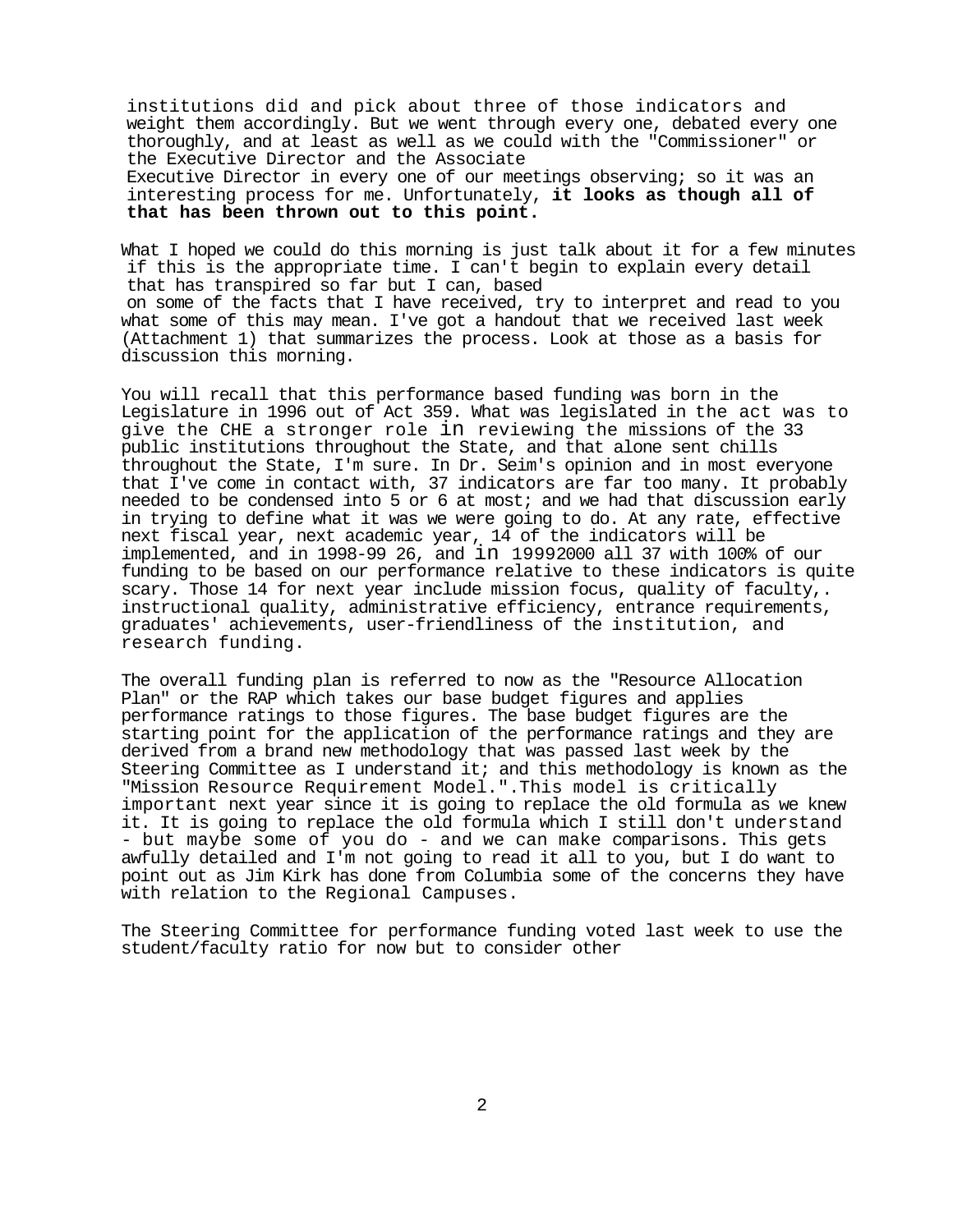options for computing faculty requirements later. The problem with the Regional Campus computation as I've heard it as he communicates it to me and to us is that the national peer group selected for comparison is unknown. Currently their plan was to use the same institutions that group all two year colleges and most notably the same group used for the technical colleges. Obviously I think you get different comparisons if you use that peer group.

Let me just say that Dr. Seim wanted me to communicate this one fact. He is disturbed - and I use that word, that's not the word he used he is incensed that all of the time that we put into the benchmarking and the weighting has literally been thrown out the window. It's not going to be used for anything more than a guiding principle for the Commission staff when they determine how well we're doing. It's going to be totally subjective. I guess you could say, then that our worst fears with concern to this process have been realized, at least to the point it is now. We hear that all institutions will be benchmarked the same and the weights may even be the same throughout all 33 institutions. I don't know how they're going to do that; and he cannot conceive of how they're going to do it, and mentioned to me that he has voiced both verbally and in writing his objections to the Chairman, Mr. Gilbert, obviously to Fred Sheheen, and to Senator Setzler, and to the Beaufort-Jasper legislative delegation. I think he's going to carry it even further. For so much time and effort and negotiation to have taken place and at this point to have it discounted is quite objectionable to him. So that, in a nutshell, is what he would have said this morning. If we want to get into the fine tuning of this thing we certainly have something to read, which I'd rather not do. Rather, as we get it I know your Deans will distribute the formula when it's fully constituted to you for information. Carol Garrison, Kay Coleman, and others from an institutional perspective are monitoring this closely. The institutional vice presidents for business and finance are monitoring it closely; they have a major part to play in it. I don't know what else to say at this point other than it's time to wait and see. I also hear that by May 1 the institutions are going to be asked to provide their own weightings for the benchmarks for all 37 indicators. Again, once we go through all of that as an institution we would submit it to the Commission for approval, so again a subjective yes or no on how well we've done, and after all that has taken place, after we have received the results on how well we did, let's just say<br>on the 14 indicators after next year, then we will be rated on a scale of 1-5 (with a 6 for being exemplary). It's kind of like our EPMS evaluation. You can never achieve the #6; you're probably not likely to achieve as an institution #5. The way I read it the best we can hope for is about 750 of what we're getting today; and I find that to be quite scary.

Associate Vice Provost John May (Continuing Education): Chris, do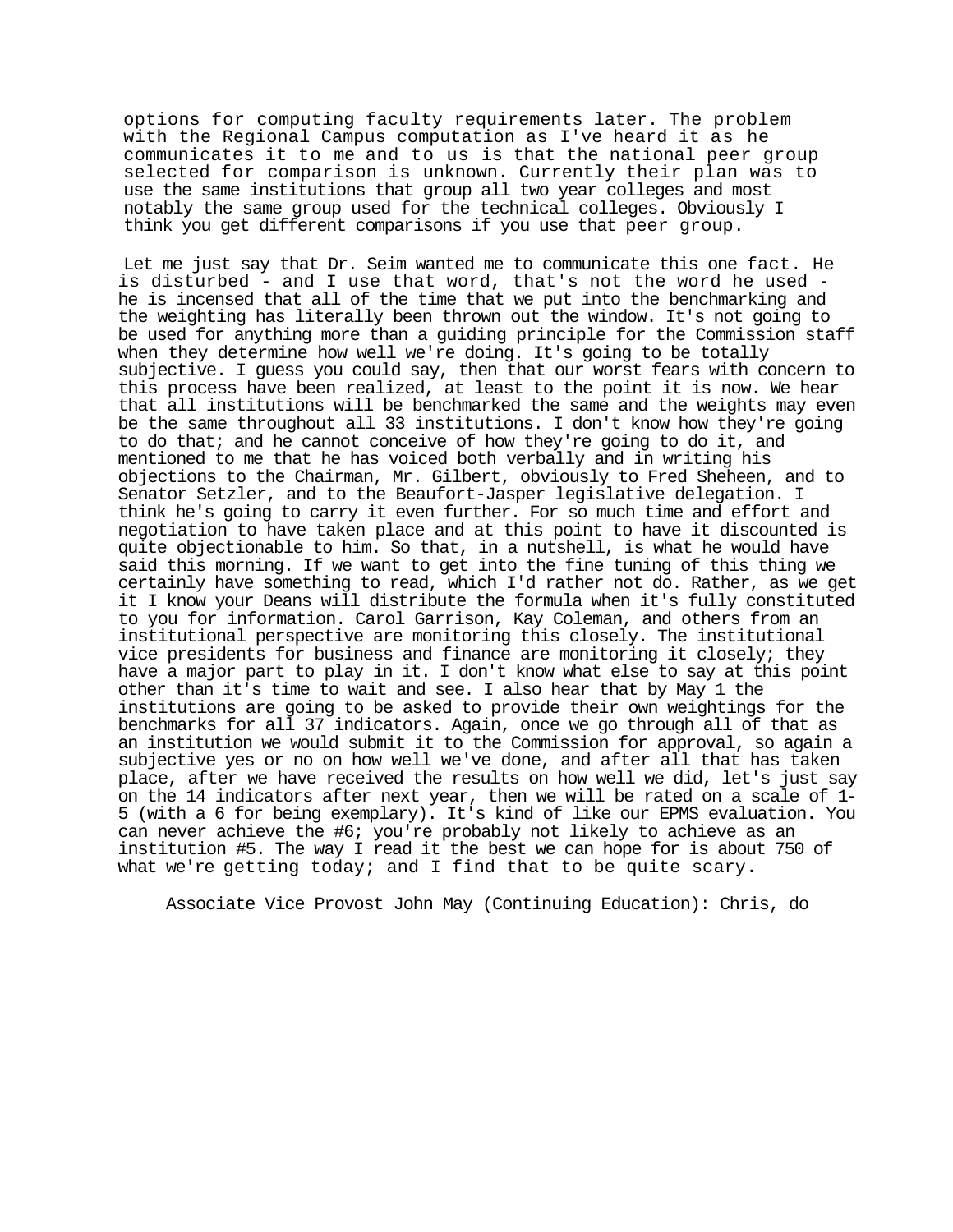the institutions at this evaluation stage have a chance to evaluate themselves and send that forward to the Commission to look at or is the Commission going to evaluate us?

Dean Plyler: Well, yes. I think by determining the benchmarks of course when we look at how the funding mechanism rates, how it stacks up, we're going to benchmark and weight accordingly. Obviously we would want to weight it to achieve - if we look at our institutional history to know what we can achieve and weight it accordingly. Now whether or not that's objectionable by the Commission - I'm sure it will be. This has not worked in other states; they've thrown it out or it hasn't been successful. I don't know what to tell you. Representative Bowers is with us as one of our Senators and maybe we can ask him that question this afternoon. I asked the question of Ed Seim why if there was such an objection from the Legislature ... about the way the comprehensive research institutions went through this process, why weren't they just singled out and made to go back to the drawing board instead of penalizing all of us. I think we represent about 3% of the total higher education budget. The big change is with the larger campuses. He didn't have an answer for that,.but they are in the process now of finding the peer institutions against which we will be measured and all of the E & G (educations & general) components used in this new formula. Just based on my brief discussion with Dr. Seim and again what I've read, that's all I can tell you about at this time. There are others in here who have been staying abreast and you might have more to add than I have been able to give you thus far.

Dean Les Carpenter (Sumter): Up till this point the President of this University has expressed unreserved optimism and support for this plan. Does he still express that same level of support for this plan now?

Dean Plyler: Les, I'm hearing what you're hearing and the only objection I've seen from the Columbia Campus is the way the Regional Campuses stack up against the formula and there is concern there. I understand (and I haven't read this article) that there is an article in this week's Chronicle and I don't know if anyone's read that who wanted to report what that had to say. I'd be happy to give you the podium because I haven't read it ... I can't answer that question. I would hope that there is great concern.

Vice Provost John Duffy: There is concern about a combination of factors ... Yes, we are very concerned about it and trying essentially to deal with the peer institutions question. For example, ... under the current proposed formula, only Beaufort would gain and to the tune of about 1.6%.

Dean Plyler: And that's not really a gain, that's an artificial gain because in the appropriations there's about a \$250 million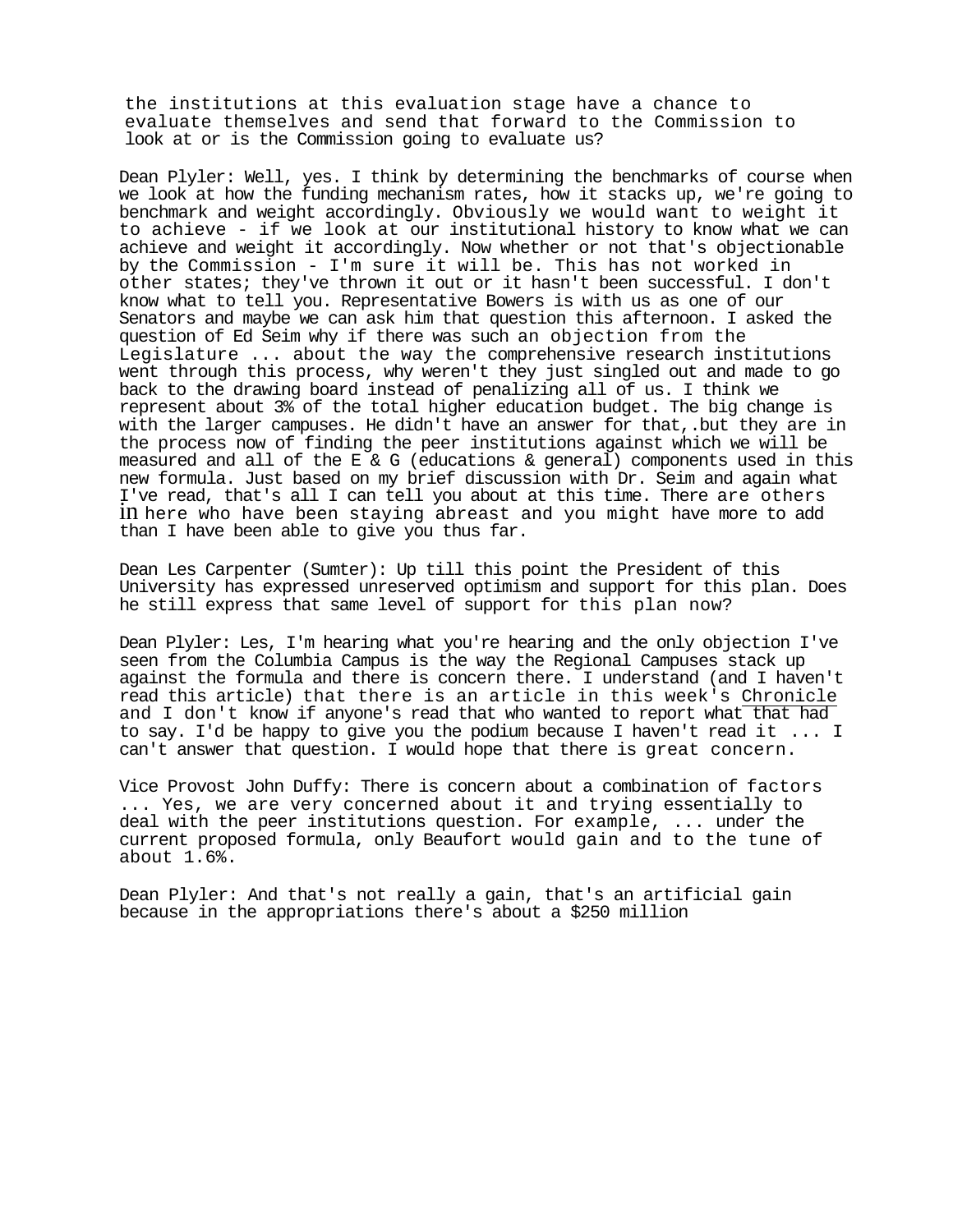discrepancy there from '96 to '98-99, so actually it's a loss just like the other Regional Campuses realized; and those were significant losses.

Dr. Duffy: We spent 25 years trying to understand the old formula and I look forward to trying to understand the new formula.

Dean Plyler: I think that it was interesting that at the beginning of the process when Dr. Seim who, by the way, finished MIT and received his doctorate in business management from USC and is a number cruncher, proposed a formula which we couldn't understand at the time. But after further analysis there was some agreement with the way he put together this new formula; and I have not seen that. He was wondering what happened. He was hopeful that some of that might have been introduced into this formula, but to date that has not happened.

Professor Ellen Chamberlain (Beaufort): Would you repeat again about the peer institutions? Is it what you said that the peer institutions for the Regional Campuses will be the same as they are for the technical colleges?

Dean Plyler: Let me quote from Kirk's facsimile to me. "We believe one factor that is causing the problem with the Regional Campus computation is the national peer group selected for comparison." The national amounts per student in the schedule he uses as an example is based on a grouping of two year colleges, the same group used for the technical colleges and, I assume, all community colleges.

Professor Chamberlain: How could that happen when we were put in a separate category to begin with? How did we get lumped back in with the technical colleges?

Dean Plyler: How did they come to the decision they weren't going to use eight weeks of work that we did? I don't know, Ellen. I mean, again totally subjectively, we're back to where we started in my opinion and I can't answer that. But he indicates that they are pressing on this, that we have got to be compared against peer institutions; and there are institutions we can be compared with in Pennsylvania and Wisconsin and other states, maybe Ohio.

Professor Steve Bishoff (Sumter): Did you say that if we were funded the way you understand it now we would get 75% of our current funding?

Dean Plyler: Roughly, based on the ratings after all the numbers come in from next year and the new formula is implemented against what we've done, and then after all of that someone sits up there and decides whether we've been exemplary, which means the performance substantially exceeds institutional and sector benchmarks and represents extraordinary effort. I'm sure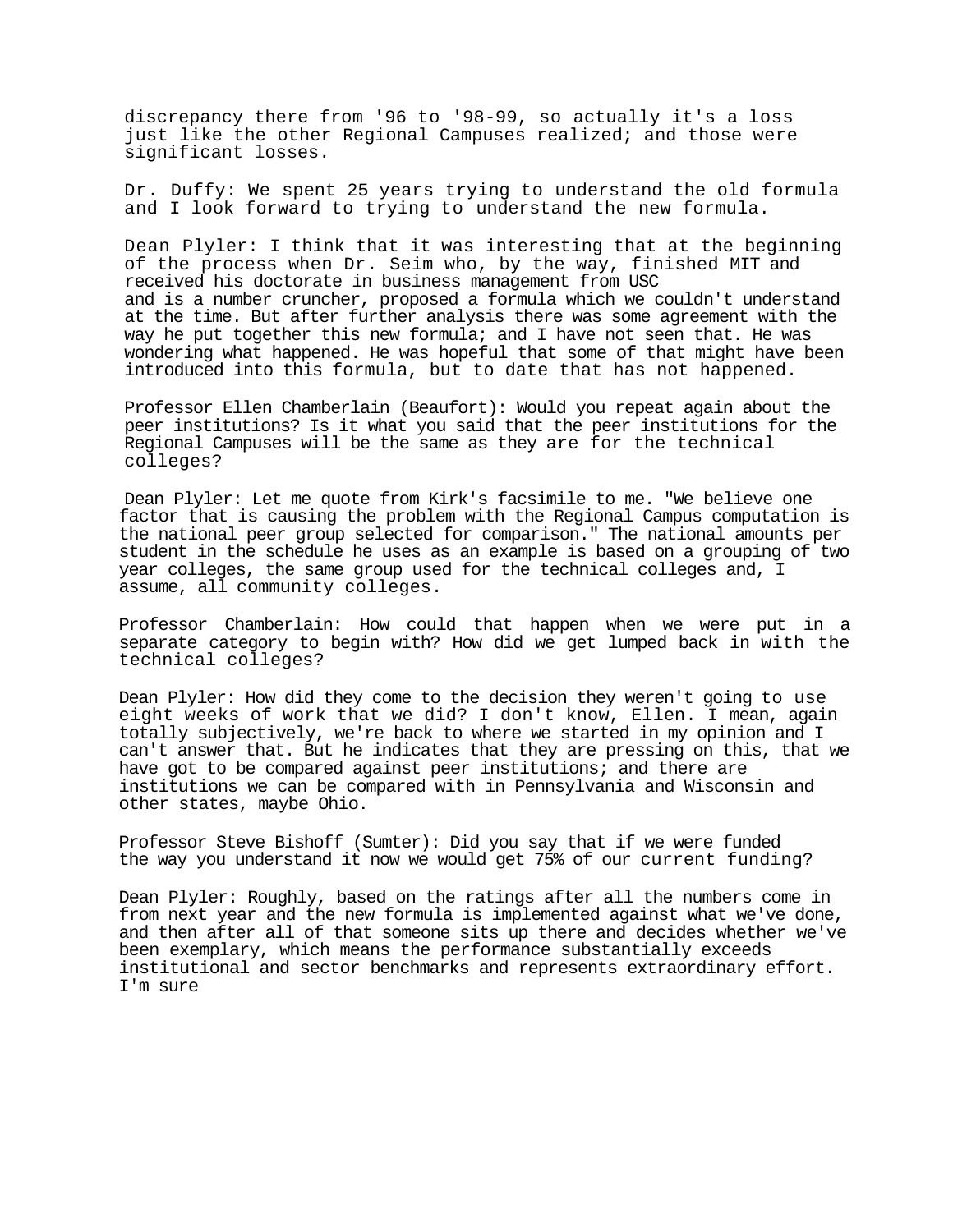Commissioner Sheheen will give Beaufort a "6," so I'm not worried. [A review of the meaning of each numerical rating was given, but is not included in these minutes].

And again, all of this other that is going on with the Commission and potential restructuring over there, who knows? I don't know what more we can say at this point.

Professor Chamberlain: Chris, is the Commission staff going to prepare these reports and then give them to the full Commission as is usually the case? When we turn in our information then the staff will evaluate us, put the numbers in, and give it to the full Commission?

Dean Plyler: I hope that the full Commission will not defer to the staff and give them that authority to just rate, but I find it difficult to believe that the Commission will be considering each institution. Perhaps in some report that they receive two days before the meeting they'll get some information. We hope that that happens so that we can, in an audience before the full Commission, appeal or give more information. I don't know, Ellen. That hasn't been defined. We've just got the model outlined to this point.

Professor Bishoff: The per capita expenditure on the technical side isn't that radically different from our own. Are they an ally at this point?

Dean Plyler: Well, isn't it more than just that? That is the total education and general budgets compared ... I would assume so. I don't know how the comparisons break down: instructional support and.instruction versus salaries to faculty. I am sure there is quate a variance there. Teaching load could hurt us when compared against them since they are trying to cram so many courses into a given semester. My guess is that they would be penalized as well, but I still don't believe we want to be compared with them.

Dean Jim Edwards (Union): Chris, I don't think you know the answer to this either, but it's a question I keep asking myself. Who is the "they?" Is it the Commission support staff, is it the Setzler Committee, is it the staff of the Setzler Committee, or who is it that is throwing it out?

Dean Plyler: Let me give you the players. Who are the key actors in the development of this funding plan and what has been the process to date in developing it? Let me just read this to you. Of course the General Assembly, and Ed Seim says to tell you you can be sure they want performance based funding; there is no question about that. That is going to happen. They, the General Assembly, passed the law in May of 1996. they will approve the regulations promulgated by the Commission on Higher Education and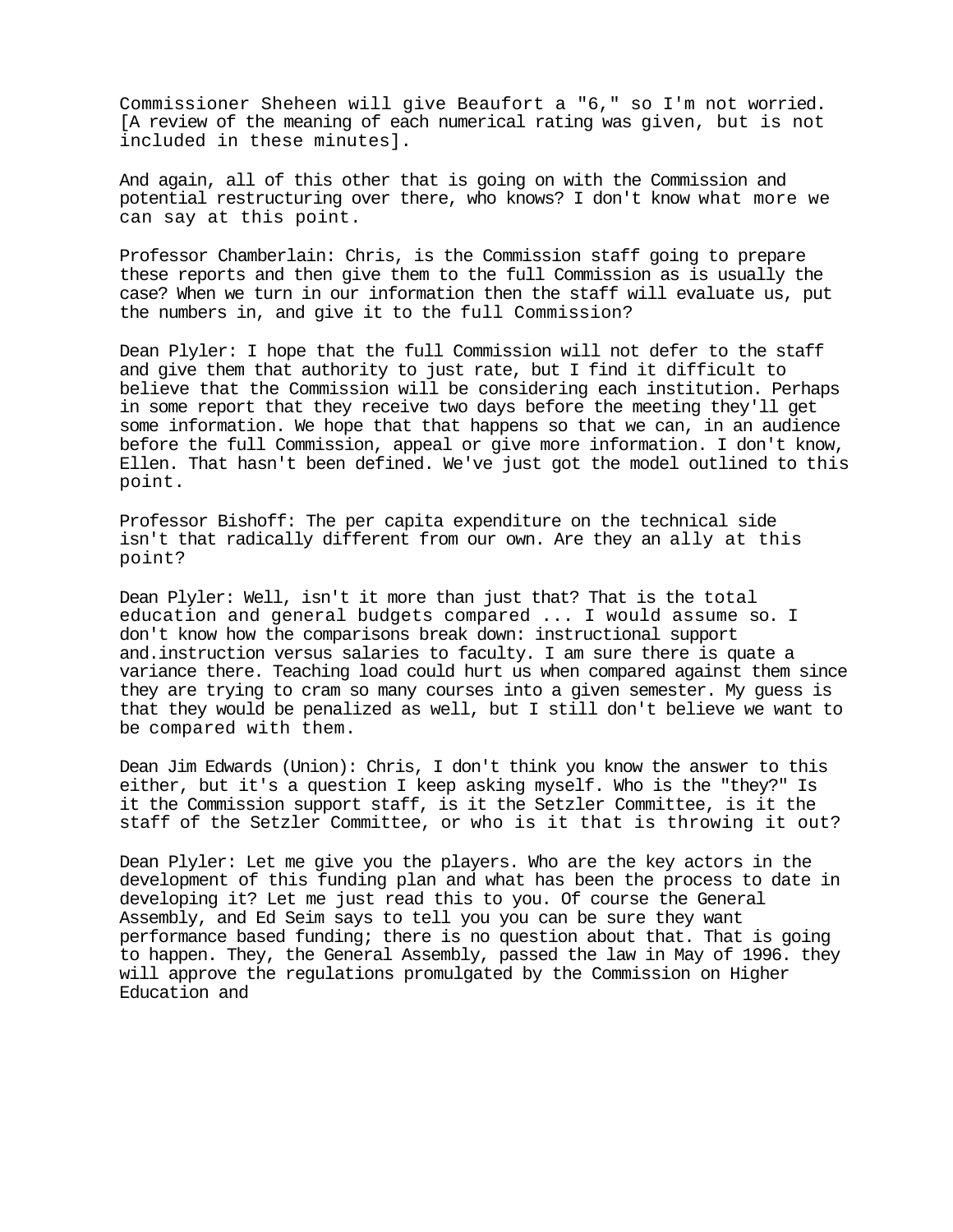provide oversight of the implementation of the law by the CHE. So, what CHE passes on they will promulgate. The Commission on Higher Education's responsibilities include approval of the final performance funding plan. They approve the mission statements of the institutions which are used as the basis for evaluating performance; and they will approve the institutional benchmarks for the performance measures. We know all of that. The Steering Committee which is CHE's planning and assessment committee makes the recommendation of the final plan to the CHE, and that is Sally Horner's. Sally Horner chairs the Steering Committee over at Coastal. The Task Forces recommend definitions and measurements. for the performance measures by the various subject areas; and their work was completed earlier and those were

adopted by the Commission. The Sector Committees which your institutional representatives served on recommended benchmarks and weights for the measures for each of the four sectors; the four sectors being technical colleges, Regional Campuses, senior institutions, and comprehensive. Our work was completed but **the reports were not approved by the Steering Committee of the CHE** because they were not satisfied with the methodology or with the results from the comprehensive institutions. MGT of America, Inc. is the consulting firm hired by CHE to advise on the development of the performance funding plan. The Higher Education Funding Advisory Committee is comprised of vice Presidents of Business and Finance from institutions and legislative representatives and they make recommendations on funding methodology to the Steering Committee. And then there is the Statewide Planning Committee. They develop consistency among the measures to be used among the four sectors.

Dr. Duffy: I thought the Soviet Union collapsed in 1987.

Numerous individuals: laughter

Dean Plyler: I can see a lot of people getting frustrated by this process by 1999, and hopefully you're right, but ...

Dean Edwards: The reason I asked the question was because I understand, but I have no idea whether this is accurate, that there are staff members of legislators who are indeed rewriting it; and as far as I know they've been to school but that's probably their only experience in higher education. So I'm wondering who are the ones that are possibly doing this?

Dean Plyler: Well, you can see the possibility of a scenario developing because you're not performing against whatever measurement, whatever standard, whatever benchmark, whatever weight, how slowly you can watch the demise of any institution, particularly those that aren't politically and adequately buffered, protected. And so that's the worst case scenario; and I'm sorry. I apologize that I'm not a little more fluent in trying to translate this for you, but quite frankly it's been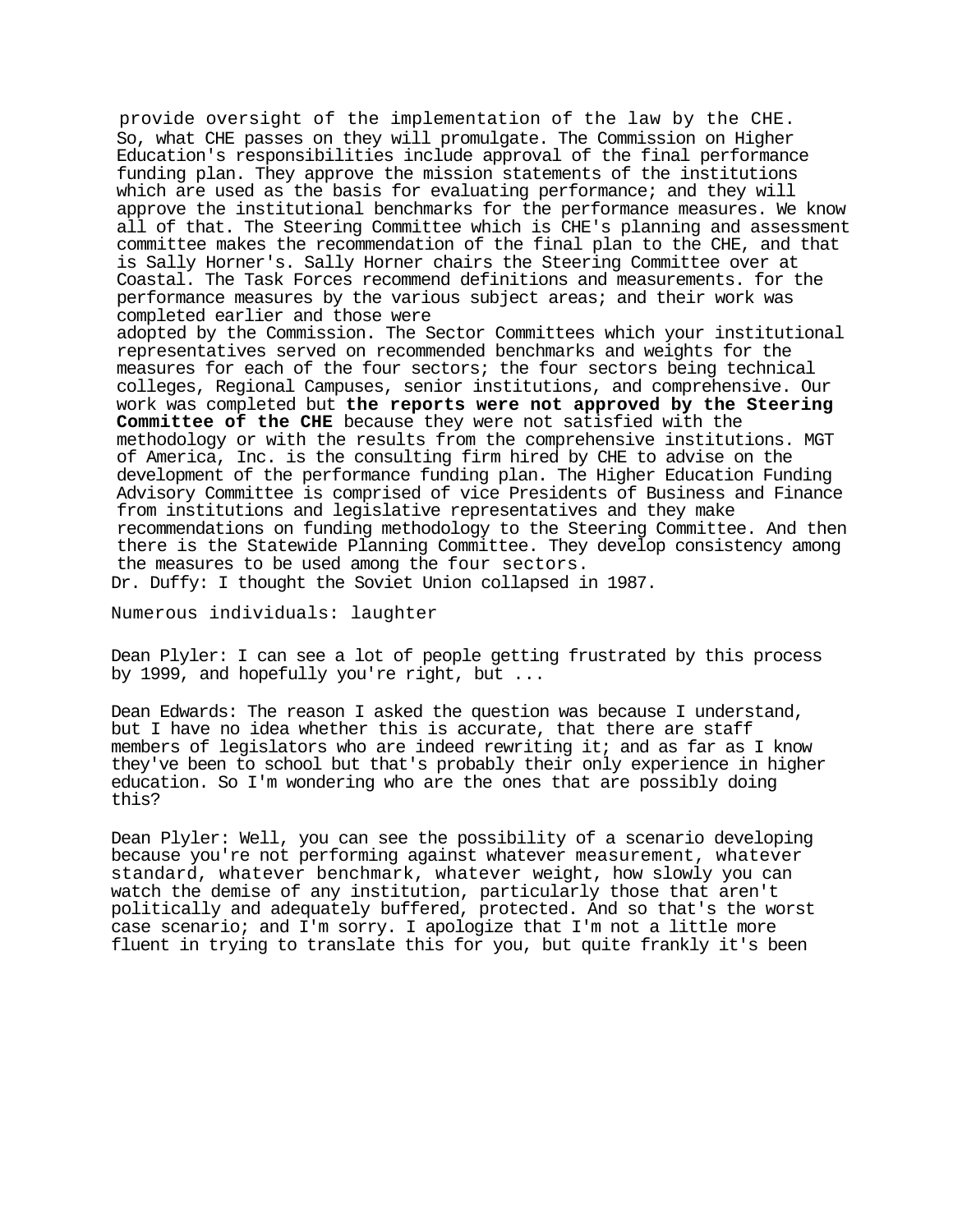very difficult for me to understand and for others who are supposed experts in this to understand.

Dean Les Carpenter (Sumter): Chris, if I might comment on what you just read: that the reports the four separate entities who are not accepted or endorsed by the Steering Committee or the CHE. You cited in what you read because of their dissatisfaction with the reports from the three major research institutions in the sector.

Dean Plyler: Yes, that came. back as a result of the Steering Committee meeting and that was just a verbal discussion; so that's not written down here.

Dean Carpenter: So if I understand what you said correctly, my interpretation of your interpretation is because of their dissatisfaction with a single, perhaps three sectors, they did not accept any of the sector reports.

Dean Plyler: Correct, and tossed them all. Now, that could have been an excuse. Who knows what the reasoning is? Again, the subjectivity of this whole process makes me very nervous, and that's the bottom line. That's what we need to be concerned with.

Professor Carolyn West (Sumter): Have you heard anything about progress in filling the Executive Director position in the CHE?

Dean Plyler: I've heard that they've gotten it down to ten finalists and I just read that in the paper last week.

Professor Steve Bishoff (Sumter): Are you suggesting we do, and out of curiosity what are we paying for this CHE thing ... what was the name of this firm?

Dean Plyler: MGT of America, Incorporated.

Professor Bishoff: Is that supported by State funds?

Dean Plyler: Well, the Commission was paying. I don't know what amount they were paid to come in and do this, Steve. You know, I've also heard that before any of the new money is allocated for how well we did in our performance, 5% - or is it \$5 million? - is taken off the top by the Commission. So I don't know if that is for their operating budget as a Commission or what, or if they use that money to reappropriate back to the institutions. I'd kind of find that hard to believe. I don't know what they're paying them. That's a good question.

Professor Bishoff: What do you suggest we do?

Dean Plyler: Well, I would stay in close touch with my legislative delegation. We are dependent on this thing being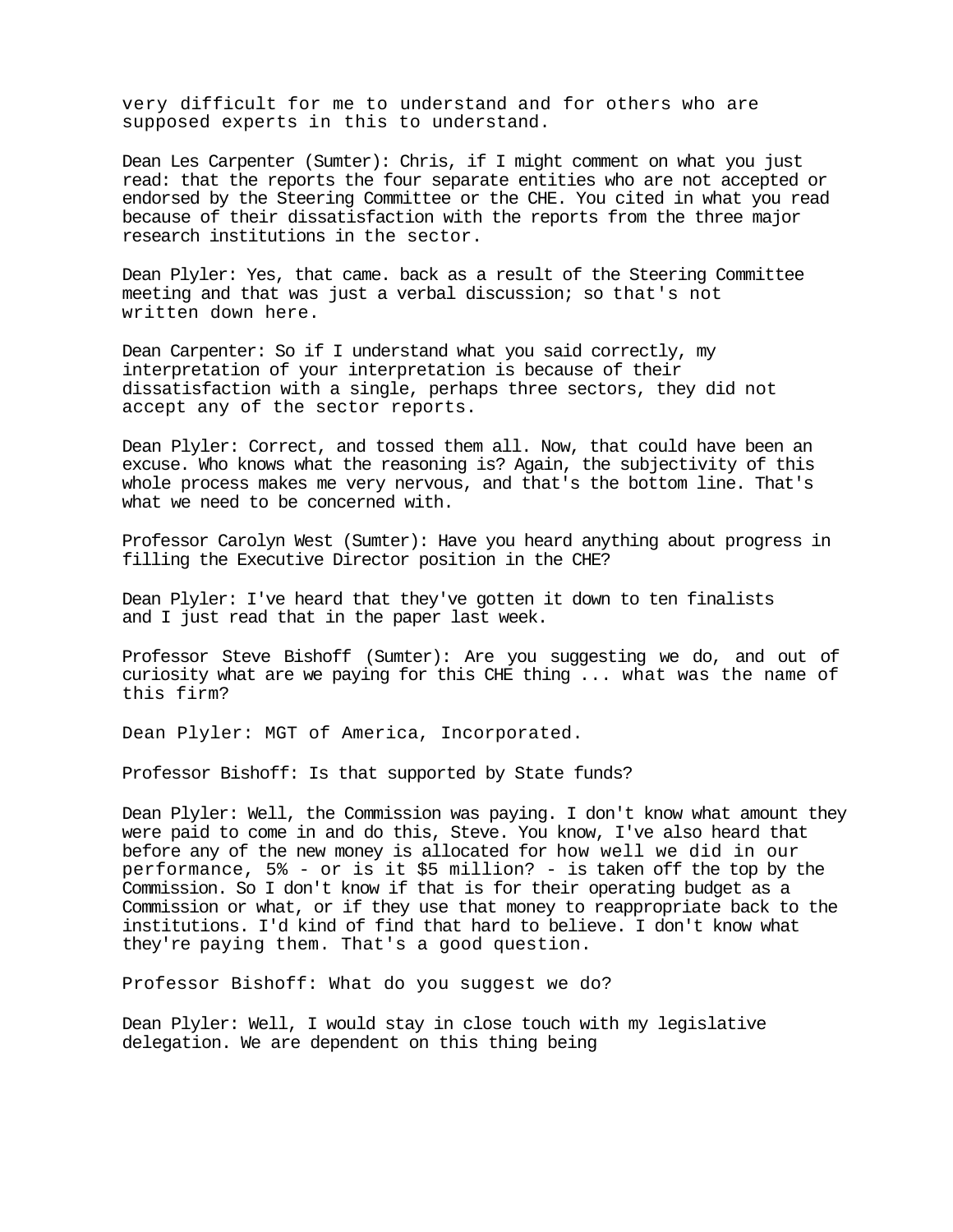monitored by Carol Garrison, who is a good friend of these Regional Campuses, Dr. Duffy's Office, David Hunter is there, Jim Kirk is there. We all need to be there at critical meetings. Ed Seim is there and has committed to me that he is going to dog this thing all the way through. He's got so much time invested in it and quite frankly is very upset that this thing has turned the way it has. The Council of Presidents are upset. I just think we've got to stay in touch with each committee meeting and report back to our own legislative delegations and have them knocking on Senator Setzler's door any time there's something objectionable that's going to affect us in some negative way. The one inspiring thing to me in the Sector Committee is there was a lot of give and take. I mean what's good for Sumter is not always good for Beaufort. What we do well in some areas may not happen in Lancaster the same way. There was healthy give and take and we did it in good faith and I was for the most part pleased with the final results: the weighting and of course the benchmarking. That gave us some strength and Sheheen himself admitted to Ed Seim that we had the most harmonious group. We were orchestrated very well under Ed Seim's leadership and we had Gen. Olsen from Sumter who is on the Commission itself working with us; and so we've got some strong allies who have been through all of this and whose ears are attuned to our needs. But we can't just assume that it's going to end up as something favorable for all 37 indicators for us. So we've just got to keep our voices strong and ears to the track, and that's awfully vague, but that's all I know to do. Again, I'm comforted somewhat that we've got an Olsen and we've got a Seim and we've got representatives from our University who are there and listening. Now we all know that sometimes the

Regional Campus issues might be quite different from the Columbia issues, and that we need to pay closer attention.

Professor Bob Costello (Sumter): In the context of the discussion of the public relations image of the University our friend Billy Boan at the February meeting of our Senate said the following

[quoted from 2/14/97 minutes, p.4]. "There is a public relations problem that I believe may be better than it once was. I think the reason for the performance funding movement is that there is a belief by those who are most supportive of that that the strong will survive and the weak will - you know: the marketplace will put them out of business." That is not in my opinion really mincing words about what is going on here; and that would confirm that we really do have to worry about it.

Dean Plyler: I think that applies to us and to the tech schools mostly. It sure does.

Professor Chamberlain: Thank you, Dean Plyler.

[At the invitation of the Chair, Campus Deans or their designated representatives presented campus updates at his point in the proceedings].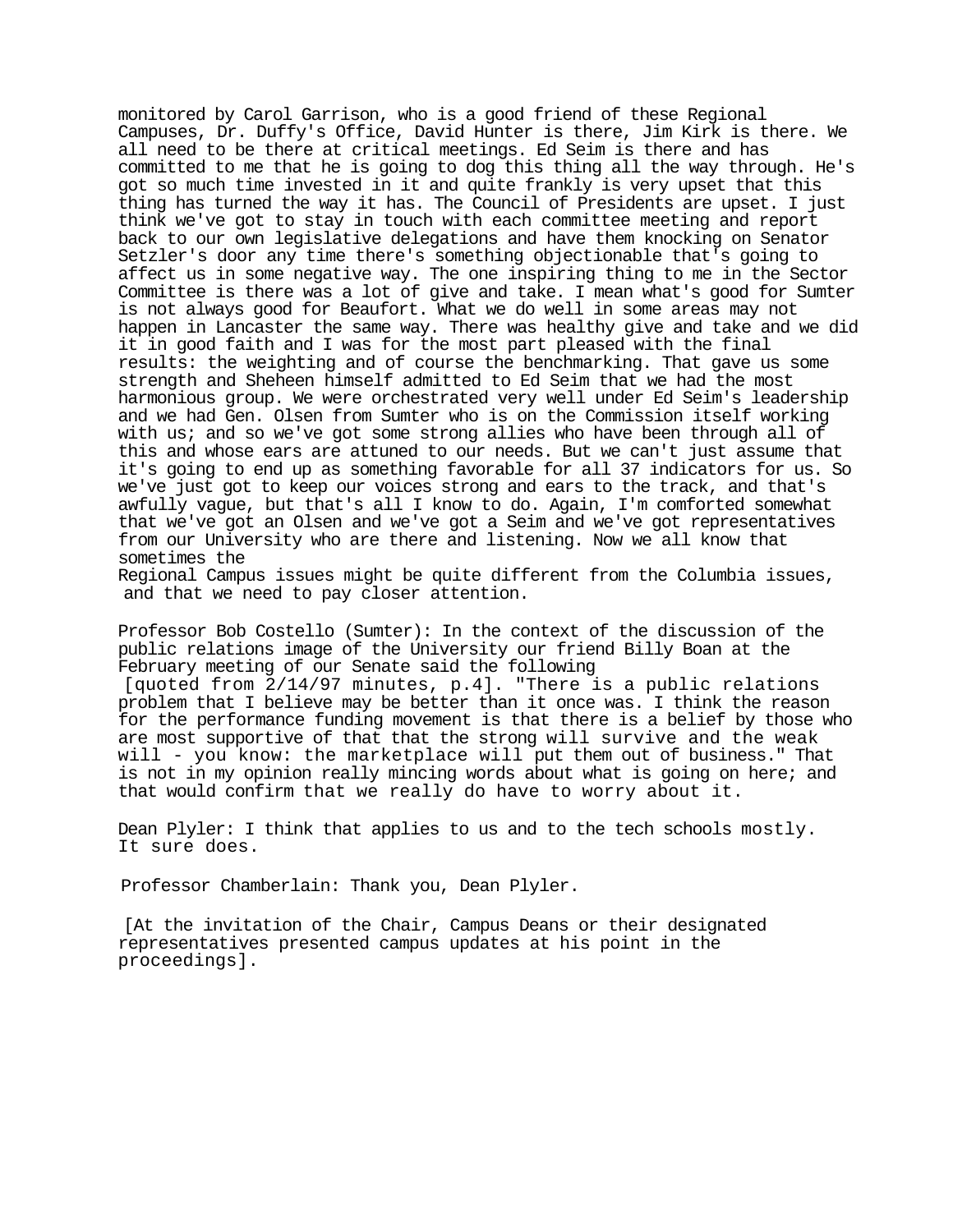Professor Ellen Chamberlain (Beaufort), Vice Chair: I have a report from the Nominating Committee that I would like to read. We will vote this afternoon on the slate of officers for next year and at that time the Chair will entertain any additional nominations from the floor. So until that point be thinking about the slate that I am going to read to you now and see if you would like to add to that.<br>Chair: Ellen Chamberlain, Bea

Ellen Chamberlain, Beaufort

| Vice Chair <sup>:</sup> | Robert Costello, Sumter             |
|-------------------------|-------------------------------------|
| Secretary <sup>:</sup>  | Mary Barton, Union                  |
| Member at large:        | Danny Faulkner, Lancaster           |
| Member at large:        | Larry West, Salkehatchie            |
| Immediate Past Chair:   | Jerry Dockery, Continuing Education |
| Board of Trustees       |                                     |
| Faculty Liason:         | Carolyn West, Sumter                |
| Faculty Welfare:        | Bruce Nims, Lancaster               |

Professor Robert Costello (Sumter), Secretary: That report is in writing in the previous minutes [Attachment 6, p. 34 of the minutes of the February 14, 1997 meeting].

Professor Ellen Chamberlain (Beaufort): I have three additional charges that I would like to give to two Standing Committees before we break out. In your standing committee meetings will you please elect a Chair for next Fall so that we will have that name.

The additional charges were items that came up in the Executive Committee meeting last week.

to Rights and Responsibilities: to formally address the grievance and appeal process in the Faculty Manual as it is presently stated and to recommend revisions as appropriate

to System Affairs: to receive the report from the Beaufort Campus faculty regarding representatives participating in Columbia Faculty Senate meetings via Distance Ed long distance connections, laptop computers, etc.

and also to the System Affairs Committee: the question of creating an official position of webmaster for the Regional Campuses Faculty Senate. We have a homepage that was created this year and now the question is should we, do we need a webmaster to maintain and run that homepage? And, because that is a new position, that will go to the Committee to determine.

New Senators may pick up handbooks up front.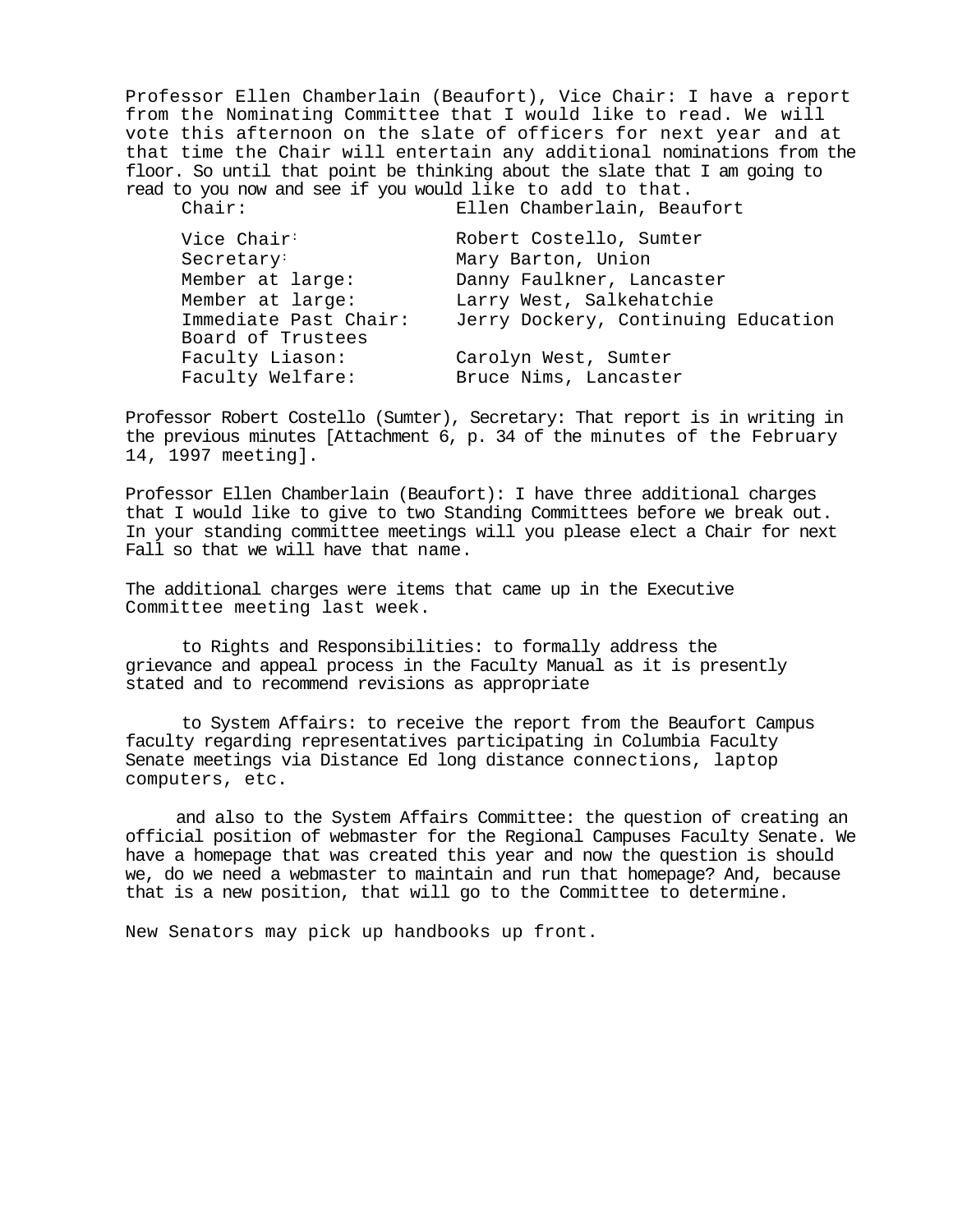#### **Afternoon session**

I. Call to order

Professor Chamberlain called the meeting to order.

II. Correction and Approval of Minutes: February 14, 1997 USC Lancaster

III. Reports from University Officers

A. Dr. John Duffy, Vice Provost & Executive Dean

A printed outline and additional data were submitted (Attachment 2)

Dr. Duffy: Let me bring you up to date on a couple of things some of you already know.

The salary raise in the House version of the Budget is 2.5% effective July 1 with no cap. There was originally a 2.5% raise effective in October with a \$1000 cap on it. That's been removed.

The bond bill which some of the campuses are interested in, in fact all five now, had its third and final reading this week and the campuses will get anywhere from \$200,000 to \$6.3 million with Lancaster getting the lion's share of it.

You may have noticed the debate on the Palmetto Scholarship. There is a great deal of dissatisfaction with the way it was administered. They are very unhappy that for example there was a kid from Lexington High School with a 1600 SAT and a 4.0 GPA who was not accepted; and the particular school he is in happens to be in the district of the Chair of the Senate Education Committee; so he took a very great interest in it. There is one problem for the University and for the Public Sector in that; and that is in all probability this will give the privates an opportunity to go after a higher percentage of that. Currently there is a pot of money that goes completely to the privates and there is a second pot of money 82% of which goes to the publics, and the privates are anxious to increase their share of it.

The Bachelor of Arts in Interdisciplinary Studies degree: We at the request of the Commission staff have deferred that until October. As far as we're concerned they can defer it forever and a day because we can of course offer the degree until such time as they act on it. In fact, I have encouraged the Deans to try to publicize the degree more and .to get heavy enrollments. About 159 students per year throughout the Regional Campuses are enrolled in that, about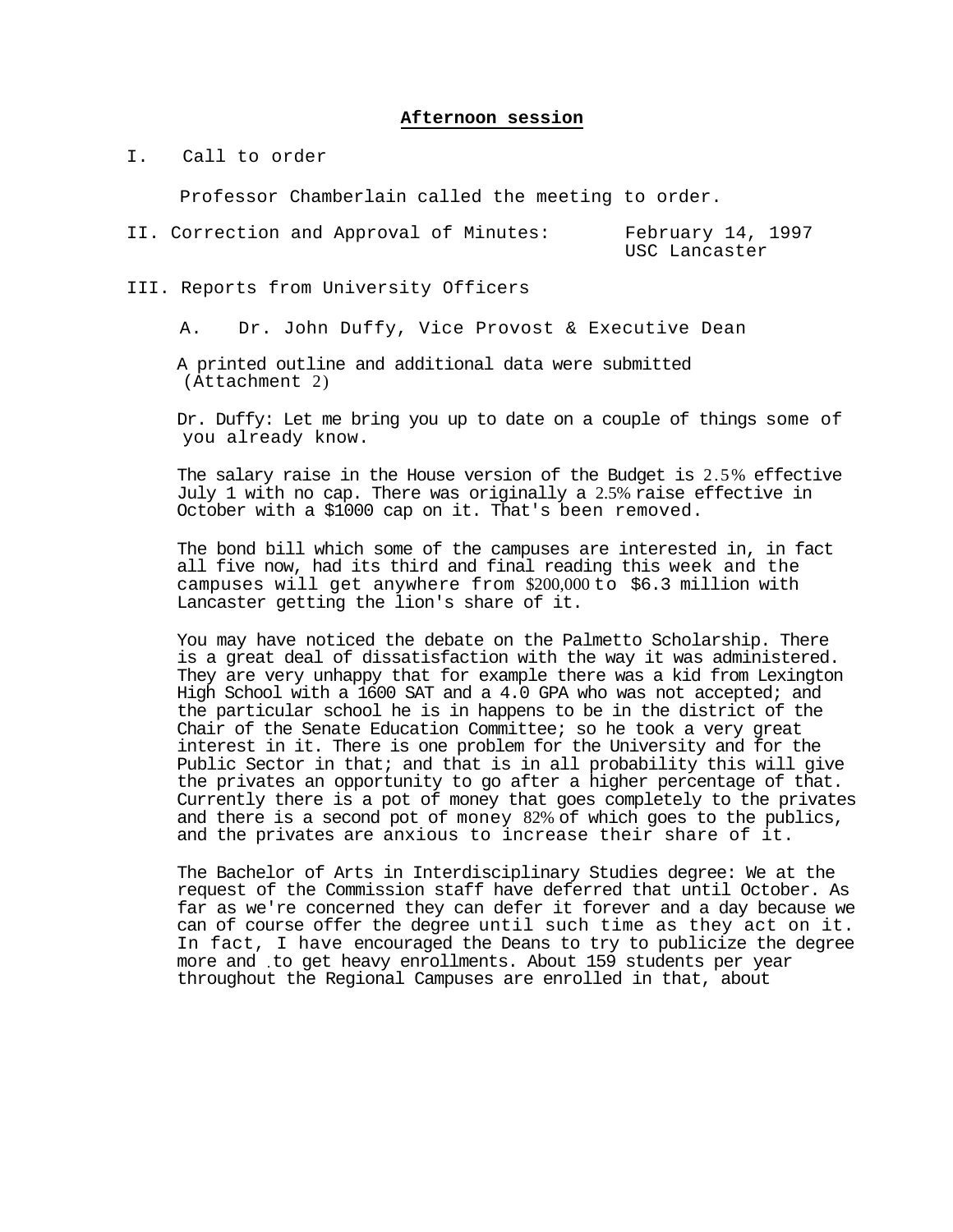59 graduate a year, the majority being female; so it's well worth doing. It saves the State a lot of money.

We are still proceeding to tie the Campuses to the backbone; this has been a little bit slower at some campuses in coming than I anticipated; but Union will be tied to the backbone I understand by the middle of June; and the rest of you should be tied to the backbone. We ran into some serious problems at Union because of historic buildings.

The Strategic Plans: Each campus has a strategic plan as does every College and Department in Columbia. These will be discussed with the Provost through the month of April. The Campuses will be discussed earlier on - most of them - Lancaster and Salkehatchie holding up the rear on that. This will be bur first opportunity to make any kind of presentation to the new Provost.

This morning there was some discussion of the possibility that the new formula might negatively impact the campuses. That is accurate. Currently the University business officers and the instructional research people are working to relieve us from some of the problems that we might have.

Also, let me add that I met the Associate Deans on an interesting problem, that is the question of review of faculty. We are trying to get this done in a timely manner. We are trying to get it done face to face with faculty, trying to get faculty signals on it. When we achieve this it will be a miracle, but, after all, I did live through retrospective conversion. They finally got that; so anyway, hopefully we will have that in place.

Another rather interesting problem is where is the official file. We don't know. It's supposed to be in Personnel, but we doubt it. So, consequently, we are going to try to deal with that problem too.

That's it. Any questions?

Professor Robert Castleberry (Sumter): In the past Sumter had created what amounted to a Martin Luther King no class day. Your verbiage on that in response said that really that had to have approval.

Dr. Duffy: From the President

Professor Castleberry: What authority does the Faculty Organization have? Must everything it does get approval and by whom? Is there some kind of written policy and procedure on that?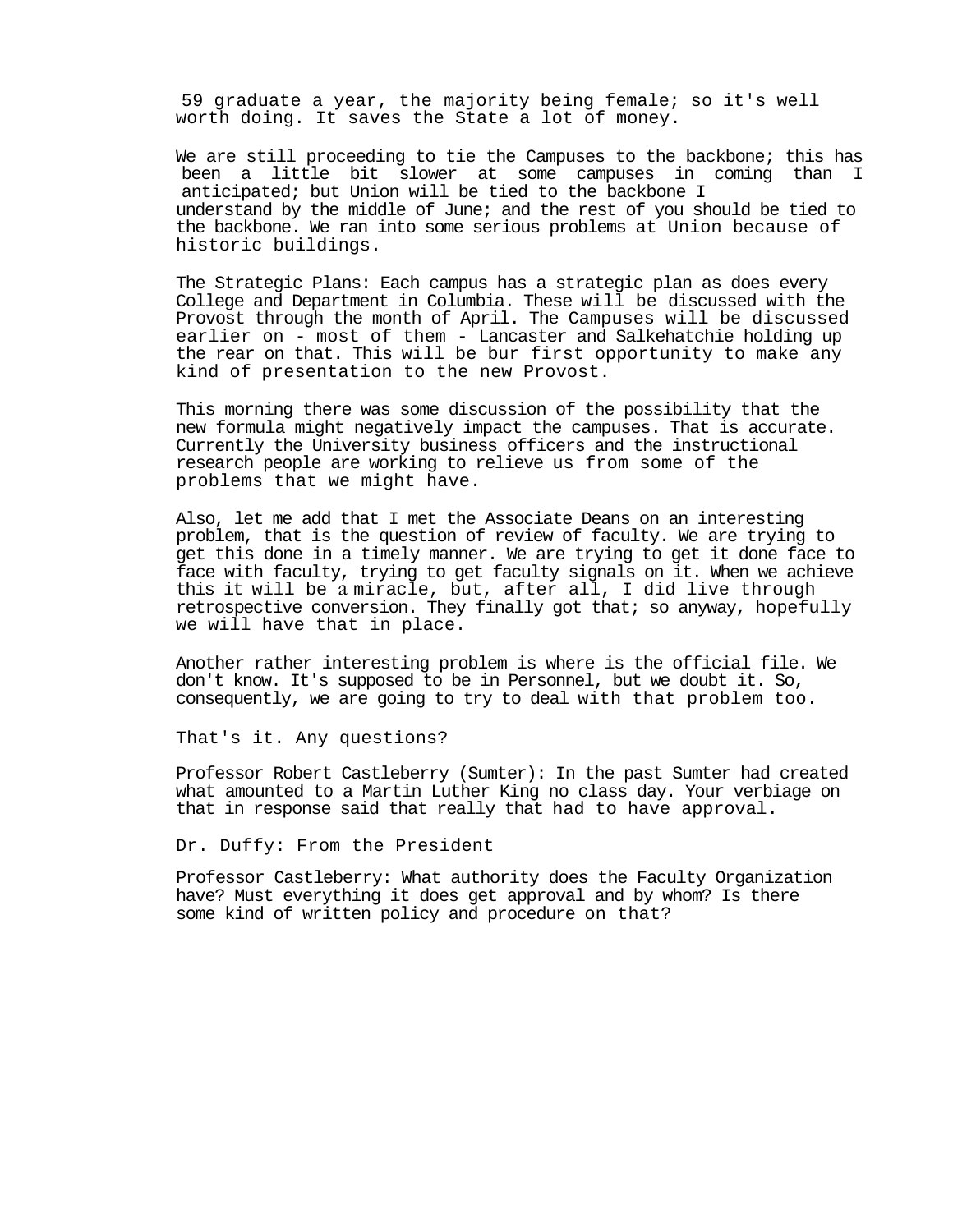Dr. Duffy: Mary, you've been researching that for me.

Mary Macdonald (Office of the Vice Provost): The only real answer I have at this time is that if it is not specifically delegated to the faculty then the authority lies with the President. I attempted to look at the bylaws of the Board of Trustees and basically I can't find any specific policy that assigns responsibilities on that to the faculty organization.

Dr. Duffy: Historically, the calendar has been set by the Registrar and approved by the President's Office. In the record we can find times when the Faculty acted to create certain days, for example by Faculty action we created the so-called Reading Day. The problem with the Martin Luther

King holiday is that it compromised the President who is basically trying to hold on to the way we handle it in Columbia as opposed to the way it's handled elsewhere. He is particularly interested in the fact that it had never gone to him for approval. The best answer is the President. I guess the upshot of this is that we've asked enough questions I'm reasonably sure there will be a policy at some future point.

Professor Castleberry: If it is not specifically specified, for example in the Regional Campuses Faculty Manual or in some other official document, then whatever review priority exists is not at that level but at the level of the .President.

Dr. Duffy: The President. And the other thing is that you get from Personnel each year a list of holidays approved by the State, and we have a peculiar situation. We take some different holidays from what the State does, so that's the reason for that. The Registrar's office is frankly only interested in whether we adhere to the regulations for the . number of class hours, that kind of thing. They really don't care when we do it as long as we do it. We also are aware of the fact, and this is going to require some work too, that the Board of Trustees decided recently at the behest of the President that we try to do all the graduations in one week; so that's going to impact on us in some ways.

The other thing is that historically the University staggered registrations because at that time the equipment was incapable of handling it. That is no longer the case. We could conceivably register all at the same time. But anyway, that's the best answer I can give you this afternoon, and we have done a lot of research on it. As Mary said, we have probably created the opportunity for a policy.

Professor Steve Bishoff (Sumter): Since you mentioned that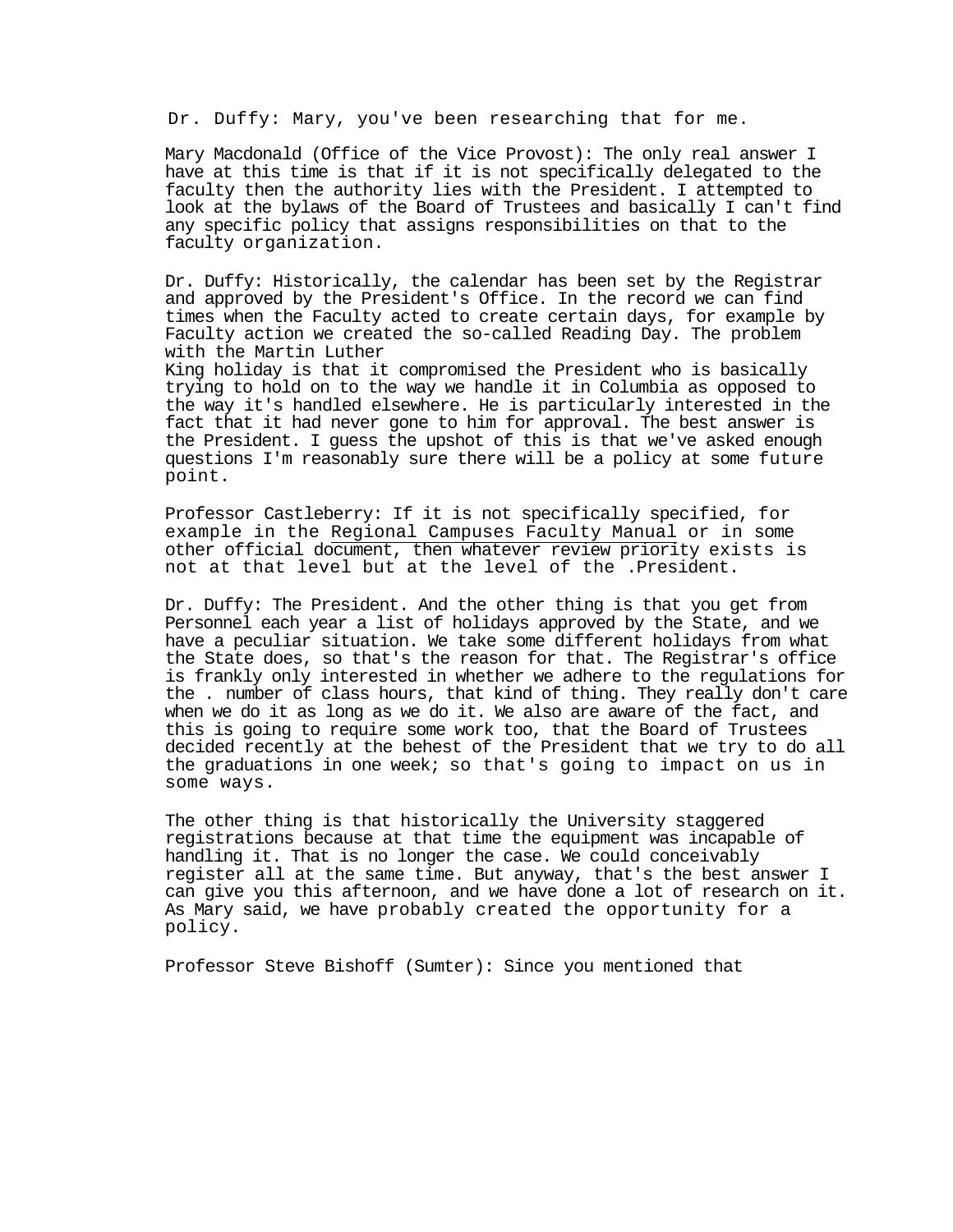one week graduation frenzy, is that going to take place this year?

Dr. Duffy: No, and in fact it's over a two week period with a period of five or six days between the first one and the second one, but it's already set for this year. As to having these things before finals, that's happened in the past. That's not anything new. The earliest graduation has often come before the finals; and we understand that causes some problems. We also now realize that we have some problems in terms of having a graduation in a building when classes. are going on, that kind of thing. So we'll try to solve it.

I have one announcement and this has to do with my job in Columbia as Dean of the College of Applied Professional Sciences. A multimillion dollar grant to that College will be announced very shortly.

- IV. Reports from Standing Committees
	- A. Rights and Responsibilities Professor Stephen Anderson

We had one new piece of business come before the Committee from the Executive luncheon last week regarding the grievance procedure and the wording in one of the paragraphs that seemed to not have a timeline. associated with it. After discussion at the Executive Committee and discussion at the meeting this morning it was quite evident that based on the documents that we passed last September dated June of '96 that some of the things that are in writing are clearly inaccurate, so a motion will be forthcoming under new business dealing with the grievance and appeals procedure. I'll fill you in at that time.

The only other business that we did take care of was that John Logue was elected Chair for next year.

B. Welfare: Professor Tye Johnson (Salkehatchie)

Our Committee discussed the peer review data that we are still gathering from the Campuses. In our discussion it really seems to be uneven with respect to the process of peer review. Some campuses have no official peer review document. Campuses are working on them, campuses are adopting them as we speak, but we don't have any to present to you.

On the other charge that we were working on with respect to comparing faculty salary increases to administrative salary increases, Professor Kher reports that the data that would allow these comparisons to be made is not as readily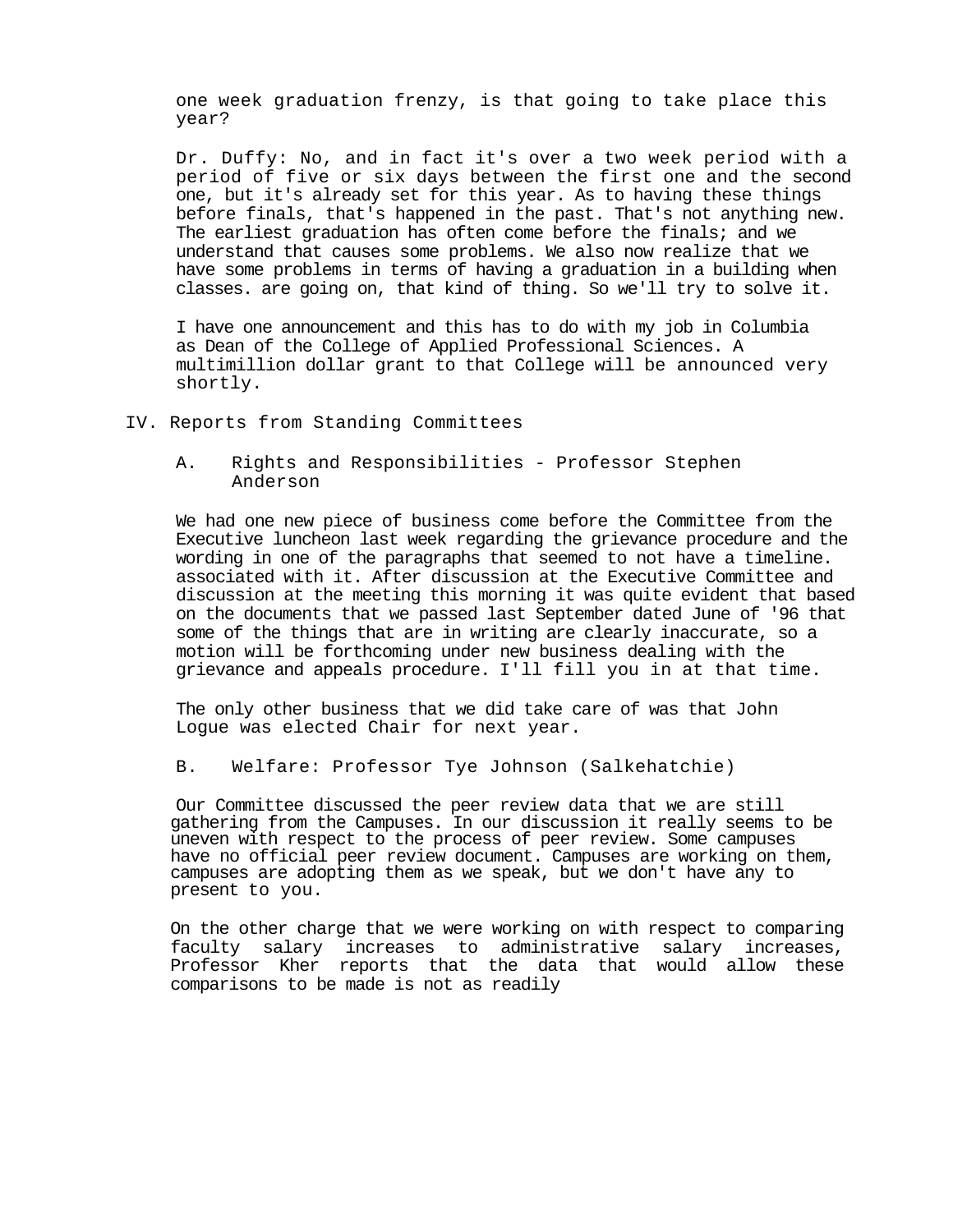available as we had hoped it was. It is not as readily available as some of the salary data we presented to you regarding the Columbia campus faculty vs. the Regional Campus faculty salaries that we presented back in the Fall. So we are still searching for a decent source of data that doesn't have to be massaged too much to make sense; and we are still working on that.

The Welfare Committee reelected me as Chair.

C. System Affairs: Professor Roy Darby

(Beaufort) A written report was submitted.

(Attachment 3)

V. Executive Committee: Professor Robert Costello (Sumter)

The Executive Committee met on Friday, March 28 in the USC Columbia Faculty House.

Concerns originating on the Sumter campus pertaining to scheduling were discussed. These included the issue of procedures for setting and obtaining approval of academic calendars, which was referred to the Rights & Responsibilities Committee before the February meeting and the new issue of the impact on academics of trying to schedule all commencements within the same week.

Beaufort representatives to the USC Columbia Faculty Senate are interested in exploring the possibility of participating in and voting via TV instead of having to travel to Columbia each month. Beaufort also expressed concerns regarding the extent of their travel to RCFS meetings under the current system of scheduling. This will be discussed in the August retreat of the Executive Committee.

The status of committee work was reviewed.

The process whereby our actions on qualifications for academic rank will progress was discussed. This will presumably be brought up by our representatives on the Academic Advisory Council when it meets with new Provost Jerry Odom in April.

Several aspects of our Manual and procedures were questioned. Dr. Duffy expressed concern that the terminal degree requirement that has been installed by the Administration is not in our Manual. It also was pointed out that our Regional Campuses Tenure & Promotion Committee letters to applicants contain no deadline for requesting a review of committee action. This latter question was referred to Rights & Responsibilities.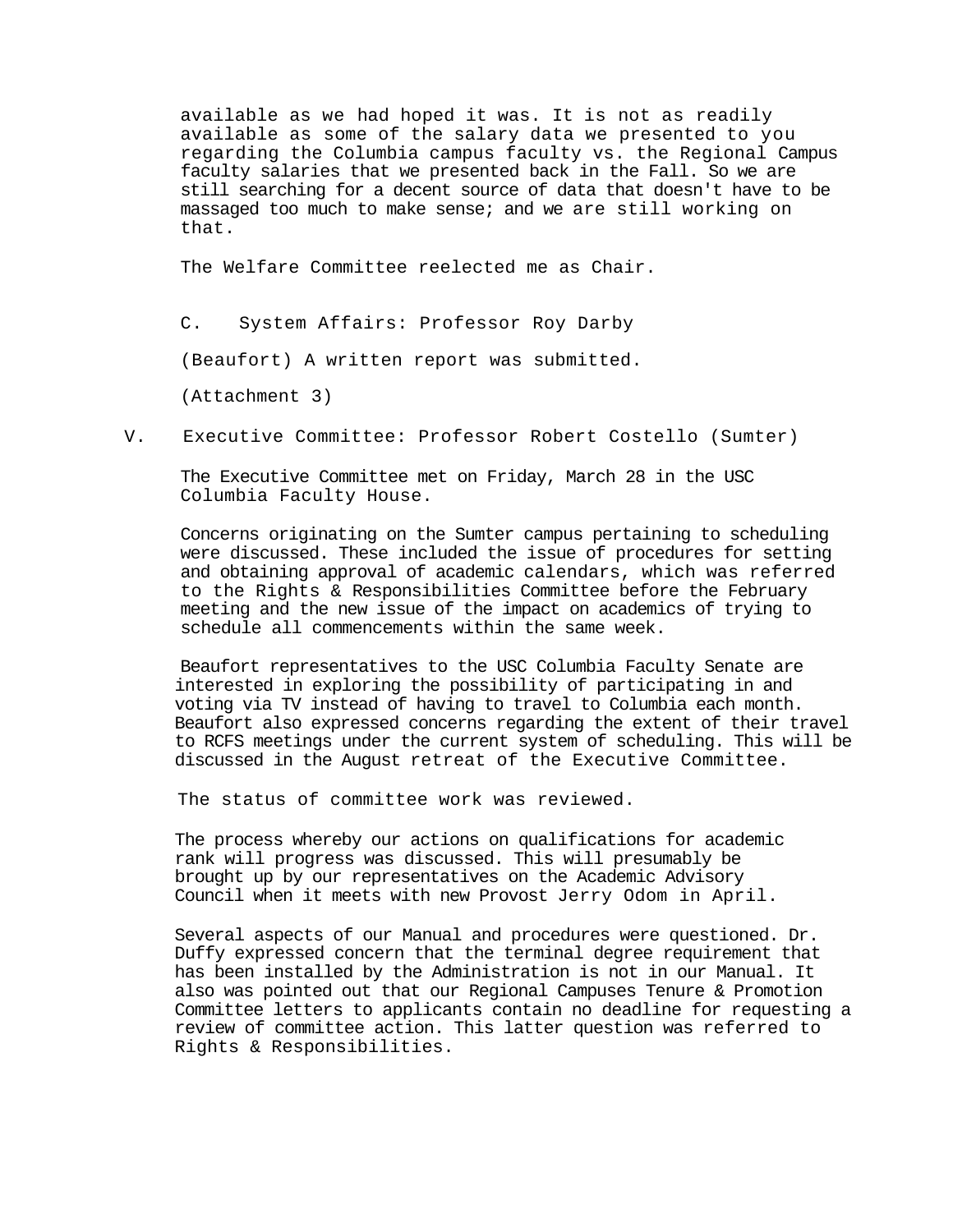Dr. Duffy noted that CHE action on BAIS has been postponed until October.

Ellen Chamberlain indicated she will need names of suggested replacement members for those leaving the Academic Advisory Council; she will appoint new members in their places.

The status of the RCFS publication, currently called Professor as Teacher, was discussed. Susan Pauly is retiring as Editor, and its future is in doubt. Interested persons should contact Susan.

A plaque was presented to outgoing Chair Jerry Dockery, who passed the gavel to Ellen Chamberlain. Jerry will be presenting a paper in New Orleans at the time of the April meeting.

The Vice Chair, after I finish the report on today's meeting of the Executive Committee, will review the status of motions, which is one of the charges for the Vice Chair each year.

Today we decided that we will review the status of System communications including use of the web site, etc., at the Executive Committee retreat in August and develop recommendations at that time. We also discussed a concern about how to obtain Regional Campuses Faculty Senate directory information in a timely manner. We'd like to be able to make up a directory that has the name of each Senator, what campus they represent, their telephone extension, their E-mail address, what committee they're on, and how long their term lasts, and have that right from the start. We feel that would improve communications on the Senate. We still have a little information missing on that at this juncture for this year; so we're going to be trying to get that at the Executive Committee retreat and I would hope that everyone who represents. a given campus will try to gather that information and bring it to the. meeting in August.

Ellen Chamberlain (Beaufort): As Vice Chair, it was my responsibility to track the motions that had been passed in the past year. I started last April, 1996. There was one motion which was "Each unit of the Regional Campuses Faculty Senate will designate a campus E-mail address on that campus initially for the dissemination of course and curriculum information." That motion passed and I understand it's still in progress.

There were no motions at the September 20, 1996 meeting.

November 15 a motion was passed to have the

University 16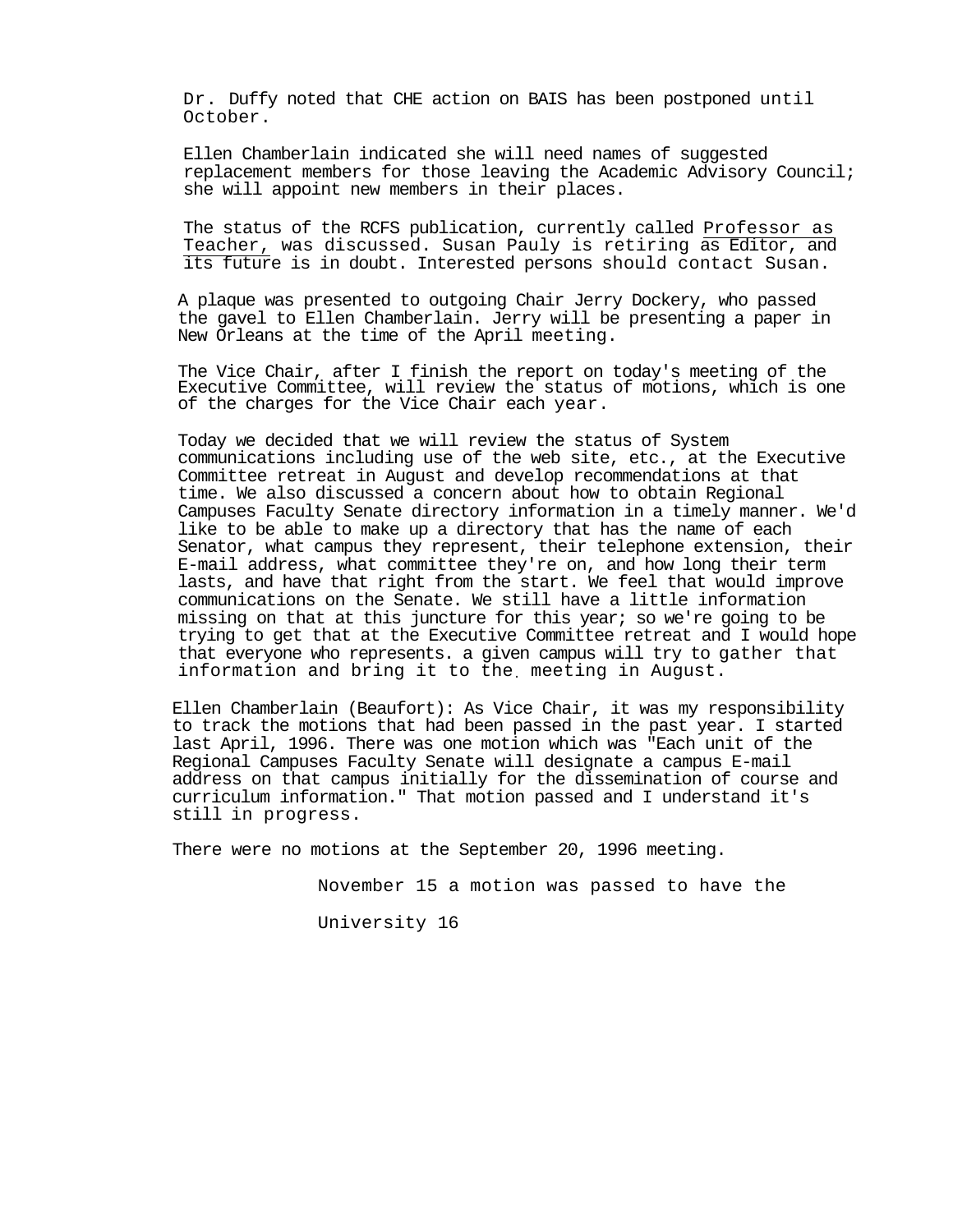Conflict of Interest Committee included under Other Committees on the Agenda. That motion passed and has been implemented.

February 14, 1997 a motion was that the Regional Campuses Faculty Senate accept the teaching plus scholarship definition of scholarship as the definition by which tenure and promotion decisions are made on the Regional Campuses and that the definition be included in the appropriate appendix of the Reqional Campuses Faculty Manual. That motion passed, but its present status is in progress. We have yet to receive a reaction from the Provost's Office on that.

Professor Costello: That concludes the Executive Committee report.

- VI. Reports from Special Committees
	- A. Committee on Libraries: Professor John Catalano (Lancaster)

The Library Committee met two weeks ago for the first time this semester. We talked about the remote storage facility, the budget, and some special collection topics. Other details will be attached in a memo to the Secretary. (Attachment 4)

Dr. Duffy: Has anything been done about the South Caroliniana Library?

Professor Catalano: Yes. George Terry reported on a number of different things. One is that there has been a request to the President's office for immediate help and they've taken that to the Board of Trustees, and there also has been an approach made to the Legislature about a special appropriation to take care of it. I think the Administration realizes the sad shape it's in and within the next year there should be plans to redo the thing. It looks like it's going to cost close to a million dollars.

B. Committee on Curricula and Courses: Professor Robert Castleberry (Sumter)

This year has been an exceptionally busy one for Courses and Curricula. A great deal of time has been spent on considering the Maymester courses for Columbia. More recently and probably of greater import to this body: the School of Business Administration has submitted an extensive revision of its degree program. As always, I refer you to the official minutes of the Columbia Faculty Senate. Now, as an aside, I haven't seen the published minutes of this group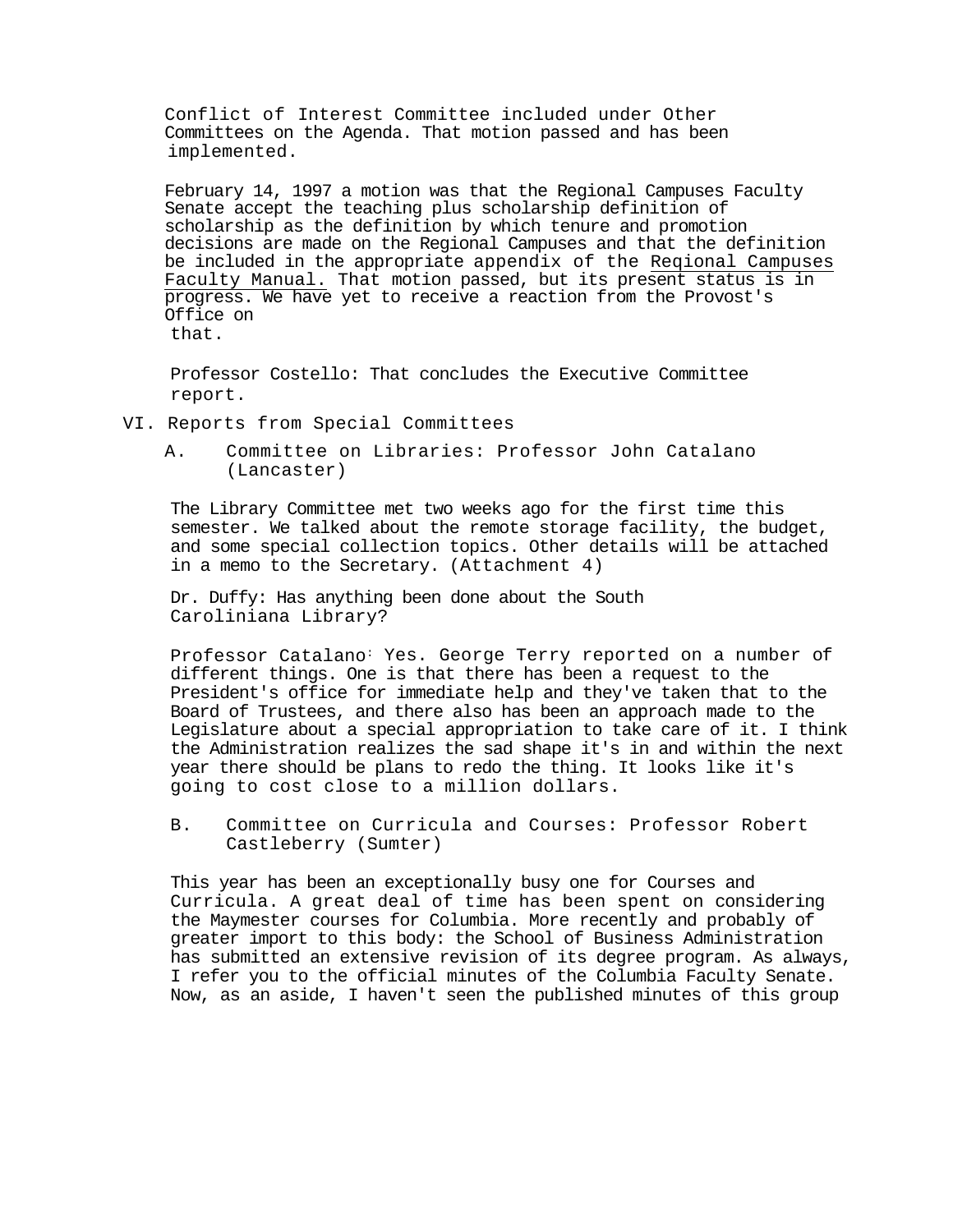for several blue moons now, but the minutes do appear and can be downloaded from the worldwide web and there is an http address which will be part of the minutes. As another aside, I note with some disappointment that the School of Criminal Justice did not choose to alter the title of their Maymester course Criminal Justice 591M: Women and Girls in Criminal Justice. I had suggested a change to the title of that noteworthy movie, "Babes Behind Bars."

The changes to the Business Administration curriculum allow me to again raise a point that I have raised every year for the past three years. Is there some guidance for me from our Campuses? What concerns should I raise when such matters come before the Committee with respect to the Business program? Are there any guiding principles that would reflect the will of all of our campuses? In an extension of this concern, I must now confess my disappointment and chagrin that my attempts this year to improve the communication between me and the faculty and the administrations of the different campuses has not been entirely successful. I am continuing to work on this. I must do a better job. However, I suggest that in giving guidance and providing support for the communication process, that this group needs to do a better job also.

Questions?

Professor Ellen Chamberlain (Beaufort): Professor Castleberry, we feel your pain.

C. Committee on Faculty Welfare: Professor Roy Darby (Beaufort)

A written report was submitted. (Attachment 5)

D. Faculty-Board of Trustees Liason Committee: Professor Carolyn West (Sumter)

A handwritten report was submitted and is typed in below.

The Academic Affairs and Faculty Liason Committee met April 3, 1997. Personnel matters were discussed in Executive Session. During open session, a discussion on a grievance was made.

In addition, Mission Statements from each campus were approved. The following program proposals were approved:

- 1.. A request to establish a Master of Science Degree in Applied Clinical Psychology, USC Aiken
- 2. A change from A.S. in Business to A.S.B with a major in Business, USC Lancaster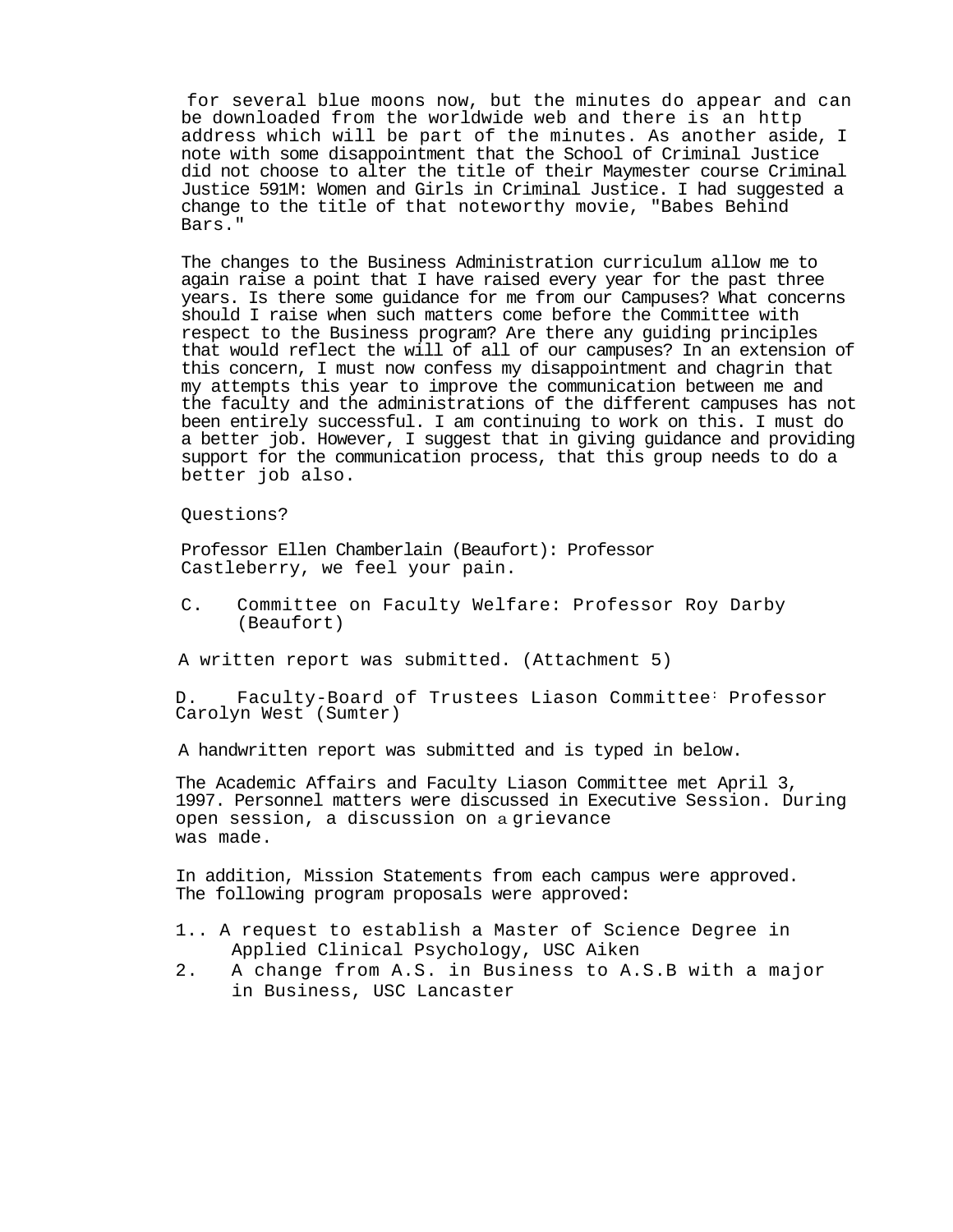- 3. A request to offer a Bachelor of Science in Business Administration at the University Center in Greenville, USC Spartanburg
- 4. A change in degree name and concentration from Master of Arts in Theatre to Master of Arts in Theatre and Speech, USC Columbia
- 5. A request to offer the PMBA Program for the Duke Power Company in Charlotte, NC via Distance Education
- 6. A request to offer RN-BSN Program at Mary Black School of Nursing via Distance Education, USC Spartanburg

That is the end of my report, but you have heard other people that have occupied this seat try to convey what goes on and I just need to say that those of you who are junior faculty who are expecting to apply for tenure need to be very certain that you understand what the requirements are for tenure and that you are meeting them. And the only way that can be done is if the Provost agrees with our Campuses concerning how we define scholarship. It is very difficult for me to sit in grievance hearings for individuals who have been rejected for tenure and watch faculty members in an adversarial relationship with the Provost, when the Provost says anyone knows what good scholarship is. A faculty member does not have a defense in that case because the Board of Trustees listens to what the Provost says. So in the meeting on the 25th I urge those of you that are participating to begin a dialog with the Provost so that our junior faculty are not left in a position where they can't get tenure. Some of us know the things that have been happening around the system; and they continue. It's just same song, different verse.

Professor Robeert Castleberry (Sumter): Would you repeat or at least paraphrase the thing about the Associate Degree in Business?

Professor West: It was mainly a code change for Lancaster, but really what it entailed is that Lancaster is no longer offering what has been called Commercial and Secretarial Science as part of their business program, but instead they are referring to it as Administrative Information Management and Business Information Systems, and rather than having an A.S. Degree in Business, it is an A.S.B. with a major in Business. What they wanted was just a code change, and so I assume that the code instead of being an A.S. degree is now an A.S.B. degree.

Dean Carpenter (Sumter): Associate of Science in Business

Professor West: That's right, but the way it was worded on the thing that went to the Board of Trustees was an A.S.B degree in Business and that's what I read and that's what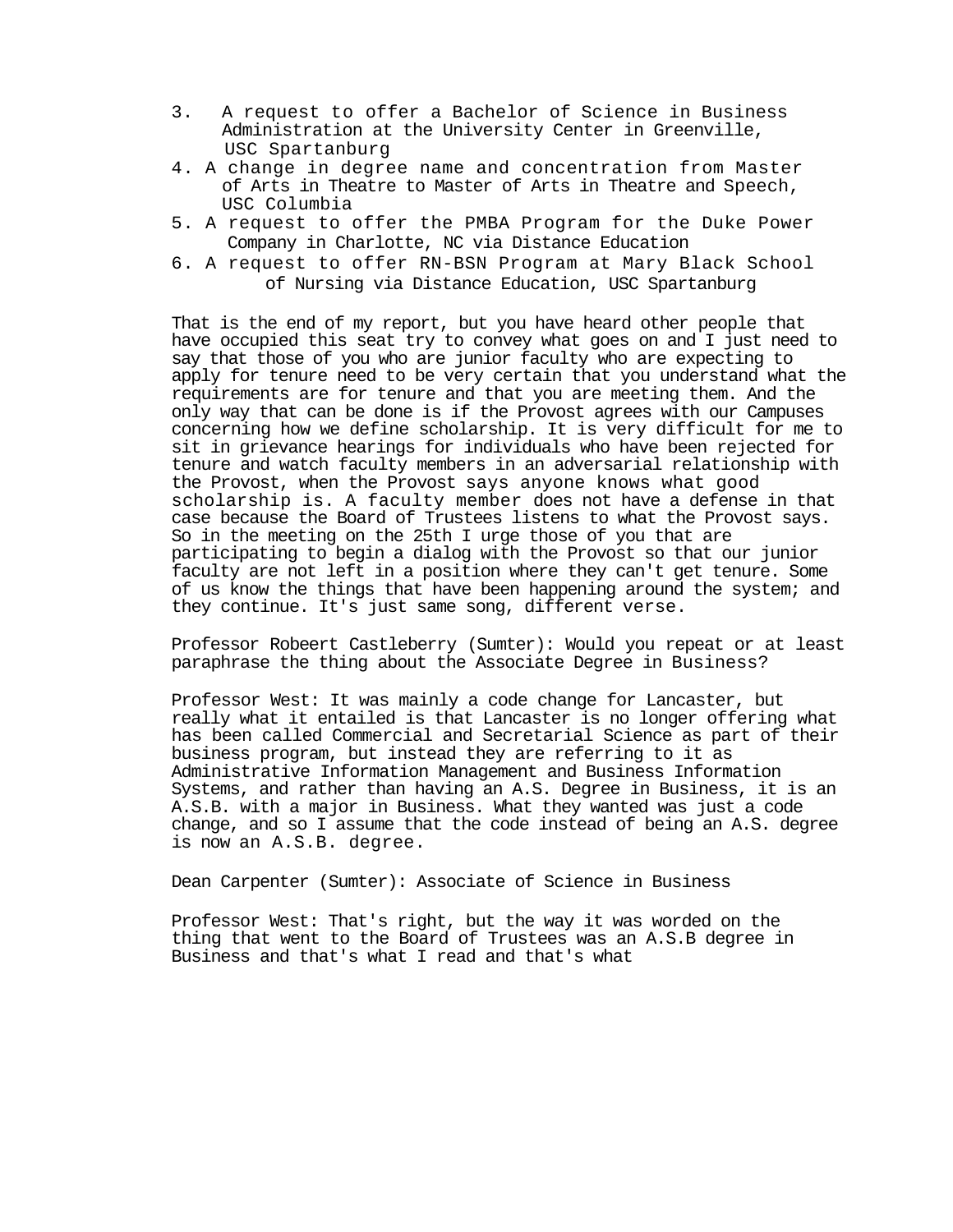was confusing.

Professor Castleberry: The only reason I raised this point is that<br>essentially if it's just a code change OK, but if it's essentially if it's just a code change OK, but if actually an alteration of the program, it's my concern.

Professor West: It's not a change in the program; it's a code change and I think it's for computer purposes, sort of like going from UCAM to RCAM.

Dr. Duffy: That was mandated by the Commission after review of the two Lancaster programs. We thought we could do it without going to the Board, but were told otherwise.

Professor West: It's. a formality.

Professor Roy Darby (Beaufort): Carolyn, did I understand you correctly that Aiken is going to offer an M.S. in Applied Clinical Psychology?

Professor West: You need to remember that what goes before this Committee is advisory to the Board of Trustees and so it must be voted on by the Board of Trustees; and following that it goes to CHE. But at this point the Committee has approved an M.S. degree at Aiken in applied psychology. The only other one in the State is at Francis Marion.

Professor Tandy Willis (Union): Carolyn, the first item you mentioned was a grievance issue. Was that concerning a grievance procedure?

Professor West: It was not from the Regional Campuses. It was from Aiken.

E. Research and Productive Scholarship Committee: Professor Steve Bishoff (Sumter)

The SPAR Committee met a few weeks ago and distributed \$30,000 to six recipients. I would again encourage you to go back to your campuses and get people to submit grants. We are underrepresented; and if we subtract the individuals who did not qualify for that particular category for one reason or another or simply didn't make much of a preparation then we're funding at about 25% which is excellent. So tell people to take a shot at it.

- F. Other Committees
	- 1. Ad Hoc Committee on Teaching Effectiveness: Professor Mary Barton (Beaufort)

Complete copies of the documentation for two student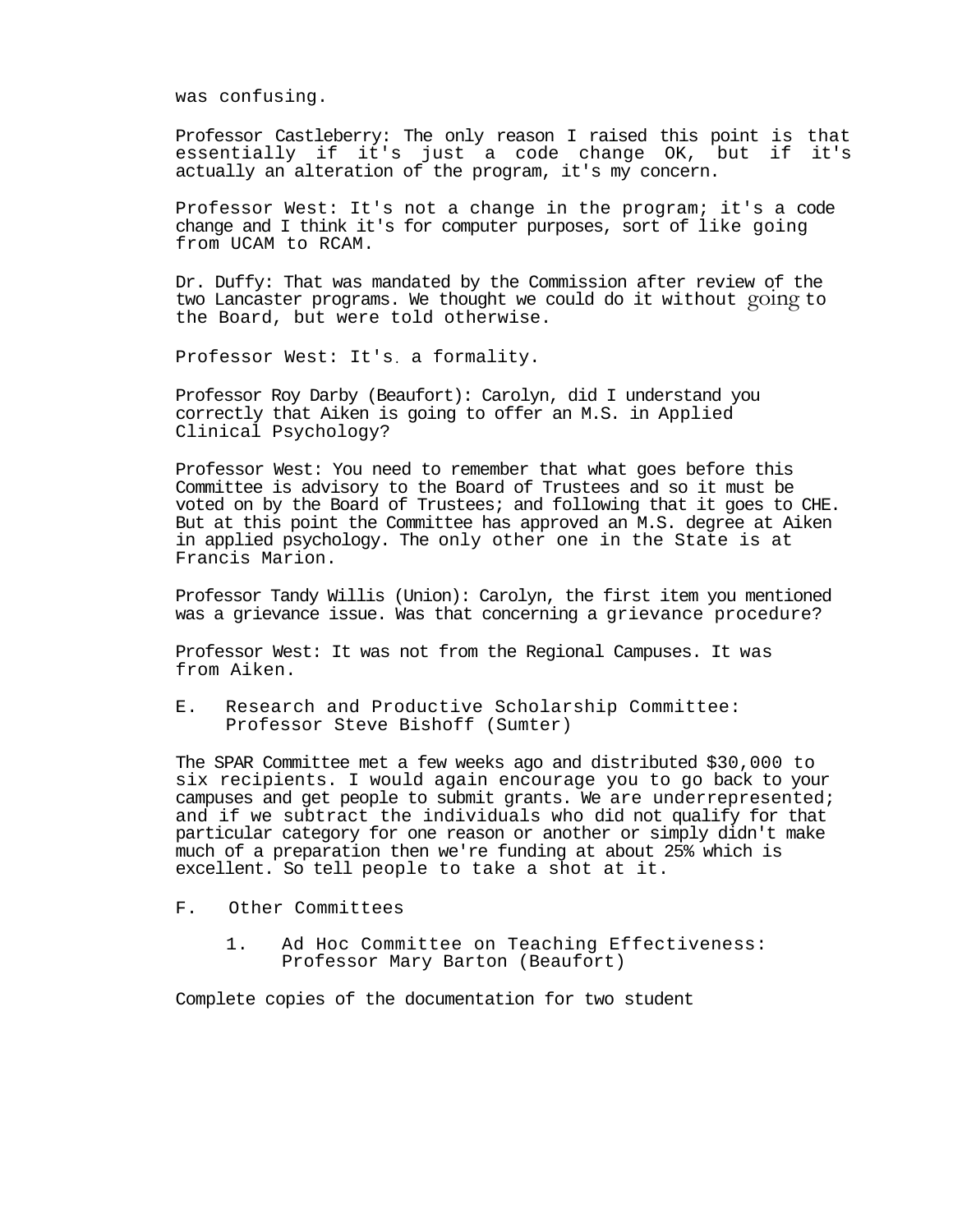evaluation instruments have been distributed to committee members who will share this information with their colleagues. Roy Darby has prepared some guidelines for the administrative use of student evaluations. These guidelines have also been distributed to Committee members for dissemination and discussion. One point of interest that has developed this year is that the Columbia assessment committee is also considering the issue of student evaluations and the feasibility of a common instrument. The Regional Campuses Faculty Senate may want to monitor the progress of that committee so that we might avoid having an evaluation instrument selected for us that does not fit our needs

Professor Carolyn West (Sumter): The ones that are being distributed, what are they?

Professor Barton: They are two commercial ones.

Professor Roy Darby (Beaufort): One of them is the ETS and the other is IDEA.

Professor West: You might just be aware that the new Provost was very much involved in Science and Math in developing a new evaluation instrument for that College. I had to get a copy for another reason and he called me back and said he would like to know what I thought of it and if our campuses used it he'd like to know the results. Apparently it's been very closely monitored in terms of validity and all the things that we always protest about instruments. So they're quite proud of it and it's used as an example on the campus, if you call anybody else. For instance, I had called one of the people who had been in charge of the campus wide report that came out on the assessment; and they pointed me to what Math and Science was doing. So the reason I wanted to know the name was because I was wondering if it was theirs. One of the things the Provost said yesterday was that **when we submit our teaching effectiveness scores we need to be certain that they include means and standard deviations.** For instance, on our campus we don't have standard deviations and we now have a Provost who knows what that means. We no longer have somebody in music, and so I think that's something you need to talk about on the 25th also.

Professor Darby: I think it's great that they did their own form and they think it has validity and reliability; but one of the problems with that, Carolyn, is the lack of a very large database from which you can derive specific normative data like looking at all two year English professors and

with the small data sample that undoubtedly they have they can't make such comparisons, which is why we elected to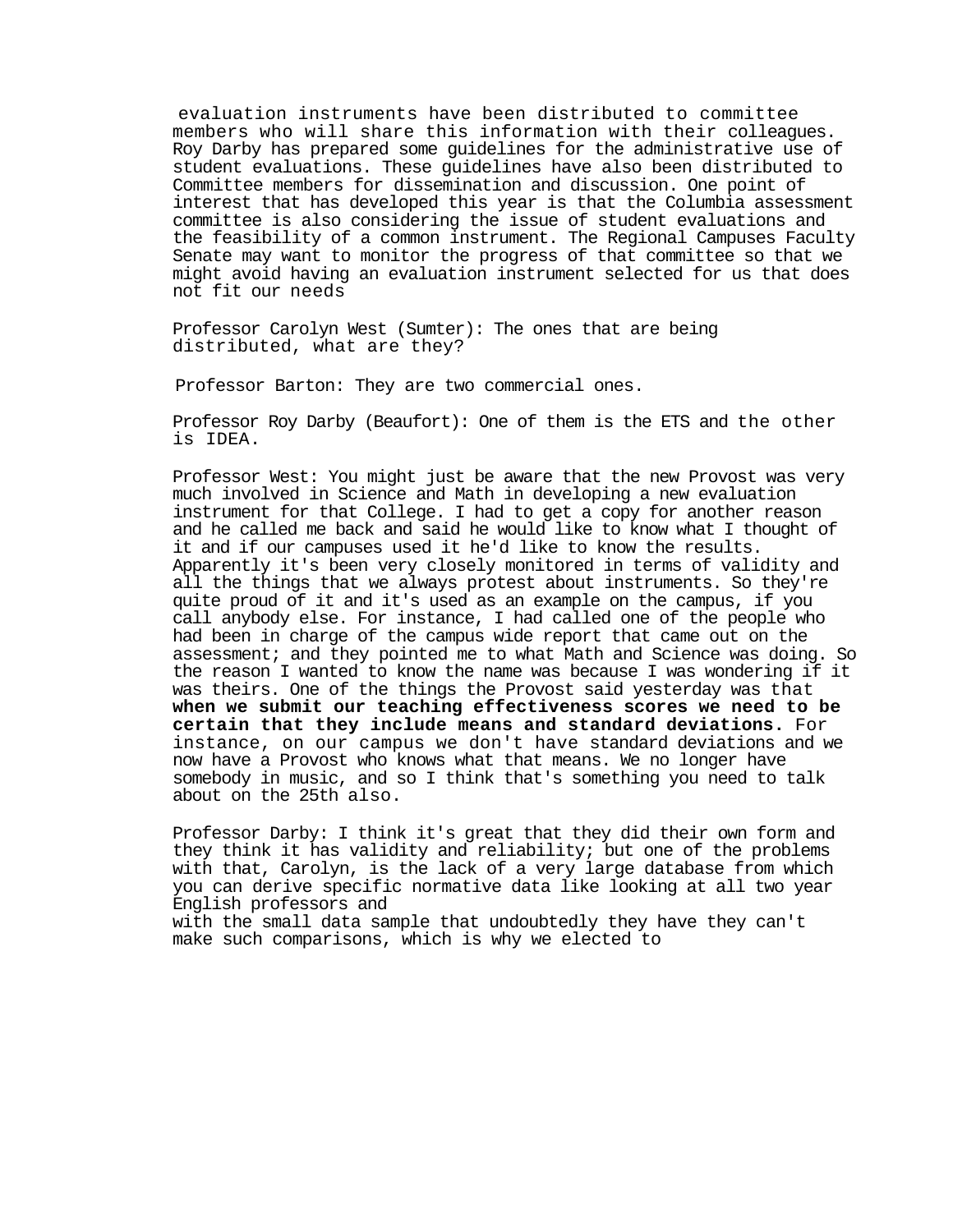recommend a commercial form.

Professor West: We don't have any validity and reliability currently.

Professor Darby: Right. It's crazy and we've known that for four years and here we are and we still haven't gotten it.

Professor John Logue (Sumter): Another thing we may keep in mind is that the Provost was expected to approve and purchase this for us.

2. University Committee on Conflict of Interest: Professor Tandy Willis (Union)

No conflicts have reached that Committee yet.

VII. Special Orders

Elections

In the absence of further nominations from the floor, it was moved and seconded that the slate. of officers and committee representatives proposed by the Nominating Committee be accepted.

#### **Thee motion passed.**

VIII. Unfinished Business

A. motion from Rights and Responsibilities

A printed copy of this motion was submitted. (Attachment 6)

Professor Ellen Chamberlain (Beaufort): Is there any discussion? Professor Stephen Anderson (Sumter): Let me if I may start the discussion with our rationale. It was pointed out during the Executive Committee that there was a timeline missing from that very sentence because as it read "... you may do so in writing to me," and did not leave any kind of timeline so it suggested an infinite turnaround time. As we look at page F-18 in that same Manual which we approved, the flow chart suggests that there is no such thing as an appeal nor grievance until after the Board of Trustees has voted. If there is no appeal available to the faculty member at that point, there **is** no need for a timeline; so instead of amending it to include a timeline we move that it be struck entirely from page C-6.

Professor Robert Castleberry (Sumter): Just a point of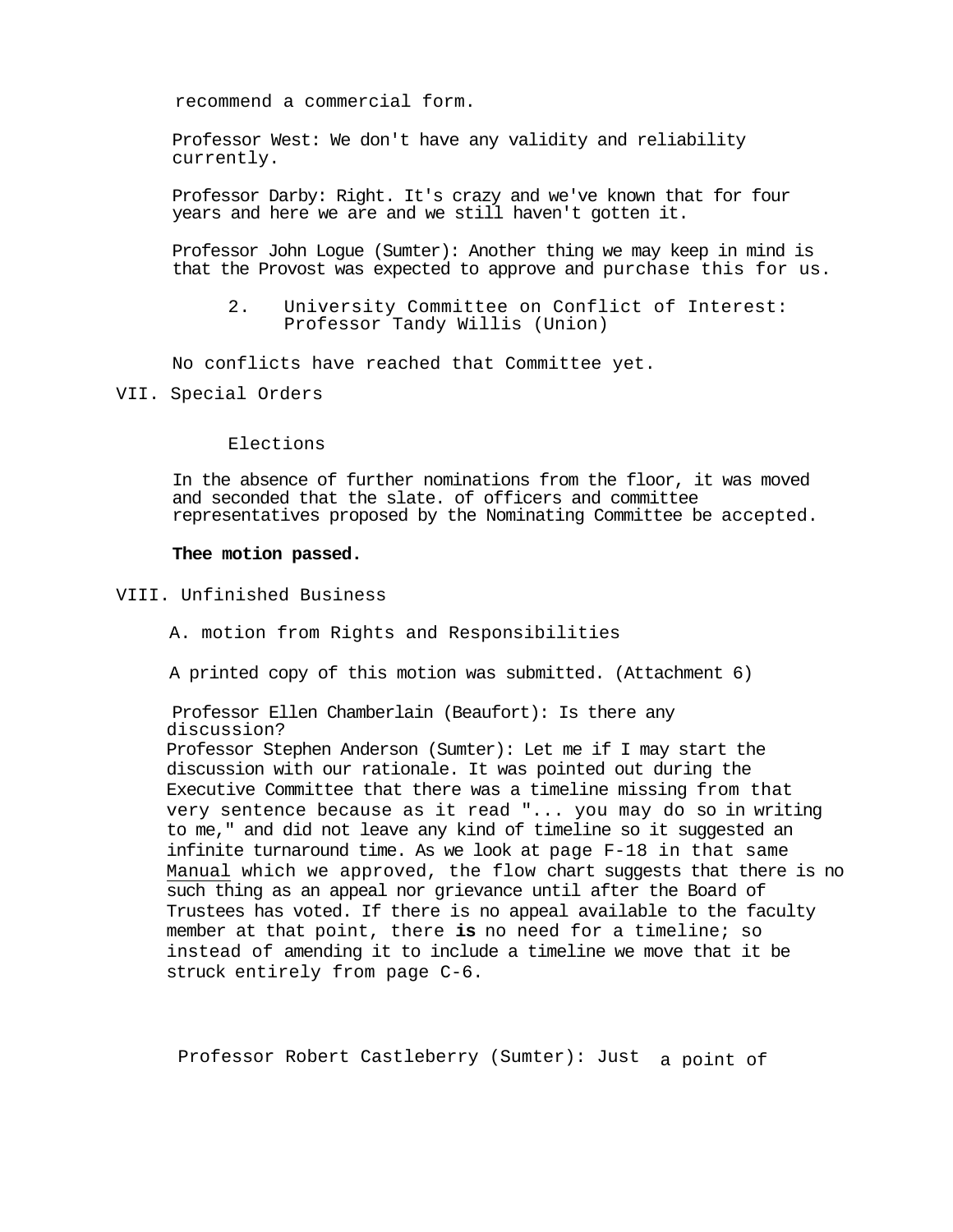information or a request for information. Under "current perceived processes" at what point could someone ask for a review of a decision? Was it at that level and at no earlier level?

Professor Anderson: As of the old Manual?

Professor Castleberry: What was the perceived process whether it was reality or not?

Professor Anderson: I can't answer for others' perceptions. I can speak from experience that appeals have taken place immediately aafter the Provost's decision and I believe I am speaking correctly when I say appeals have taken place directly to the T & P Committee of the Regional Campuses.

Professor John Catalano (Lancaster): At the September meeting we eliminated from C-7 the sentence ending "... any applicant dissatisfied with the recommendations of the Committee may appeal in writing to the Committee through the Committee Chair within two weeks of receiving notification;" so we voted to eliminate that level of appeal earlier in the year. We just didn't take it out of the letter which the Chair was to write to the individual people. I think it was the intent to remove that before.

Professor John Logue (Sumter): Part of the impetus for this was related to the fact that when we redid the T & P guidelines we were told that the candidate could not have access to his or her file at any point through the process until the process was complete. At one time, we attempted to have the candidate have acces to all information as it went through the entire process. We were told that that was not possible. That, in effect, eliminates any possibility of an appeal. Individuals did not have information as to why they had been turned down at any level prior to the release of the entire file upon appeal at the end. This was the rationale for the change.

Professor Chamberlain: It certainly is a substantive issue, and the Chair will formally rule that ...

Professor Anderson: Is it substantive if we are not changing policy, but simply changing procedures to fit policy?

Professor Chamberlain: It would not be. That's a very good point. The motion (Attachment 6) was reread.

**The motion passed.**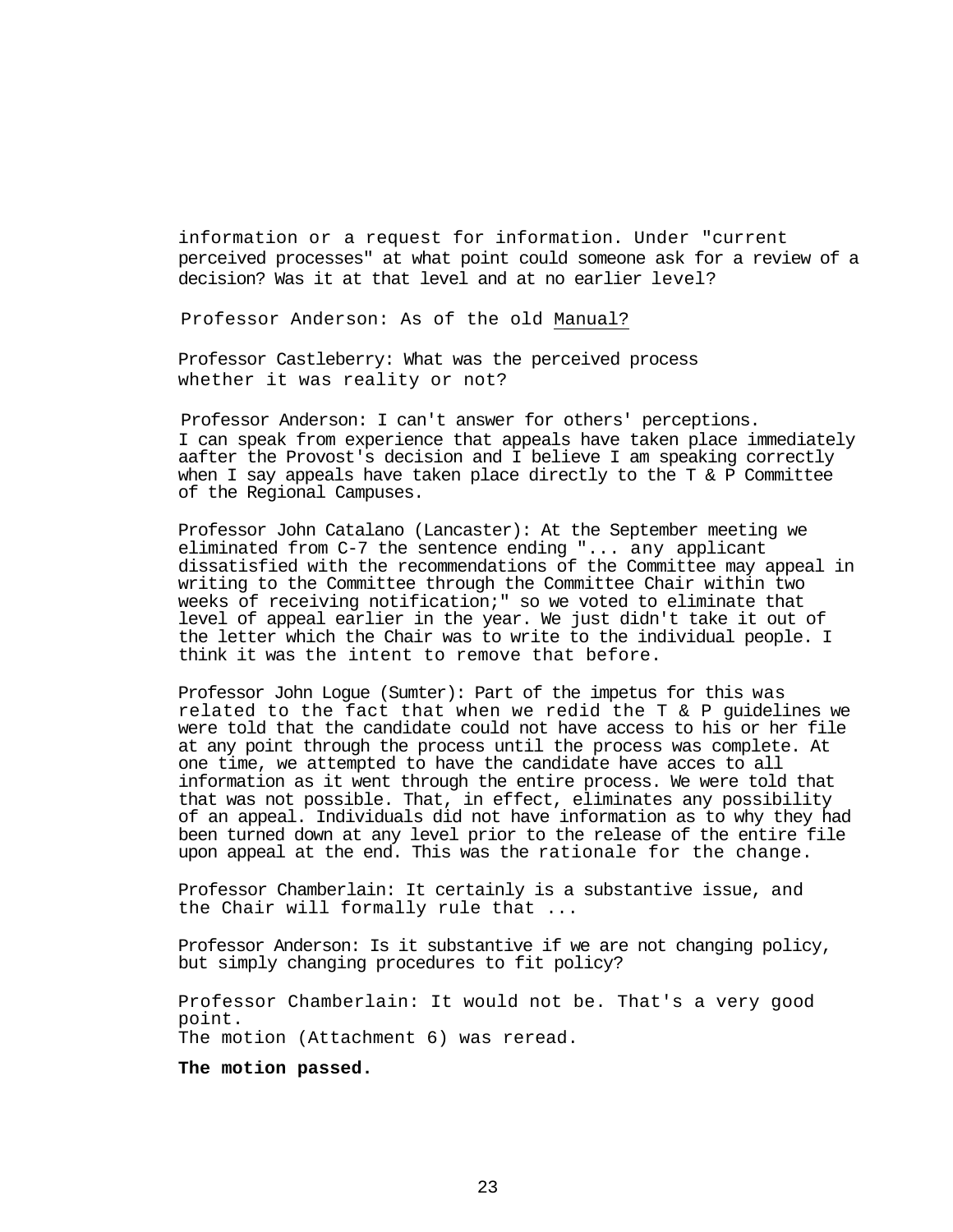B. two motions from System Affairs

Professor Roy Darby (Beaufort): I think I may have done this incorrectly. I tried to consolidate the request to approve the guidelines in a single motion. I don't think I can do that, so I'm going to try this and we'll see if it works.

#### **The System Affairs Committee moves that the Courses and Curricula Guidelines appended hereto be approved by the Regional Campuses Faculty Senate.**

That's our first motion and needs no second.

**The Committee also moves that the approval of these guidelines/instructions be postponed until the first meeting of**  the 1997-1998 **academic year.**

That's a motion to postpone from the Committee.

Professor Ellen Chamberlain (Beaufort): We have to look at those separately, don't we?

Professor Robert Castleberry (Sumter): I believe the move to postpone supercedes the original motion and requires immediate action.

Professor Darby: Right, that's why I'm doing it this way because otherwise it's illogical. We can't move endorsement and postponement simultaneously I don't think; so the motion as I understand it on the floor is to postpone consideration of that motion.

#### **The motion to postpone passed.**

Professor Darby: The second motion:

**The System Affairs Committee moves that the Regional Campuses Faculty Senate approve the use of live-via sattelite TV technology with E-mail access for transmission of the proceedings of the University of South Carolina Faculty Senate to the Regional Campuses and** Continuing **Education.**

Professor Tye Johnson (Salkehatchie): You had mentioned earlier when you brought this up that you recognized that physical presence was important. Do you think it advisable that you suggest at least some minimum number of physical attendance at those meetings?

Professor Darby: That certainly is a possibility. The urgency on this motion has to do with the fact that this summer they are going to be conducting renovations of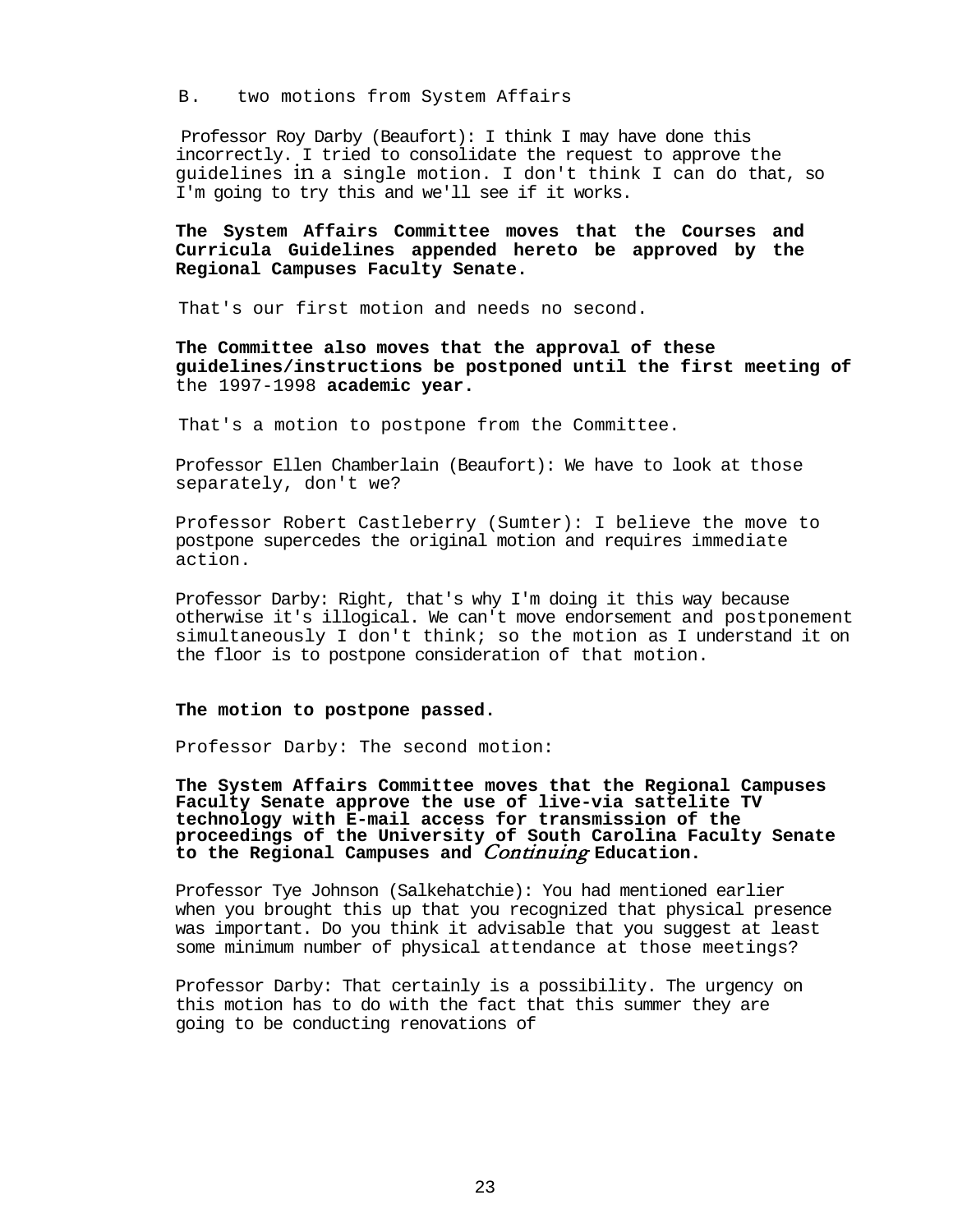Gambrell Hall and in order to incorporate the possibility for doing this we wanted to at least get approval of the technology. I think we could either add such a stipulation or at a future time as a separate motion we could set guidelines.

Professor Castleberry: In the discussion in Committee it was noted that what this will allow is for people who really have an inability to go to the meeting to actually be able to manage to attend and to vote. It was recognized that there may be items on occasion which really demand the physical presence behind a disembodied voice speaking to an issue. how that was managed was to be left up to the individual faculty.

Professor Nancy Washington (Continuing Education): I think we're getting into micromanagement here. Some people indeed would come every time if they could; others might not be able to and therefore not participate. If we could maybe add a sentence about when feasible or when not feasible to attend in person and let the individual Senators decide.

Professor Chamberlain: Are you suggesting that the motion be amended and include that language?

Professor Washington: Not necessarily, but I would prefer that language over a specific number of times per semster.

Professor Chamberlain: I don't believe at this time there is any mention of a specific number of times. Is there?

Professor Darby: It was just approval of the method.

Professor Carolyn West (Sumter): I'd just like to have it clarified why this is important for this body to discuss because these representatives are not really representatives of this body. They are representatives of each of our campuses; so they don't have a formal connection with this body, which has always been a problem.

Professor Babet Villena-Alverez (Beaufort): This motion really started from the Welfare and Governance Committee here at USC Beaufort which I chair. What happened was that our Senators to the USC Faculty Senate in Columbia had problems attending 9 times a year for a three year term on Wednesday afternoon when we have to drive five hours per round trip for a meeting that would sometimes last an hour. So they made the proposal to do the live satellite with E-mail access. We were just proposing this for our campus. And so I went ahead and spoke with Professor Henry Price about the possibility, and they got excited about the possibility because of the amount of professor time we would be saving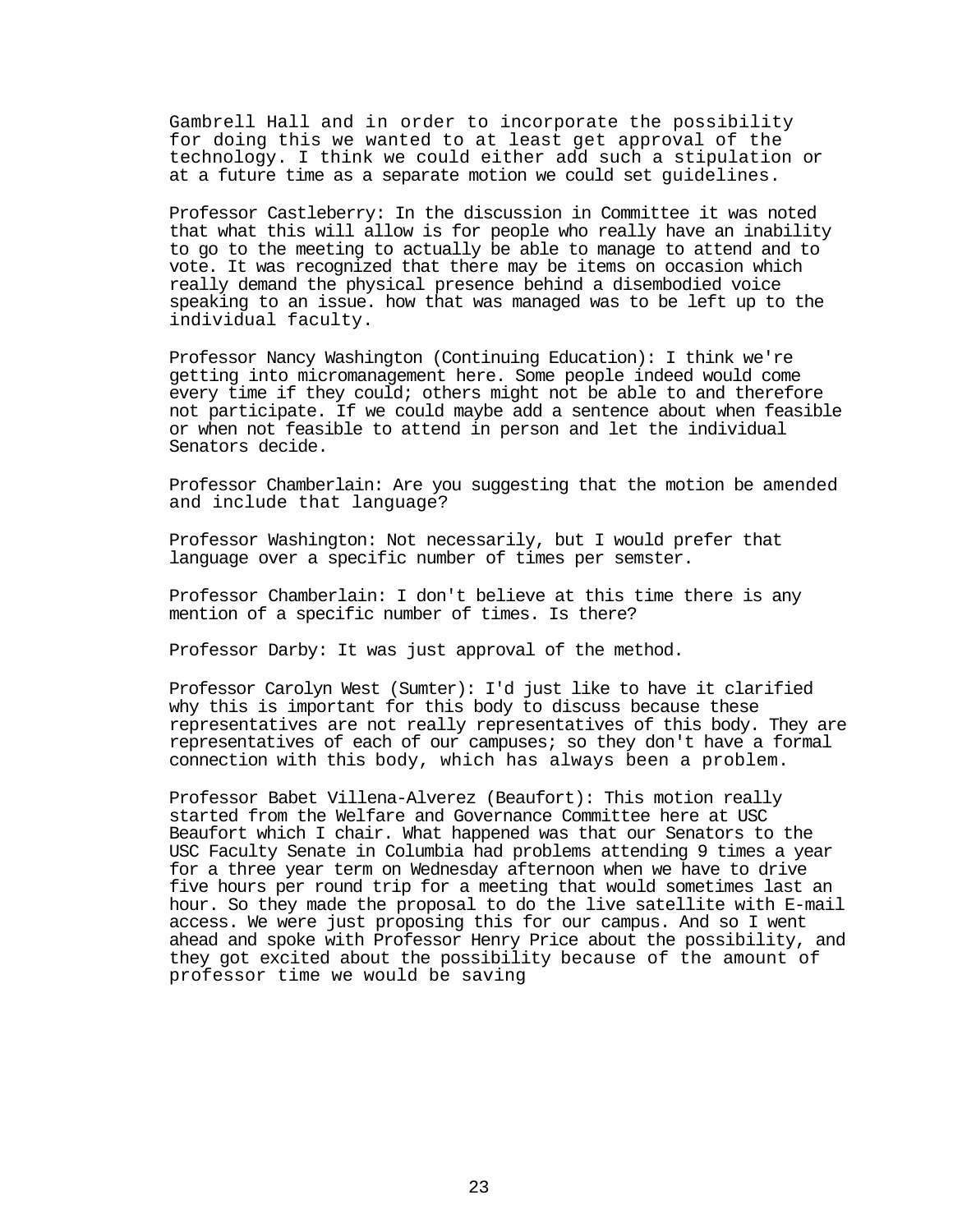and the dollars we would be saving for reimbursed travel time. So he spoke with then Provost Don Greiner who didn't see any problems with that, and then with Susan Bridwell in Distance Ed. We do have the technology to do this; and also the office pointed out that Gambrell Hall would be in thus it renovations this summer andwould be a good thing the for us to pass this through Regional Campuses Faculty go Senate. That way they could<sub>ahead and incorporate the senator was the senator of the senator of the senator of</sub> necessary technology in the renovations in Gambrell Hall<br>this summore lud so the details this summer. And so the details of whether we actually had to physically send our. Senators there or not we first suggested will be up to the individual campuses. We just wanted to have the possibility.

Professor Darby: I think Carolyn's question, though, was why do we as a Faculty Senate have to decide this or rule on it.

Professor Alverez: Professor Henry Price told me there had to be a resolution from our body.

Professor West: I would bet when he said that Professor Henry Price doesn't understand our organization relative to his organization. All of those people don't represent our body. It seems like there would have to be a resolution from each faculty organization instead of this body.

Professor Chamberlain: But this body represents the combined faculty organizations of all the Regional Campuses.

Professor John Logue (Sumter): Did I hear you say that he wanted this for purposes of getting that put into Gambrell Hall in the renovation process?

Professor Alverez: Since the renovations are happening this summer they wanted our body to make a resolution so that they could start making the changes this summer.

Professor Logue: So it sounds like they needed this for their own internal purposes.

Professor Chamberlain: Well, we may use that room ourselves as a meeting room for the Regional Campuses Faculty Senate when we meet on the Columbia Campuses so that members of our faculties who cannot attend or do not wish to attend can also participate  $1n$  those meetings. So it would be of benefit to' our organization as well.

Is there any more discussion on this motion?

#### **The motion passed.**

IX. New Business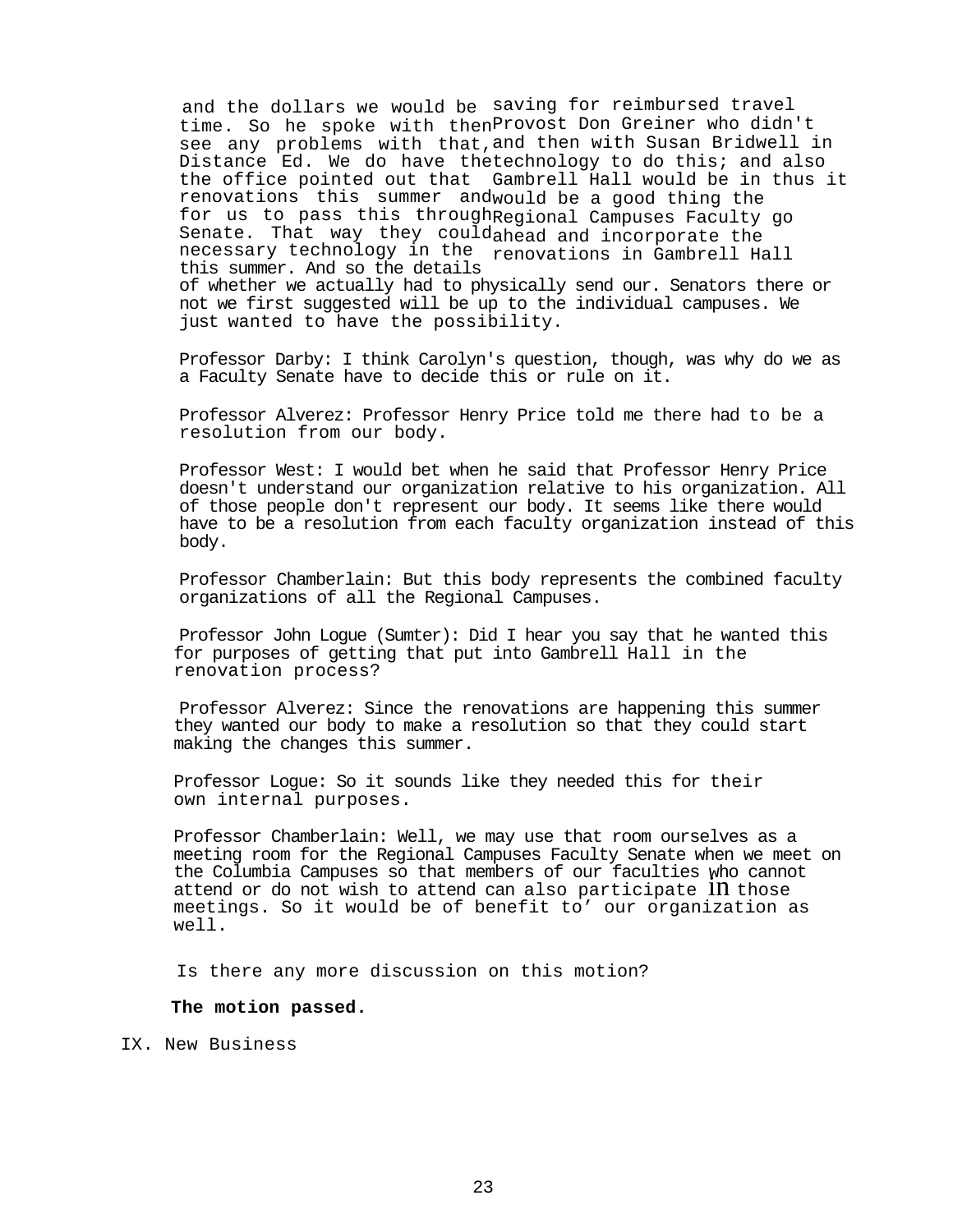Professor Ellen Chamberlain (Beaufort): I do have one item; and I believe that it comes under new business. I have received information from the campuses with the exception of Continuing Education, and we have been asked by the Interim Provost to provide committee membership names to the Academic Advisory Council. A number of those people are due to go off this year and the Provost wanted to know who would be coming on. I have received that information and I will make the following appointments.

| Sumter:        | Robert Castleberry, John Loque |
|----------------|--------------------------------|
| Lancaster:     | John Catalano, Danny Faulkner  |
| Salkehatchie:  | Wayne Chilcote                 |
| Continuing Ed: | Mike Schoen                    |

Members already serving whose terms end next year are

| Beaufort:      | Ellen Chamberlain, Roy Darby |
|----------------|------------------------------|
| Continuing Ed: | Jerry Dockery, Marion Dunlap |
| Salkehatchie:  | Larry West                   |
| Union:         | Jean Denman                  |

#### X. Announcements

Professor Tandy Willis (Union): The second meeting of the Regional Campuses Academic Advisory Council is on the 25th of this month. Two representatives from each campus meet with the Provost. We are meeting with the new Provost and this should be a learning experience for all of us. If you are not on that Committee and you have any concerns you'd like addressed, you should bring it up with your representative.

Professor Bruce Nims (Lancaster): I'd like to pass on a communication from Carolyn Taylor who is Chair of our Special Events and Lectures Committee. (Attachment 7)

Dean Chris Plyler (Beaufort): The agenda erroneously reports that we are having a reception for you at the end of this meeting; and we are not.

Professor Ellen Chamberlain (Beaufort): I have one for Jerry Dockery. He would like you to know that the American Association of University Professors is holding its Spring 1997 assembly at Aiken on Saturday, April 19. The speaker is Professor Jeffrey Butz of Appalachain State University, who is going to talk on the national attack on tenure.

#### XI. Adjournment

Professor Ellen Chamberlain adjourned the meeting. 27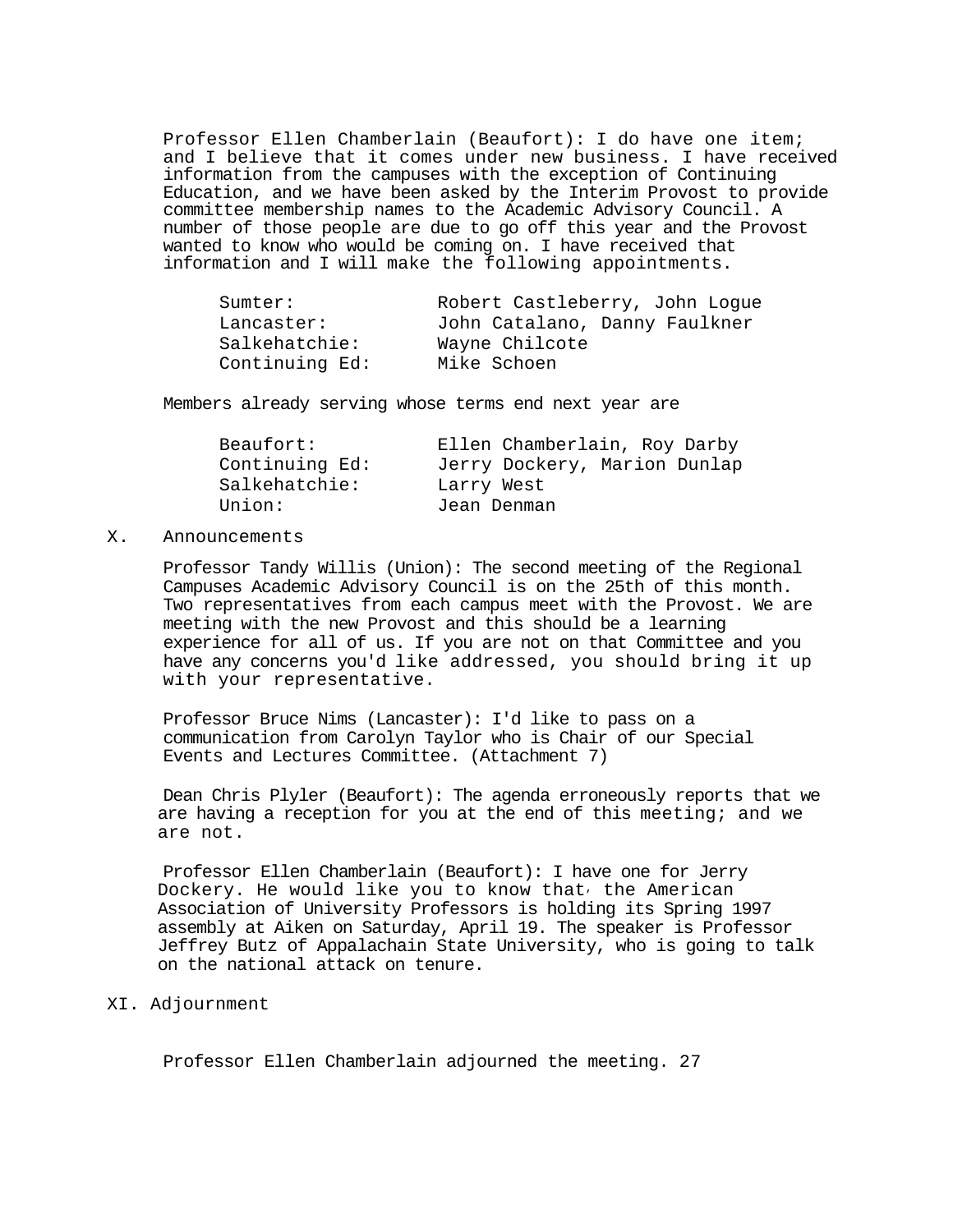# Overview of Proposed Performance Funding Model

- Task Force Measures and Definitions -remain as adopted
- Sector Committee reports will, serve as guiding principles

Commission will analyze and evaluate performance

# **Model Outline**

Determination of Performance Score (Please refer to attached table)

- Institutions will report current status and propose annual institutional benchmarks
- Commission will develop sector averages/benchmarks and approve institutional benchmarks
- At end of the assessment period, institutions will report actual results
- Commission will evaluate results (range of 0 5) considering achievement of institutional benchmarks, comparison to other institutions' performance, and sector average and benchmark
- Indicator evaluations are totaled and divided by the maximum potential score (# of indicators x 5) to yield a performance percentage

Determination of Allocation (Please refer to attached Resource Allocation Plan package)

- Commission will calculate need based on a Mission Resource Requirements model which will consider mission, program mix, and size of respective institutions
- The Commission will create a pool of funds (up to a maximum of \$5 million) to be allocated for performance improvement projects.
- Actual appropriations are first divided by sector, based on sector share of total determined requirement
- Performance percentage is applied to institution's determined requirement, to yield an allocation amount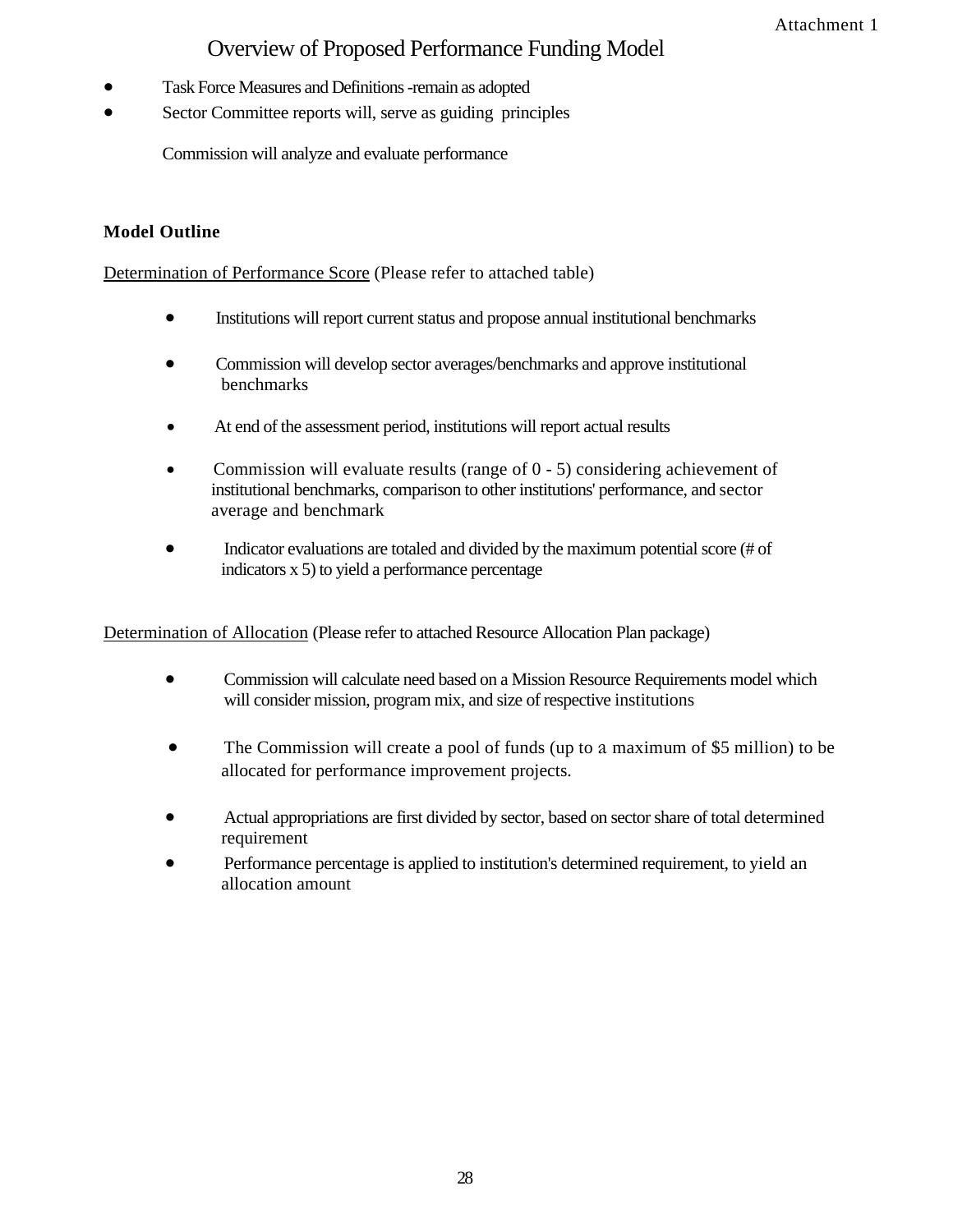# **Higher Education Performance Indicators 1997-98**

Rating Scale:

1- Non-Compliance

2 - Needs Improvement

3 - Satisfactory Progress . 4

- Meets Goal

### 5 - Exceeds Goal.......<br>[Note: At the discretion of the Commission a score of 6 may be awardedior exemplary perf …………….. Performance)

|             |                                                                                                        |      | Beginning |  | Commission<br>Rating |
|-------------|--------------------------------------------------------------------------------------------------------|------|-----------|--|----------------------|
|             | <b>Indicator Number &amp; Description</b>                                                              | eras |           |  |                      |
|             | <b>Focus</b>                                                                                           |      |           |  |                      |
| C           | Approval of a mission statement                                                                        |      |           |  |                      |
| II.         | <b>Quality of faculty</b>                                                                              |      |           |  |                      |
| D.          | Compensation of faculty                                                                                |      |           |  |                      |
| III.        | <b>Instructional Quality</b>                                                                           |      |           |  |                      |
| Α.          | Class sizes and student/teacher ratios                                                                 |      |           |  |                      |
| В.          | Number of credit hours taught by faculty<br>Ratio of full-time faculty as compared to                  |      |           |  |                      |
| C.          | other full-time employees                                                                              |      |           |  |                      |
| D.          | Accreditation of degree granting programs                                                              |      |           |  |                      |
| EV.         | <b>Administratnve Efficiency</b>                                                                       |      |           |  |                      |
| r           | Percentage of administrative costs as<br>compared to academic costs                                    |      |           |  |                      |
| D.          | Amount of general overhead costs                                                                       |      |           |  |                      |
| V.          | <b>Entrance Requirements</b>                                                                           |      |           |  |                      |
| A           | SAT and ACT scores of student body                                                                     |      |           |  |                      |
| D.          | Priority on enrolling in-state students                                                                |      |           |  |                      |
| VII.        | <b>Graduates' Achievements</b>                                                                         |      |           |  |                      |
| D.          | scores of graduates on post-graduate or<br>employment -related examinations and<br>certification tests |      |           |  |                      |
| F.          | Credit hours earned of graduates                                                                       |      |           |  |                      |
| VIII        | <b>User-Friendliness of Institution</b>                                                                |      |           |  |                      |
| $\mathbf C$ | Accessibility to the institution of all citizens<br>of the, State                                      |      |           |  |                      |
| $E\%$ .     | <b>Research Funding</b>                                                                                |      |           |  |                      |
| Β.          | Amount of Public and Private Sector Gran                                                               |      |           |  |                      |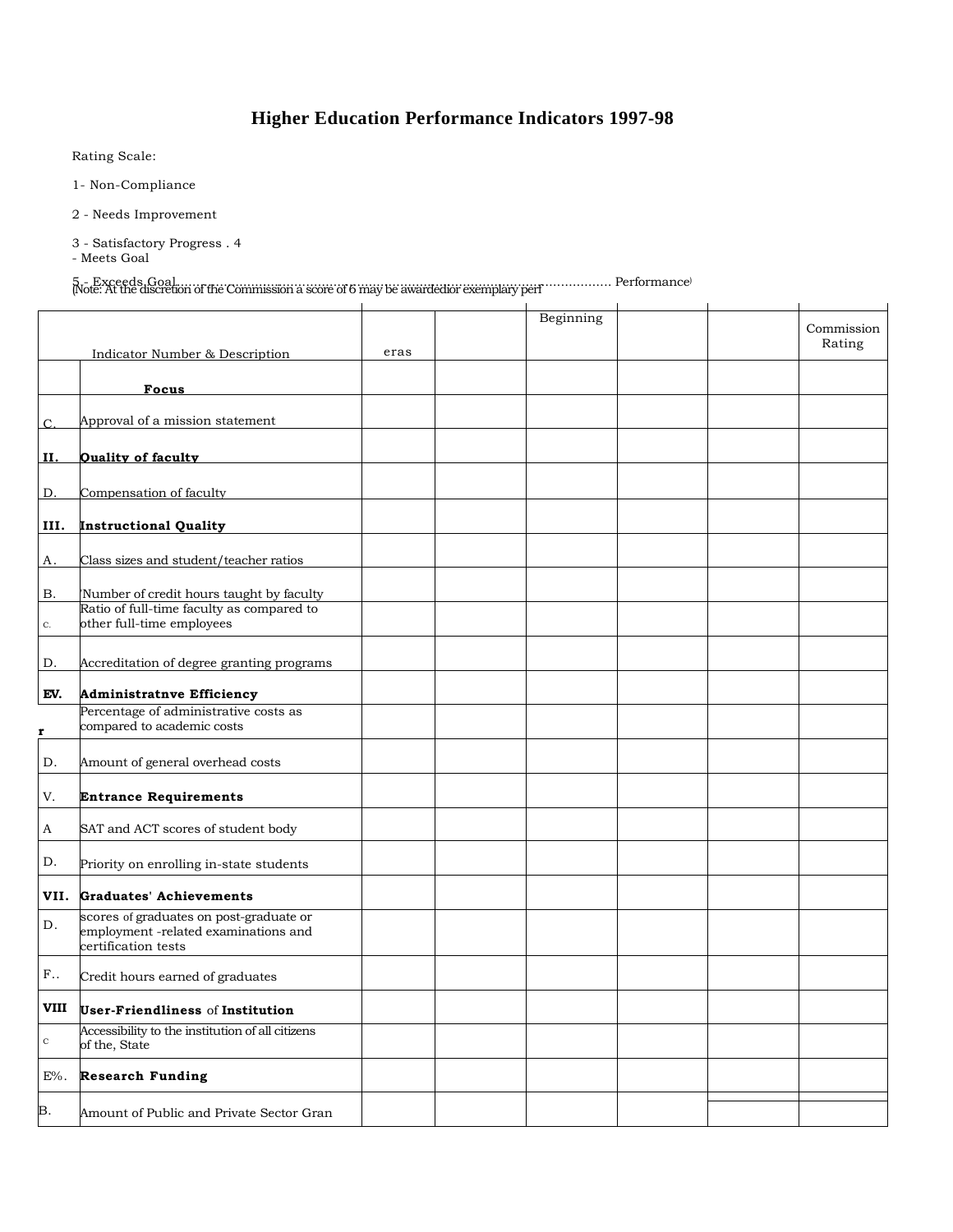| Total Rating             |  |
|--------------------------|--|
| Maximum Potential Rating |  |
|                          |  |
|                          |  |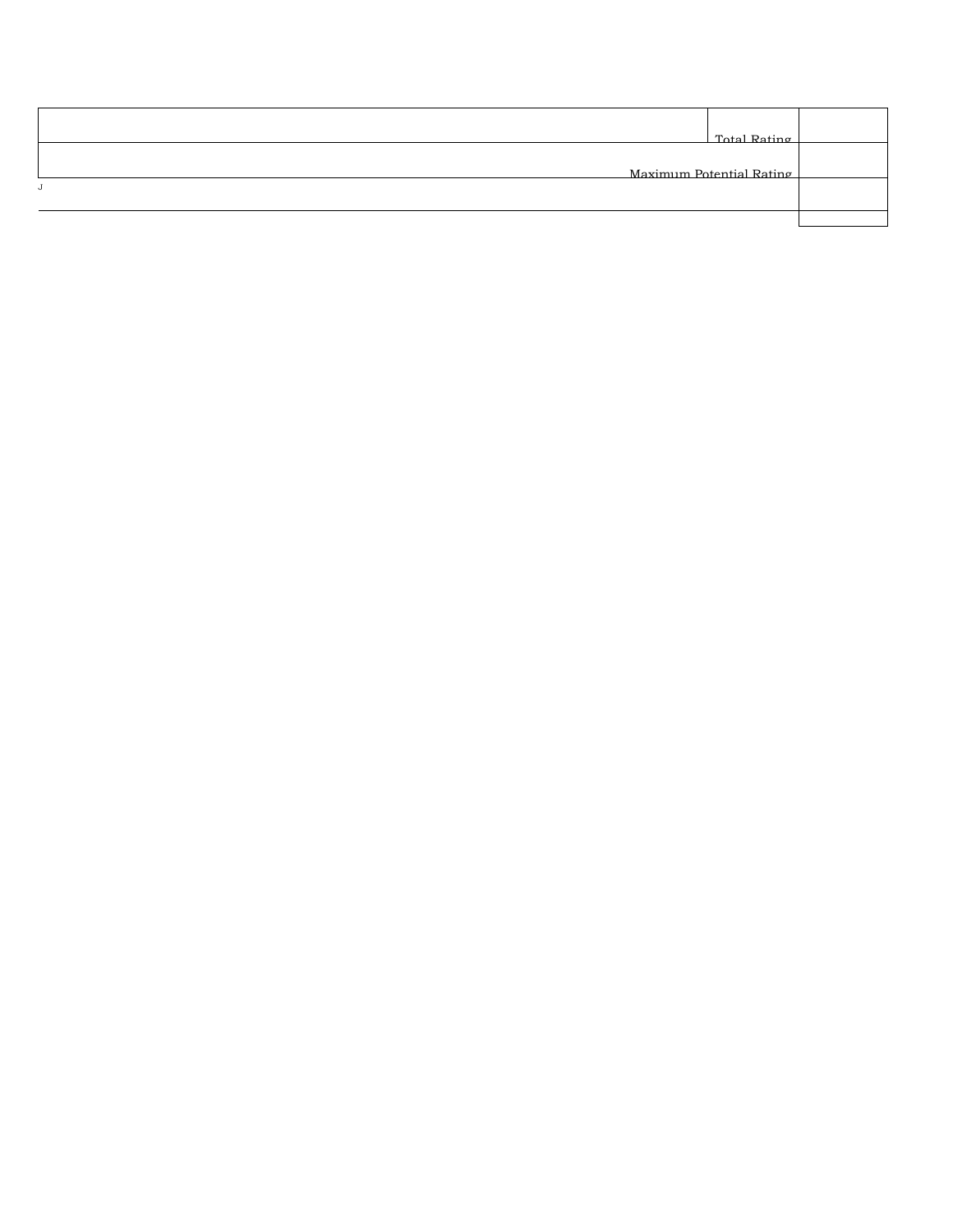# **Performance Rating Criteria**

| Score | Description                                                                                                                          |
|-------|--------------------------------------------------------------------------------------------------------------------------------------|
| 6     | Exemplary performance. Performance substantially exceeds institutional<br>and sector benchmarks and represents extraordinary effort. |
| 5     | Exceeds goals. Performance is above institutional and sector benchmarks.                                                             |
| 4     | Meets goals. Performance meets institutional and sector benchmarks.                                                                  |
| 3     | Satisfactory progress: Performance falls below institutional and sector<br>benchmarks but represents progress toward goals.          |
| 2     | Needs improvement: Performance falls below institutional and sector<br>benchmarks.                                                   |
|       | Non-compliance: Performance falls below institutional and sector<br>benchmarks and institution exhibits no effort to improve.        |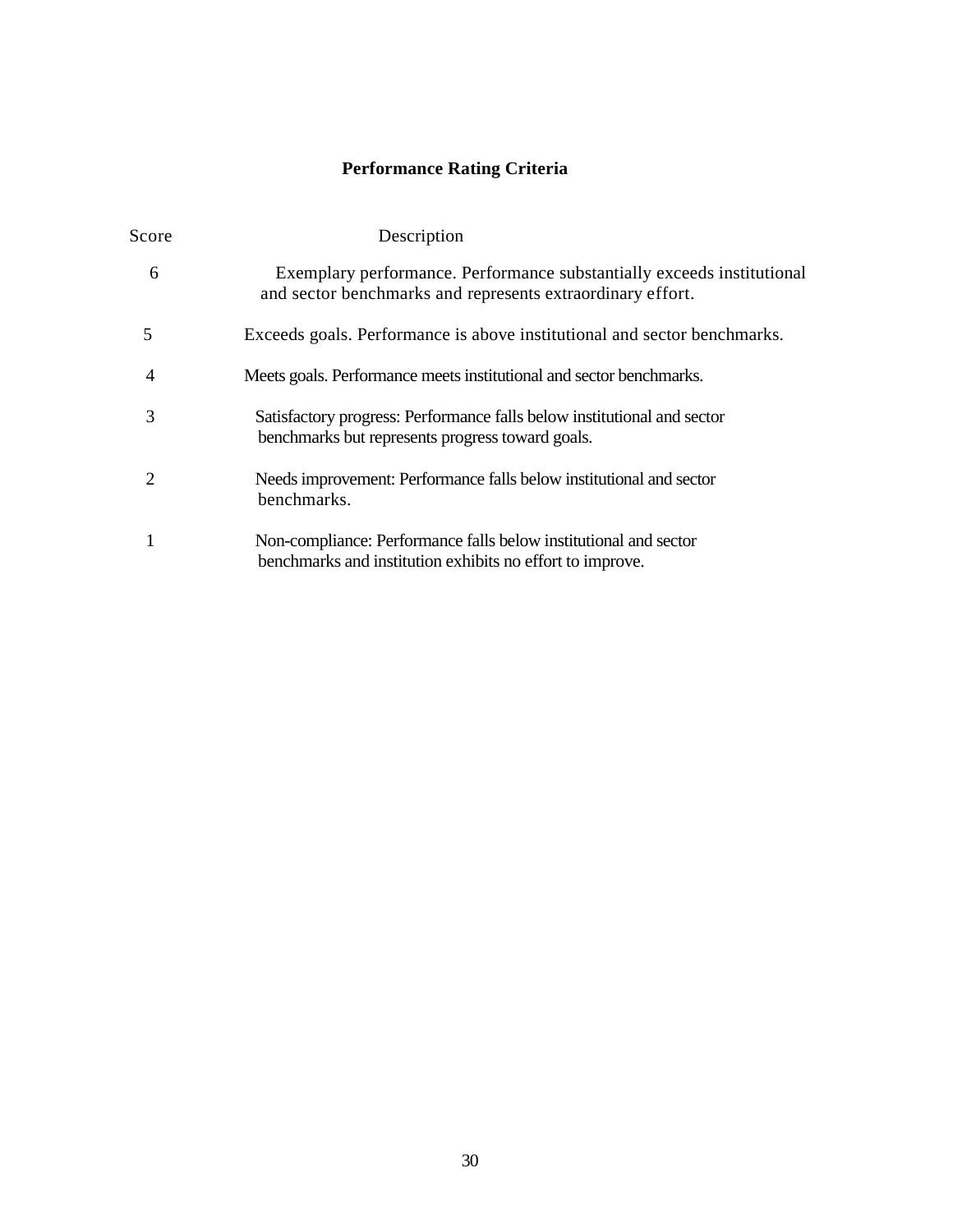# REPORT OF THE VICE PROVOST & EXECUTIVE DEAN REGIONAL CAMPUSES & CONTINUING EDUCATION John J. Duffy TO THE REGIONAL CAMPUSES FACULTY SENATE April 4, 1997

- Salary at this point is 2.5% with no cap, effective July 1, 1997
- Bond bill passed second reading on April 2
- Debate on the Palmetto Scholarship
- BAIS Status
- New phone system at Union will be operating at Noon on May 15. The T1 has been ordered and should be here by April 21 with an anticipated date for backbone connectivity of mid-June.
- Strategic Plan Meetings are: Beaufort April 8 at 2:00 pm Sumter - April 8 at 3:00 pm Union - April 8 at 4:00 pm Lancaster - April 18 at 11:00 am Salk - April 21 at 4:00 pm RCCE - April 22 at 2:00 pm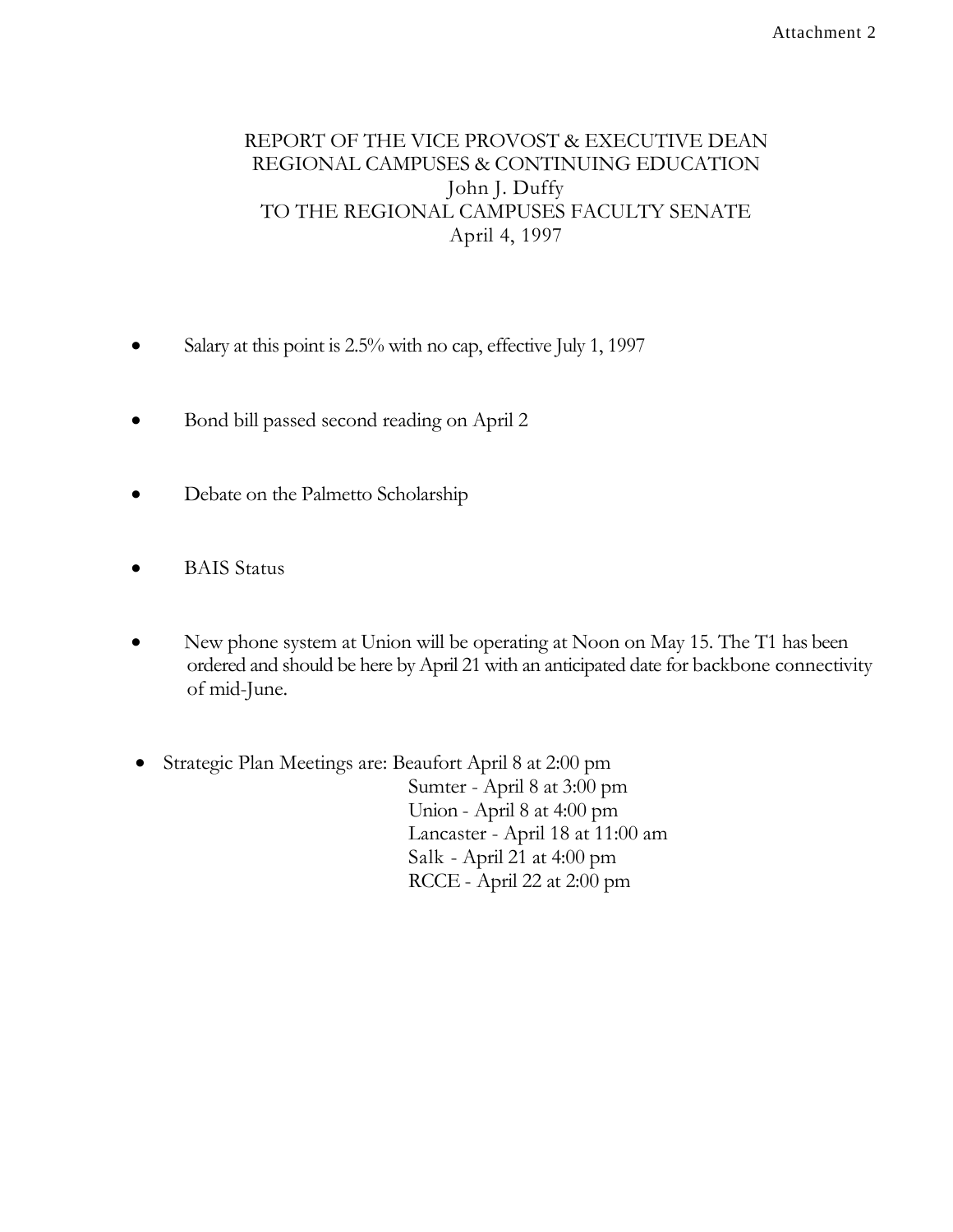# *DIVISION OF BUSINESS AND FINANCE*

# BUDGET ALERY

- To: Chancellor Robert Alexander, USC Aiken Chancellor John Stockwell, USC Spartanburg Dean Chris Plyler, USC Beaufort Dean Joseph Pappin, USC Lancaster Dean Carl Clayton, USC Salkehatchie Dean Leslie Carpenter, USC Sumter Dean James Edwards, USC Union
- From: Sue Hooks

Date: March 19, 1997

Subject: Ways and Means Recommendation for Bond Bill

The House Ways and Means Committee completed its deliberations on the Bond Bill this afternoon. The bill was reported out favorably as a Committee bill. Representative Boan recommended an amendment that made changes to the regional. campus project authorizations. The following changes were made to the Joint Bond Review Committee recommendation:

USC Lancaster Library Repairs-project deleted (425,000) USC Lancaster Library Expansion-project reduced (500,000) USC Beaufort Beaufort Collegeproject increase 225,000 USC Salkehatchie Reroofing-project increase 200,000 USC Sumter Deferred Maintenance-project increase 200,000 USC Union Maintenance-new project 300,000

The attached is a side-by-side comparison of the Governor, the Joint Bond Review Committee and the Ways and Means Committee recommendations for each project authorization. The bill now moves on to the House for further debate.

cc: Lyles Glenn John Duffy John Finan Johnny Gregory Shirley Mills Campus Business Officers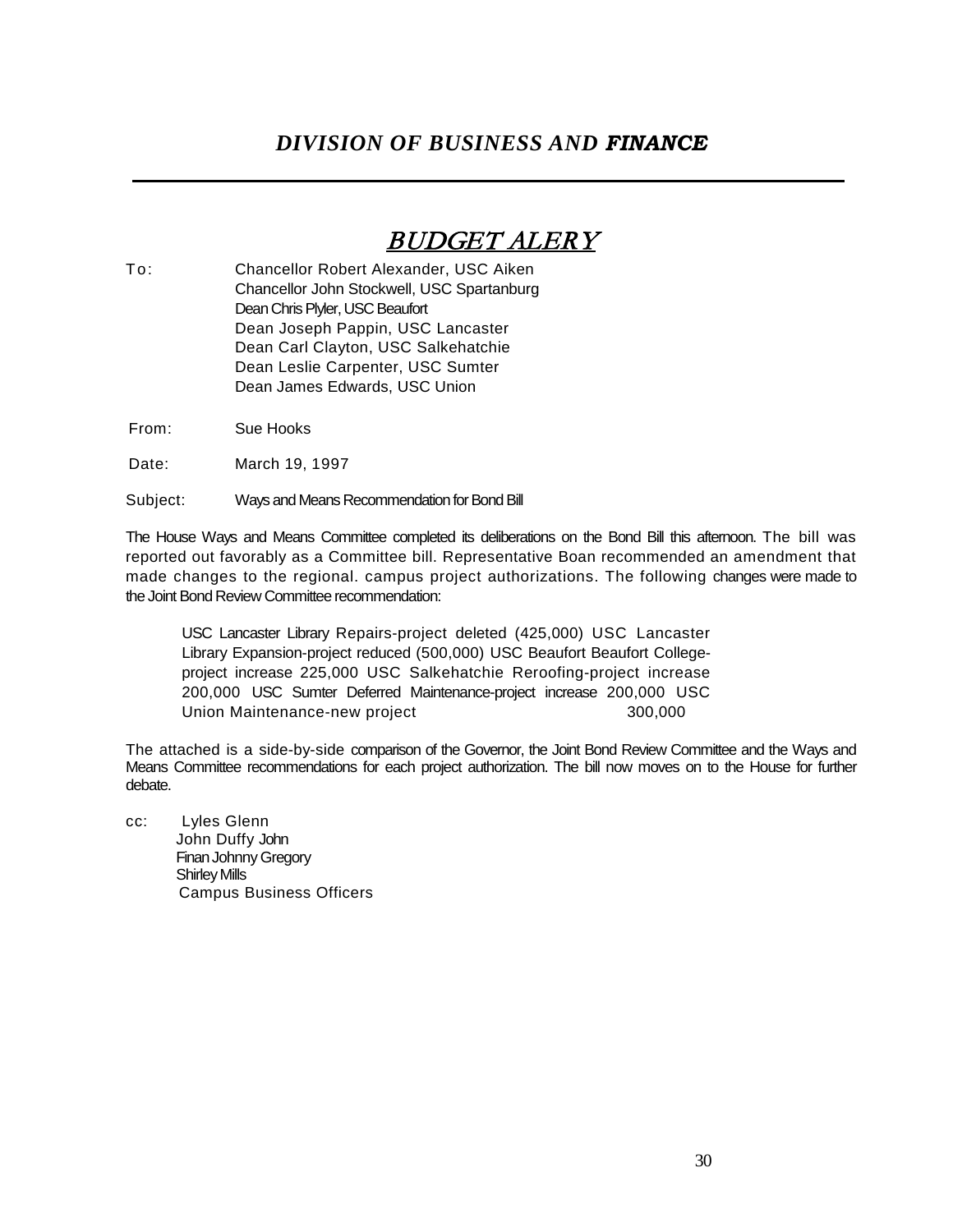#### **1997 BOND BILL RECOMMENDATIONS**

| <b>AGENCYIPROJECT</b>                                                                    | Governor<br>Recommend   | JBRC<br>Recommend       | waNIC<br>Recommend      |
|------------------------------------------------------------------------------------------|-------------------------|-------------------------|-------------------------|
|                                                                                          |                         |                         |                         |
| <b>NEW CONSTRUCTION</b>                                                                  |                         |                         |                         |
| 1 USC Coladiraduats Sclance Research Center<br>2 Clemson-Central Energy                  | 4,384,066<br>10,000.000 | 4,384,065<br>10,000.000 | 4.384.065<br>10,000,000 |
| 3 Peidmont Teen-EdlStudent Srvs/Admln Bldg.                                              | 3,582,500               | 4,750,000               | 4,750,000               |
| 4 College of Charleston-New Library                                                      | 12,000,000              | 12,000,000              | 12,000,000              |
| 5 Lander-Science Hal Renovate and Equip                                                  | 750,000                 | 3,325,000               | 3,325,000               |
| 6 USC Spart.-Hodge Center Renovation                                                     | 1,987,600               | 1,987,500               | 1,987,500               |
| 7 Chest Marl. Tech-Insttuetional Ubrary                                                  | 3,750,000               | 3,750,000               | 3,750,000               |
| 8 Winthrop-Sclenees/Math Bldg.                                                           | 6,750,000               | 6,750,000               | 6,760,000               |
| 9 SC State-eusiness School                                                               | 1,000,000               | 1,000,000               | 1,000,000               |
| 10 Coos Humanities Bldg.                                                                 | 11,775,000              | 11,775,000              | 11,775,000              |
| 11 USC Aiken-New Nursing Bldg.<br>12 Citadel-Thompson Hell                               | 1,500,000               | 1,600,000               | 1,600,000               |
| 13 Lowcountry Tech-Heal h Science Bldg.                                                  | 6,262,000<br>1,200,000  | 6,282,000<br>1.200.000  | 6,282,000<br>1,200.000  |
| 14 Francis Marion-Energy Facility Upgrade                                                | 875,250                 | 875,250                 | 875,250                 |
| 15 SC State-Fine Arts Bldg.                                                              | 2,000.000               | 2,000,000               | 2,500.000               |
| 16 York Tech-AAalScernx6 Bldg.                                                           | 2,500,000               | 2,500,000               | 2,500,000               |
| 17 Midlands TedMkport-Clsssraan Bldg.                                                    | 9,000,000               | 9,000,000               | 9,000,000               |
| 18 SC State-ASE Sciences Bldg                                                            | 500.000                 | 500.000                 | 0                       |
| 18 SC Steve-Camp Daniel Renovation                                                       | 600,000                 | 600,000                 | 60.000                  |
| 20 Florence Darlington Tech                                                              | 5,700,000               | 5,700,000               | 5,700,000               |
| 21 USC Alimn-Scisnces Building                                                           | 2.500,000               | 2,500,000               | 2,500,000               |
| 22 Harry-George. Ted.Conway-Lixary/Supp Snre.                                            | 0                       | 3,250,000               | 3,250,000               |
| 23 Harry-George, T<br>n                                                                  | О                       | 750,000                 | 750,000                 |
| 24 USC LancasteaUbray Expansion                                                          | 0                       | 4,500,000               | 4,000,000               |
| 25 Trident Tech-AaPner Campus Renovation<br><b>Subtotal, New Construction</b>            | 0                       | 3,100,000               | 3,100,000               |
|                                                                                          | 88,616,315              | 103,978,816             | 103,478,816             |
| <b>DEFERRED MAINTENANCE</b>                                                              |                         |                         |                         |
| 26 USC Lancaster-IJbnary Repairs                                                         | 428,000                 | 425.000                 | 0                       |
| 27 MUSC-Buliding Watertightness                                                          | 8,752,086               | 8,752,086               | 8,752,088               |
| 28 USC Sch of Med-Rero05ng                                                               | 360,000                 | 360,000                 | 350,000                 |
| 29 USC Salkehatchle-Reroofna                                                             | 336,000                 | 336,000                 | 536,000                 |
| 30 SC State-Steam Distribution System                                                    | 875,000                 | 875,000                 | 875,000                 |
| 31 Technical Colleges-Oeferied MBIntlEquip                                               | 10,000.000              | 10.000.000              | 10,000,000              |
| 32 USC Beaufart-84aufoR College Bldg Renovate<br>33 USC CokrHistoric Colleges Renovation | 868.600<br>14,500,000   | 859,500<br>14,500,000   | 1,081,500<br>10,500,000 |
| 34 Greenvdle Tech-Engfrechnology Bldg Renovetlo                                          | 0                       | 5,225.000               | 5,225,000               |
| 36 USC Sumter-Deferred Maintenance                                                       | 0                       | 200.000                 | 400,000                 |
| <b>36 USC Union -Maintenance</b>                                                         | 0                       | 0                       | 300.000                 |
| Subtotal, Data. Maintenance                                                              | 35,096,686              | 41,521.588              | 42,021,686              |
|                                                                                          |                         |                         |                         |
| <b>OTHER STATE AGENCIES</b>                                                              |                         |                         |                         |
| <b>36 Dept Of Corrections Fadlites</b>                                                   | 74.700,000              | 54.700,000              | 54,700,000              |
| 37 School Math & Scene. New Bidg Final 2 Phases                                          | 5,000,000               | 5,000,000               | 5.000,000               |
| 38 DNR-EnvironmeAW Preservetlon (Jocose Gorge                                            | 10,000,000              | 10,000,000              | 10,000,000              |
| 39 Emergency Prep. DNIsion.Reloeatton                                                    | 1,500.000               | 1,500.000               | 1,500,000               |
| 40 Clemson PSA-GreenhouselAgncuhure Complex                                              | 17,000.000              | 17,000,000              | 17,000,000              |
| 41 DJJ-Coastal R&E Center                                                                | 4,250,000               | 4,250,000               | 4,250,000               |
| 42 11 J.1-Evaluation Centers Moditircations                                              | 160,0                   | 180,000                 | 160,000                 |
| 43 DJJ-Greenwood Center Renovation Completion                                            | 475,000                 | 475,000                 | 475,000                 |
| 44 DJJ-New Marine Institute Bldgs.                                                       | 500,000                 | 500,000                 | 500,000                 |
| 45 DJJ-Errwrgency Power Generators<br>46 DJJ-Prison Industries Brig.                     | 750,000<br>325,000      | 750,000<br>325,000      | 750,000<br>325,000      |
| 47 ETV - Technology Bldg. Payment                                                        | 5,500,000               | 5,500,000               | 5,500.000               |
| 48 Dept. of CommemwAirpof Improvements                                                   | 5,000,000               | 5,000,000               | 5,000,000               |
| Subtotal, Other Agencies                                                                 | 126.160,000             | 106,160,000             | 106,160,000             |
|                                                                                          |                         |                         |                         |
| <b>Grand Total, All Agencies</b>                                                         | \$249,872,901           | \$250,660,401           | 5260.660,401            |
|                                                                                          |                         |                         |                         |
| <b>Total USC Profecb</b>                                                                 | 26,841,066              | 31,541,066              | 31,241.065              |
|                                                                                          |                         |                         |                         |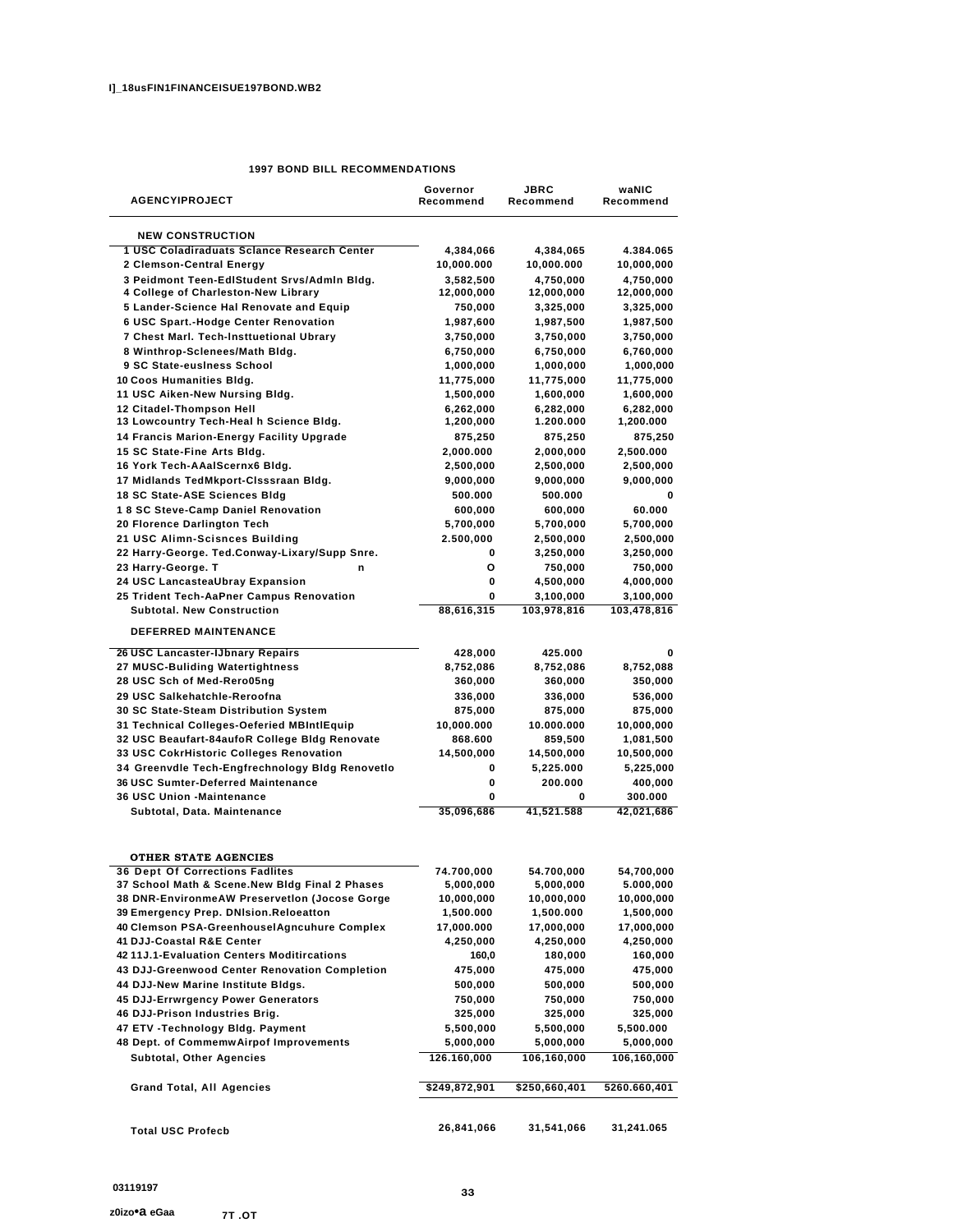### Report of the System Affairs Committee Regional Campuses Faculty Senate

April 4, 1997

The Committee unanimously elected Steve Bishoff (Sumter) as its Chair for the 1997-1998 academic year.

The Committee first considered Senator Castleberry's draft of the Guidelines and Instructions which is will be appended to the minutes of this meeting. After much discussion, the Committee approved a final draft. Copies of the final draft approved by the Committee will be sent to the Committee representatives of each campus and Continuing Education. The Committee will submit a motion under new business asking for the approval of this document and also that voting on this motions be postponed until the first meeting of the 1997-1998 academic *year.* The motion reads as:

The System Affairs Committee moves that:

The Courses and Curricula, Guidelines and Instructions appended hereto be approved by the Regional Campuses Faculty Senate.

and that,

the approval of these Guidelines and Instructions be postponed until the first meeting of the 19997-1998 academic year.

There are several procedures that will need clarification and, perhaps, modification and these issues will be addressed by future sessions of the System Affairs Committee.

The Committee then addressed a proposal from Senator Babet Villena-Alvarez (Beaufort) brought forth from that campus requesting approval of the use of satellite television technology in conjunction with the USC Faculty Senate meetings. Senators on the remote campuses often have difficulty in attending meetings on Wednesdays on the Columbia campus every semester for three years. The feasibility of using existing technology to allow senators who cannot be physically present at all meetings has been explored and discussed with the Chair of the USC Senate, the interim Provost and with Vice-Provost Duffy. The consensus opinion is that such use will greatly enhance participation of the Regional Campuses in the USC senate and will represent a savings of valuable faculty time and likely a savings of funds. The specific technology being contemplated will allow Senators at remote\_ sites to actively participate in discussions as well as vote in the proceedings. The Committee, however, does recognize the importance of a physical presence at such meetings as logistics and time allow. Therefore, the Committee brings to the Senate a resolution to approve the use of such technology. (See Motion).

The Committee then considered the charge of the Chair to create a position of Webmaster for the.RCFS homepage. After discussion, the Committee felt that this issue would best be considered by the Executive Committee, perhaps at its summer retreat. However, the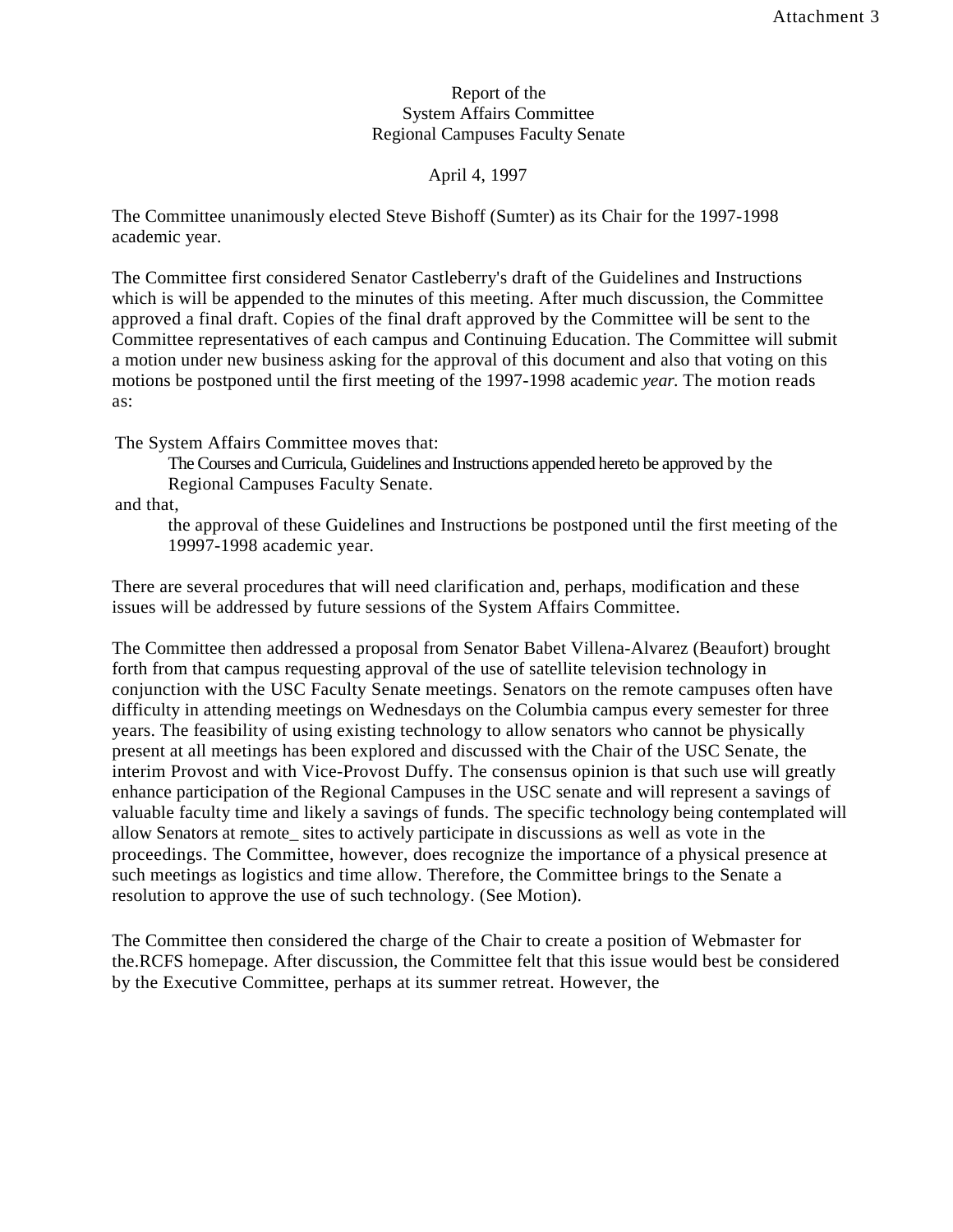Committee also wished to recognized the great energy, time and dedication put in by Senator Steven Anderson (Sumter) in creating and maintaining the RCFS home page.

Finally, the Committee received a proposed wording of a statement regarding the responsibilities of RCFS senators to their home campuses for inclusion in the manual for new senators. This wording will be transmitted by the incoming chair of the Committee to the Secretary of the Senate at the Executive Committee Retreat.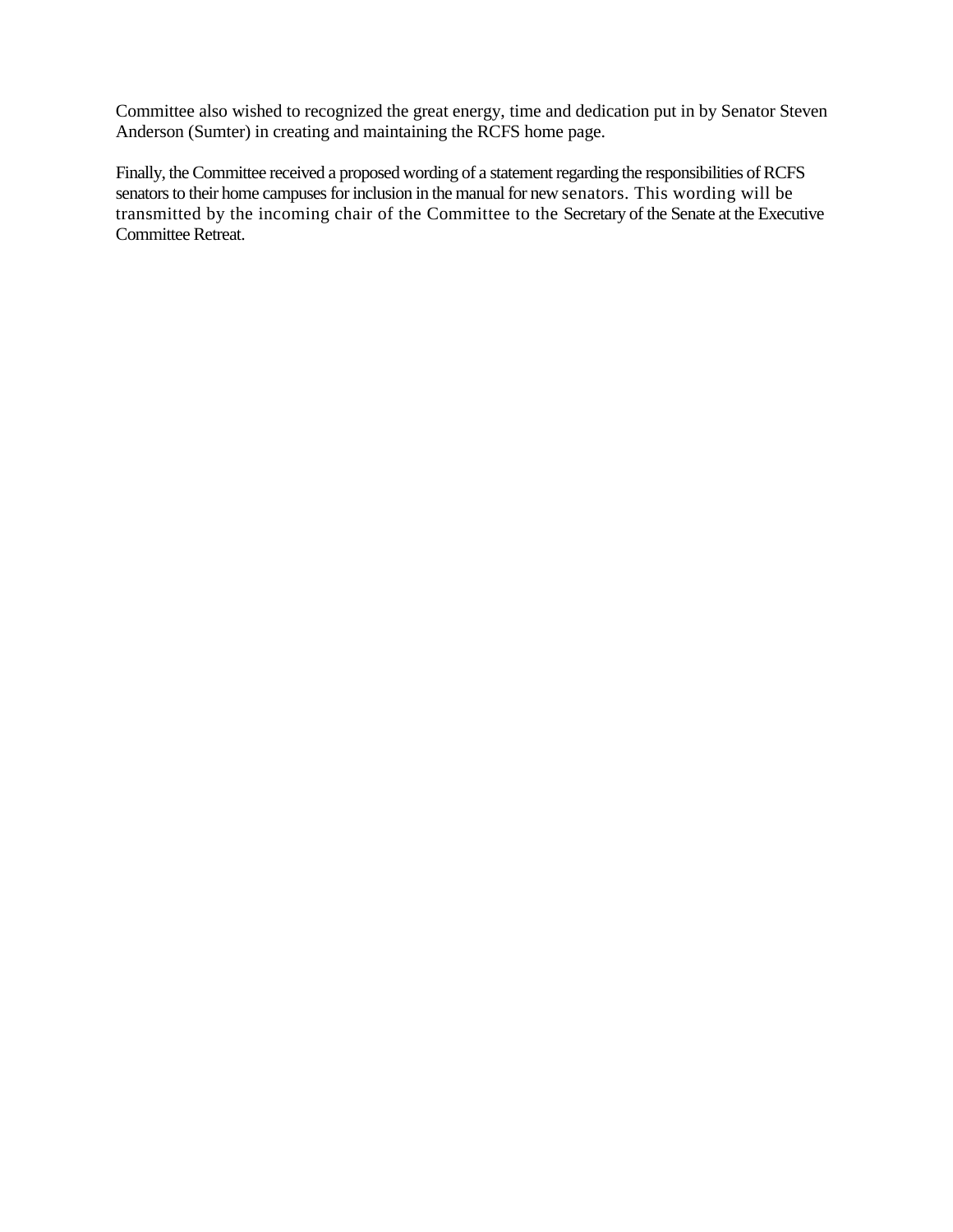# A Motion from the System Affairs Committee Regional Campuses Faculty Senate

The System Affairs Committee moves that:

The Regional Campuses Faculty Senate approve the use of available distance education technology for transmission of the proceedings of the University of South Carolina Faculty Senate to the Regional Campuses and Continuing Education.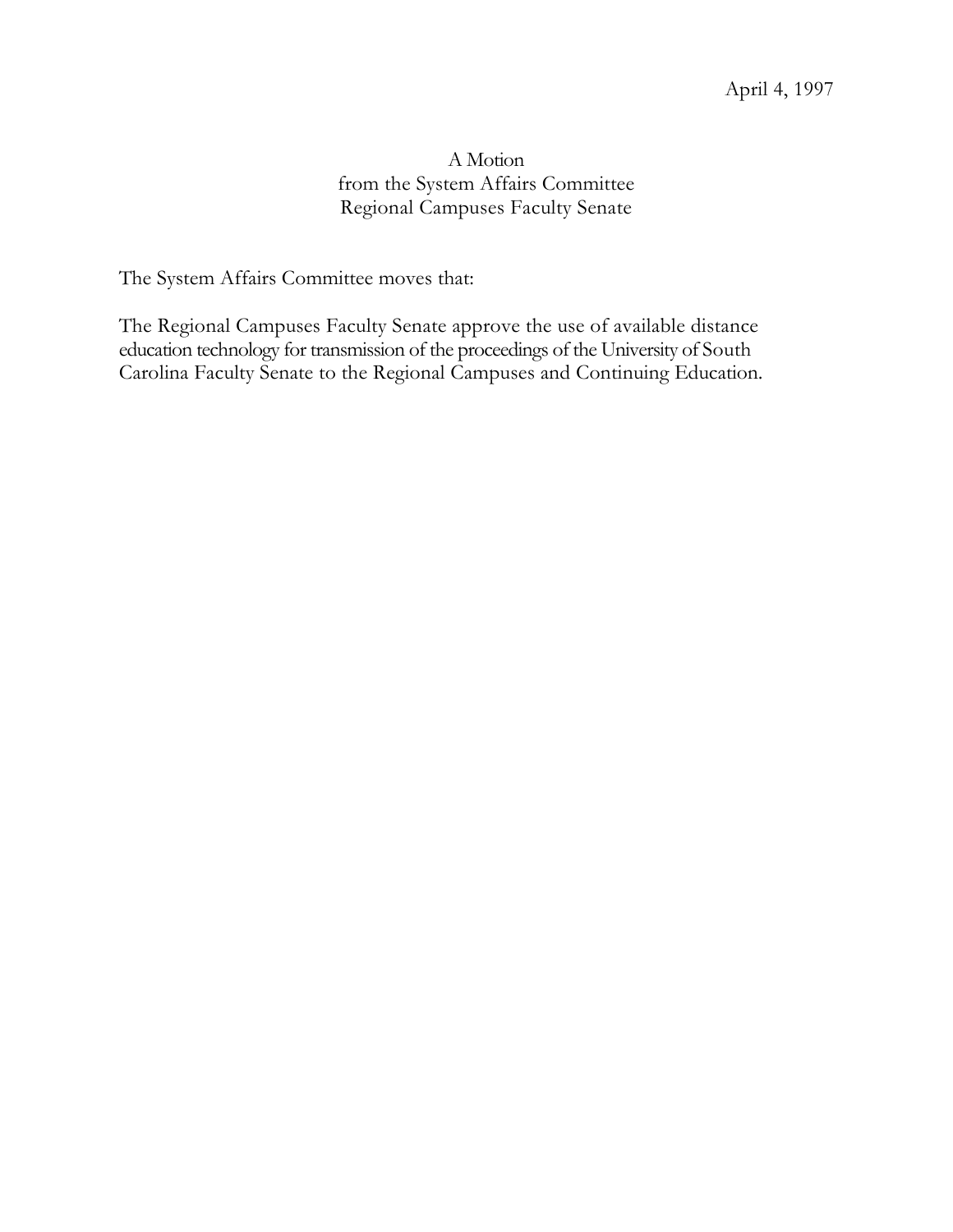# A Motion from the System Affairs Committee Regional Campuses Faculty Senate

The System Affairs Committee moves that:

The Courses and Curricula Guidelines and Instructions appended hereto be approved by the Regional Campuses Faculty Senate.

and that,

the approval of these Guidelines and Instructions be postponed until the first meeting of the 1997-1998 academic year.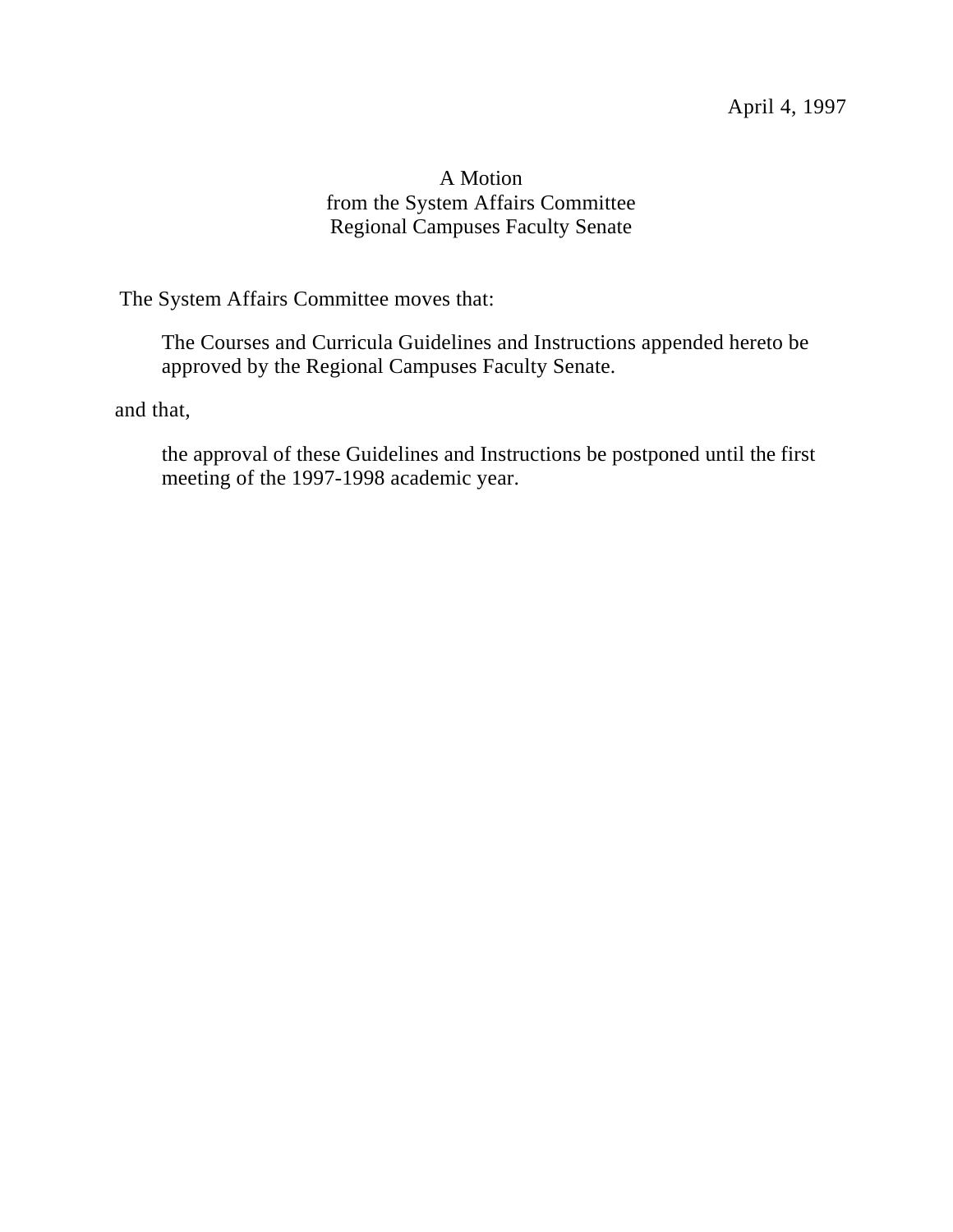**Date:** 03/26197

**To:** RCFS **CC:** Professor Costello **From:** John Catalano **RE:** Faculty Committee on Libraries, Meeting of March 26, 1997

The meeting was called to order by Chairman Bushong, who presented a proposed resolution concerning the renovation of South Caroliniana Library. The committee unanimously supported the resolution. Vice Provost Terry then reported. He spoke of a legislative effort concerning the South Carolinians He also reported that although this years budget is in balance, inflationary pressures make next years budget appear tenuous. He also gave a security update. Professor Patrick Scott (Director of Special Collections) updated us on his department The collection is over 70,000 volumes with increased utilization. Mr. McNally reported on the progress of the remote storage facility (to open in August, 1998), the notable materials home page, department visitations, and minor changes to the library's

*hours of operation. The next meeting will be April 23'd and I'll be unable to attend as*

I'll be giving a paper in Germany that day.

Respectfully submitted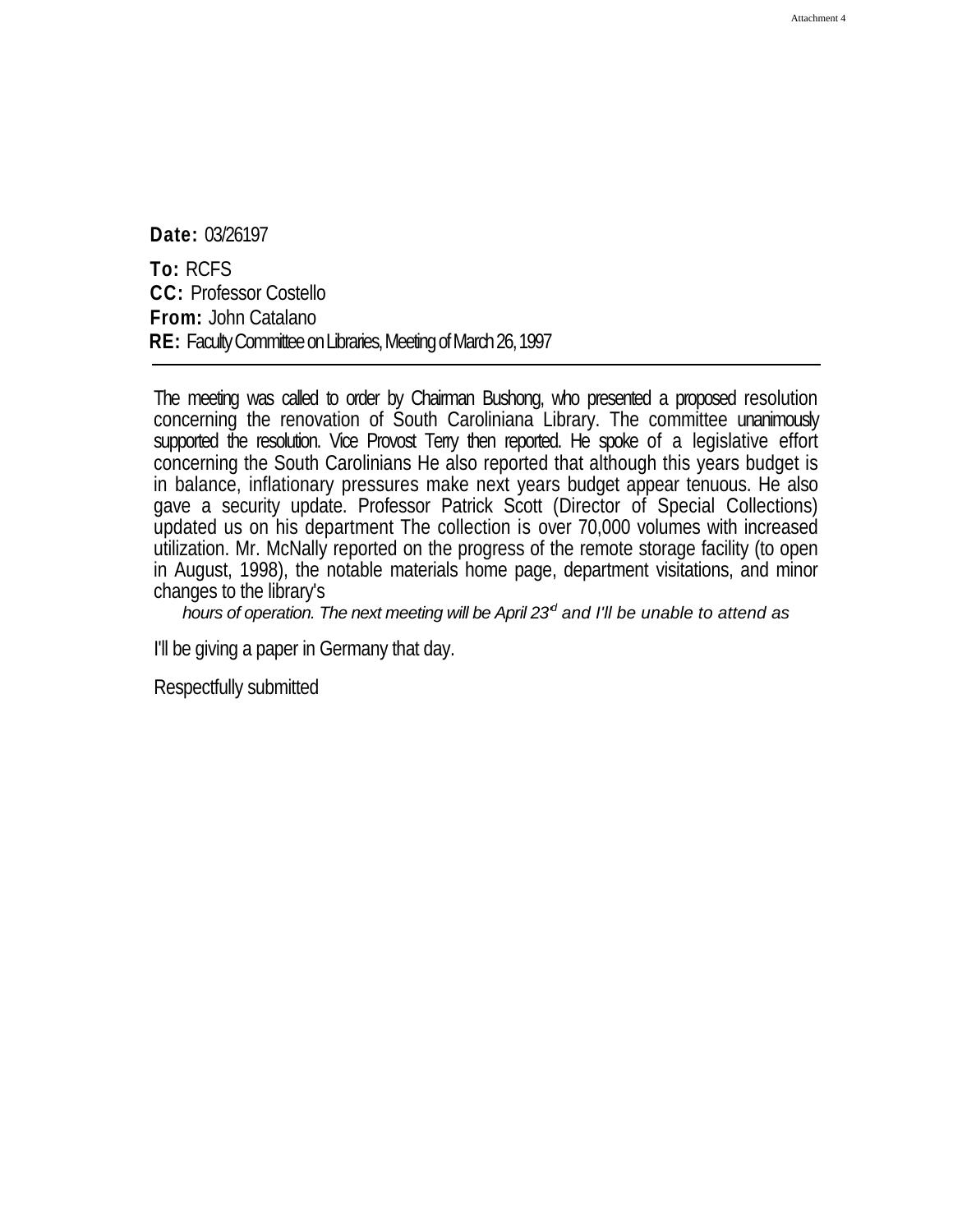# Report to the Regional Campuses Faculty Senate April 4, 1997

# USC Faculty Welfare Committee

The primary issue being considered by the USC Faculty Welfare Committee concerns proposed revisions to University Policy EOP 1.02: Sexual Harassment which was submitted to the University Community for consideration by the Equal Opportunity Programs Office. Copies of the proposed changes *and* the Faculty Welfare Committee response to these revisions are appended to this report for inclusion in the minutes.

Essentially, these revisions address two issues: (1) who should have access to information gathered during the course of an investigation of sexual harassment allegations, and (2) modifications to the time frame in which the EOP Office is given to complete its investigation, University Counsel must issue and opinion and in which the Deciding Officer (e.g., the Campus Dean) must issue a written decision. The periods are doubled, although the time allowed the parties remains the same.

The Faculty Welfare Committee's concerns regarding the first issue are that the parties to the complaint, especially the object of the complain would not have access to all the information necessary to prepare adequately a defense. Although Mr. Gist, the EOP, Executive Assistant to the President for Equal Opportunity Programs, indicated that the critical information would be provided to the parties, the wording of the policy change is ambiguous as to what information will be provided and when.

The Faculty Welfare Committee's reservations concerning the second issue center around assuring that there will be a speedy resolution to the harassment case. The Committee makes the case that lengthening the length of time for investigation is not necessary nor will it alleviate the staffing problems claimed by EOP.

Concerned faculty members are urged to provide their input to the RCFS representative on the FWC for input into this discussion.

Roy Darby RCFS Representative USC Faculty Welfare Committee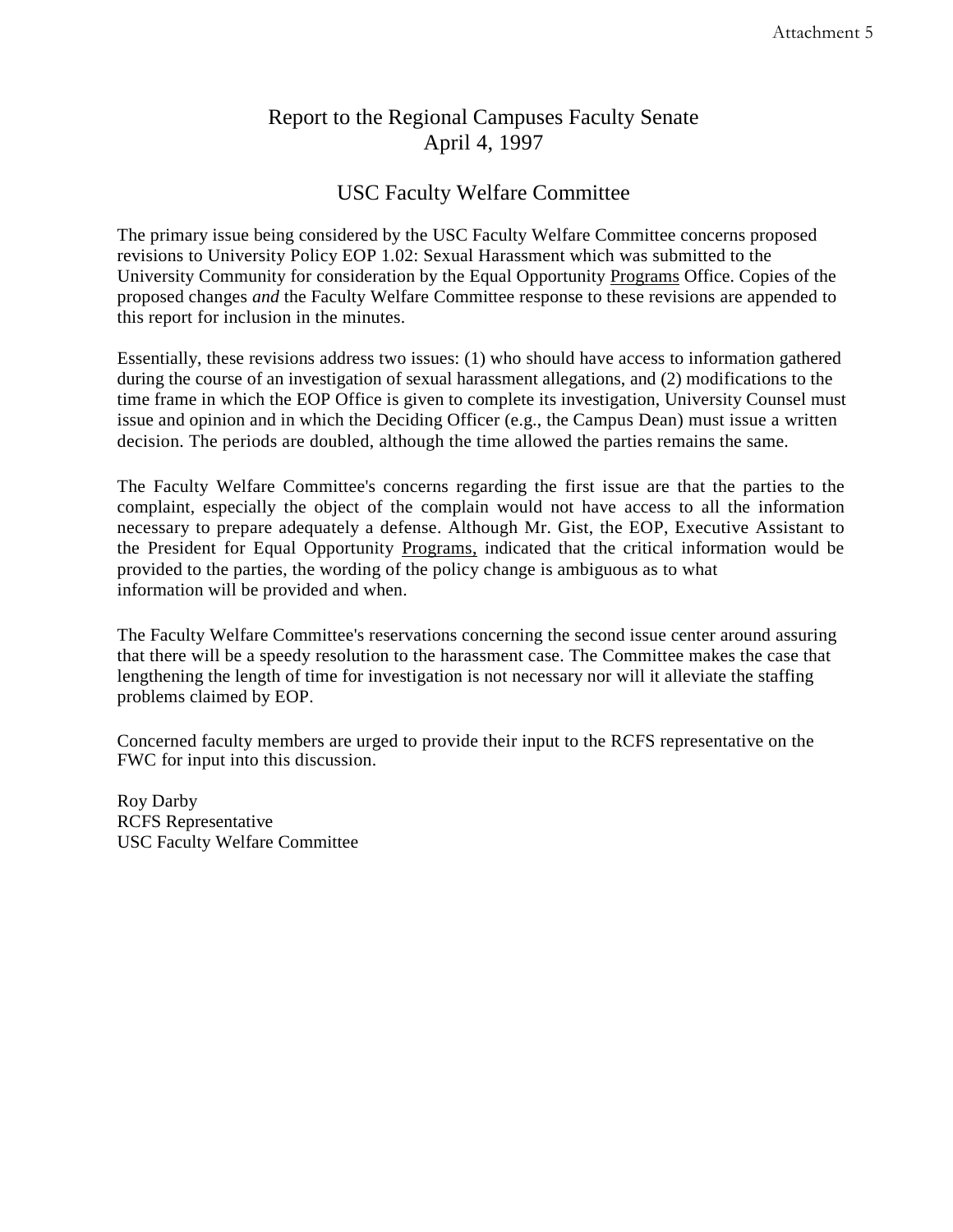# **DRAFT**

#### **MEMORANDUM**

| TO:   | Office of the Provost, Bobby Gist, Terry Parham |
|-------|-------------------------------------------------|
| FROM: | <b>Faculty Welfare Committee</b>                |
| DATE. | April 1, 1997                                   |
| RE:   | Proposed Revisions to Sexual Harassment Policy  |

The Faculty Welfare Committee has reviewed "Proposed Revisions to University Policy EOP 1.02: Sexual Harassment" submitted by the Equal Opportunity Programs Office and have met with Mr. Bobby Gist to discuss the purpose of the proposed changes. Based on the information before us, we submit the following comments for consideration by those acting on this proposal.

#### **Summary of Comments.**

The Committee is concerned primarily with two proposed changes. The first change, to Policy II.G.4.g, would delete the parties as recipients of information received by the University during the investigation of a complaint. Although supportive of the purpose to minimize the likelihood of harassment of or retaliation against complainants and witnesses, the Committee does not believe that the best means to achieve that objective is to deny the parties access to information that is necessary to adequately defend against a charge. Moreover, the Committee is concerned that the policy does not clearly reflect the information normally available to the parties.

Second, a change to Policy H.G.4.f would double the time now permitted for completion of an investigation. The Committee believes that the change proposed would not solve current workload problems, but would institutionalize a backload of unresolved matters.

#### **Comments.**

**(1) Policy II.G.4.g.** The proposed change to this policy would delete "the parties" as recipients of information obtained during an investigation of sexual harassment charges. The information would be available only to "University officials who have a need to know."

Mr. Gist has explained to the Committee that the purpose of this change is to reduce the chance for parties to harass or retaliate against witnesses or complainants. Parties may be more willing to come forward with information, if identifying information is not made available to the parties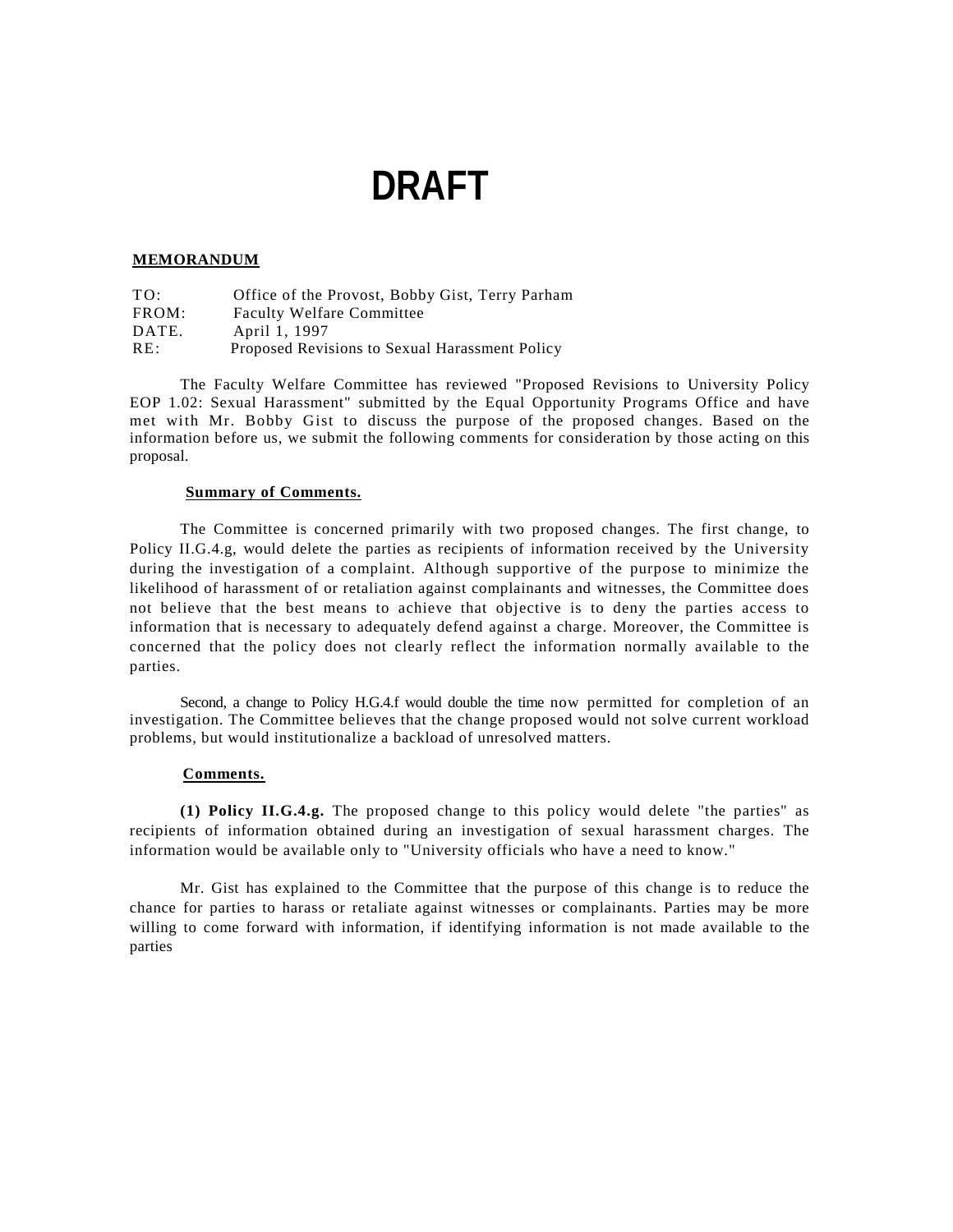### **Proposed Revisions to University Policy EOP 1.02: Sexual Harassment**

[NOTE: Strikeouts imply a proposed deletion from the current policy; words in bold type font imply a proposed addition to the current policy.]

### At II.G.2:

2. Informal Resolution Procedures (Optional) A person who believes that he or she has been the victim of sexual harassment should initially attempt to discuss the matter with the person(s) thought to have engaged in the harassment. This procedure may be the quickest **most effective** and least burdensome manner of resolving the problem.

## At ILG.4.c.l .i:

- (1) The settlement agreement must:
	- (I) **be voluntary and** be in writing;

### At II.G.4.c.2:

- (2) The University EOP shall provide a copy of the settlement agreement to both parties, and shall file the original in the Equal Opportunity Programs Office **and a copy shall be maintained by the Office of Human Resources.**
- At ILG 4 d:
- d. In the event the parties do not reach a **voluntary** settlement agreement, the University EOP shall conduct a full investigation which may include obtaining oral and/or written statements from any person either the complainant or the charged party has listed as a witness, as well as from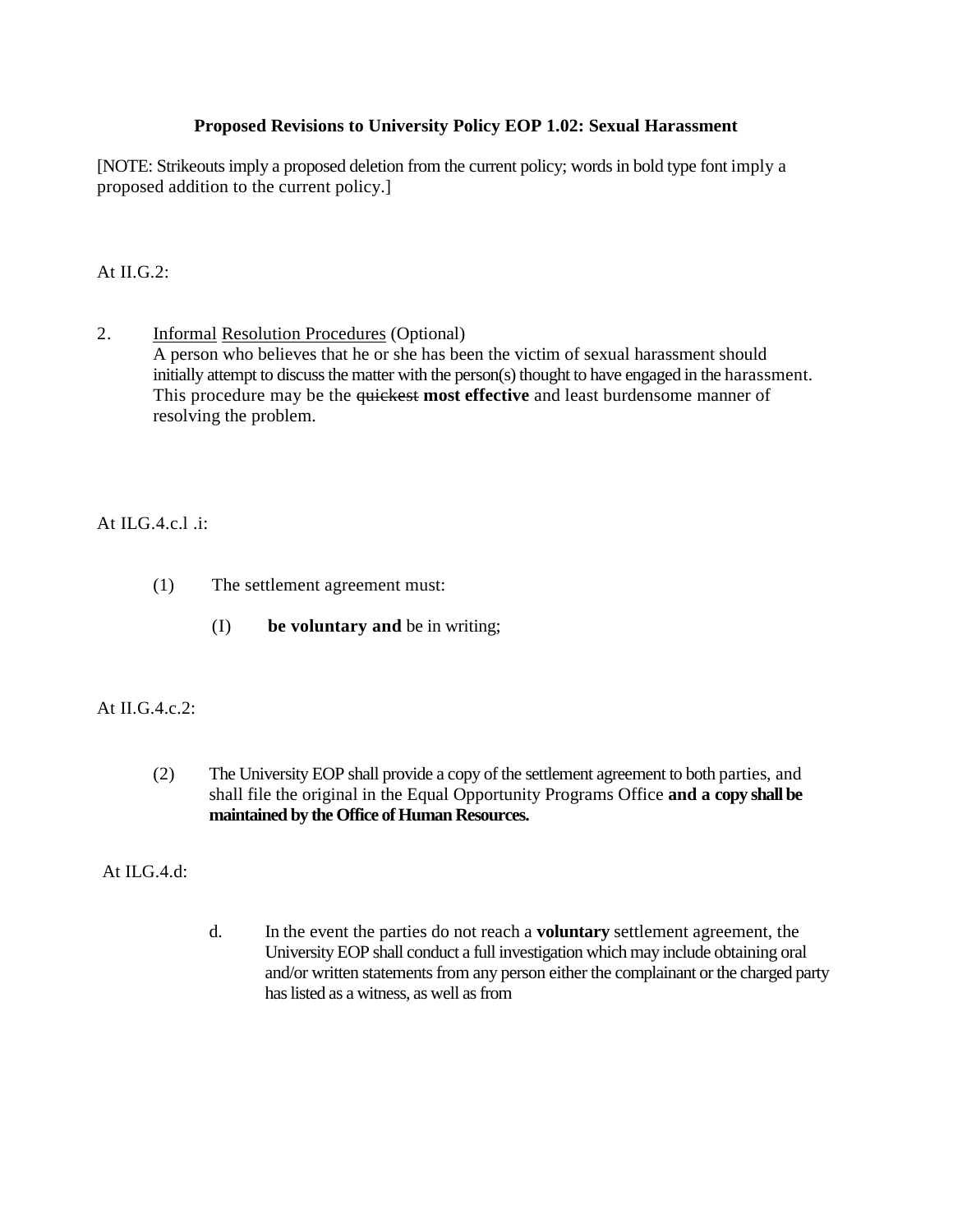any other person who might have knowledge about the alleged offense.

### • At IIG.4.f &g:

- f. The University EOP shall attempt to complete the investigation within fifteen **thirty** working days. Except in the most unusual circumstances, all investigation shall be completed within thirty **sixty** working days. **The sexual harassment investigative process is a non-adversarial procedure and there shall be no cross-examination of witnesses by either the Charged Party or the Complainant.**
- g. The University EOP shall treat all information received during the investigation as confidential and shall make it available only to the parties and to appropriate University officials **who have a need to know.**

### At II.G.5.c & d:

- c. The Report and Recommendation shall be sent to the Vice President for Human Resources, General Counsel, and to the appropriate University officer for decision. The Deciding Officer is the appropriate Vice President, Chancellor, or Regional Campus Dean. A copy **summary** of the Report and Recommendation shall then be provided to the complainant and the charged party.
- d. Either party may respond in writing to the **summary of the** Report and Recommendation. TVs response must be sent to the Deciding Officer within ten working days.

### At II.G.6.b & c:

- b. If the charged party has alleged that the conduct is constitutionally protected, the Deciding Officer must obtain the written opinion of University counsel concerning this issue. University counsel shall provide that opinion within fire ten working days after being requested to do so.
- c. The Deciding Officer shall render a final written decision within **ten twenty**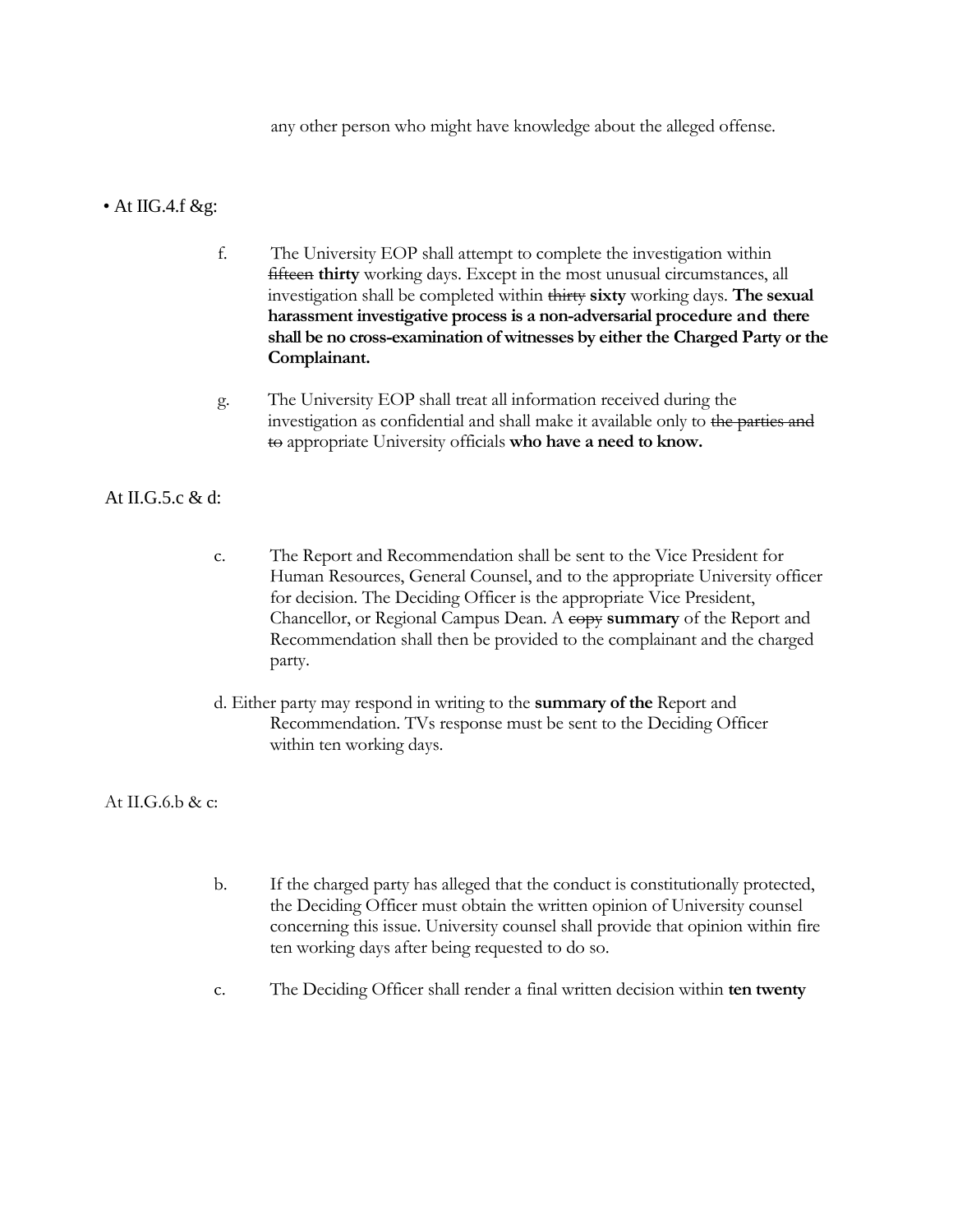working days from the expiration of the time the parties have for filing responses to the University EOP's original or Supplementary Report and Recommendation, as the case may be, and shall serve a copy of that decision on both the complainant and the charged party.

### At  $II.H.1:$

1. A copy of this Policy shall be contained in the University Policies and Procedures Manual. The name, phone number, and location of the University EOP, Campus Sexual Harassment Representative, Unit Liaison, and Chair of the Affirmative **Action**  Advisory Committee, shall be posted on appropriate bulletin boards.

Added to the end of the policy:

### **III. Reason for Latest Revision**

**The revision changes certain completion times, and clarifies the language of several sections throughout the policy.**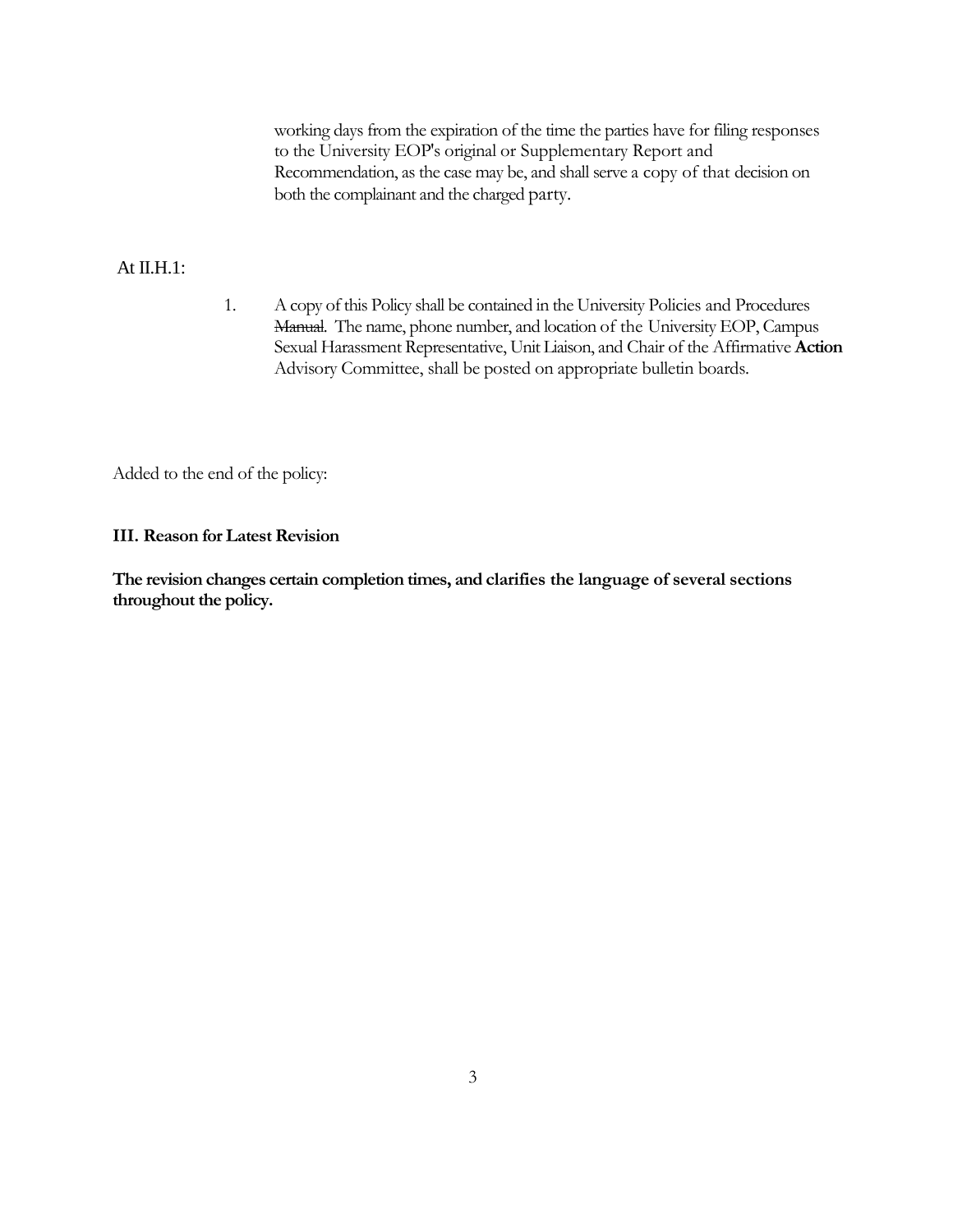The Committee, however, is concerned *that* any restriction on access to information not be prejudicial to the ability of a person to defend against claims. The Committee questioned Mr. Gist extensively about the extent of information that would be available under the revised policy to a person charged with harassment. Specifically, the Committee is concerned that a party be given sufficient information to know the specific circumstances in which the harassment allegedly occurred. This information would seem to require disclosure, at least, of the name of the person allegedly harassed. Also, the parties should know of the key witnesses supporting or rebutting the harassment claim.

Mr. Gist indicated that the person charged would not be denied *this* information, although the policy revision seems to suggest a contrary conclusion. It was not entirely clear to the Committee when critical information would be provided to the parties or under what policy authority it would be provided. If identifying information is provided to the parties despite this policy, it is not clear how this policy change will have any impact upon the likelihood of retaliation. In any event, the Committee is concerned that the proposed policy does not make clear what information is available or when. We urge that any change state clearly what information will be available and when it will be made available. At the very least, the party should have access to the names of the key participants and a summary of their allegations in the matter at a sufficiently early time to permit an adequate defense against the charges.

. Finally, the Committee believes that the proposal to provide information to university officials having "a need to know" is so vague as to be meaningless. Mr. Gist indicated that there is a more specific list *of officials who would "have* a need to know" and the policy should identify with greater specificity those persons.

(2) Policy II.G.4.f. The proposed change to this policy would double the time permitted for investigation from 15-30 working days to 30-60 working days. The justification for the revision is to bring the policy in line with current reality as to the time required. The Committee agrees that University policy should accurately reflect reasonable expectations, but is concerned that 12 weeks (60 working days) unnecessarily lengthens the period of the investigation stage. Both victim and defendant, as well as the institution, have an interest in speedy investigation of harassment charges.

The Committee is told that approximately 15-20 matters are investigated fully each year and that the staff of the Office is stretched thin in handling these matters and other complaints that may not require full investigation. It is not clear, however, that lengthening the expected time frame for investigation will alleviate any staffing problems. The same number of complaints will be received each year. On average, if the matters were spread evenly over the year, it would be necessary to complete each investigation within about 2-3 weeks to handle all the matters over the year. With two staff investigators, each investigation could last about 5 weeks. These time frames are consistent with current policy. If a longer investigate period is given, a reasonable expectation is that fewer matters will be completed each year and a backlog of complaints will develop without speedy resolution.

Normally the parties to each matter are readily available within the University Committee, a fact that would seem to favor relatively quick investigation. A policy could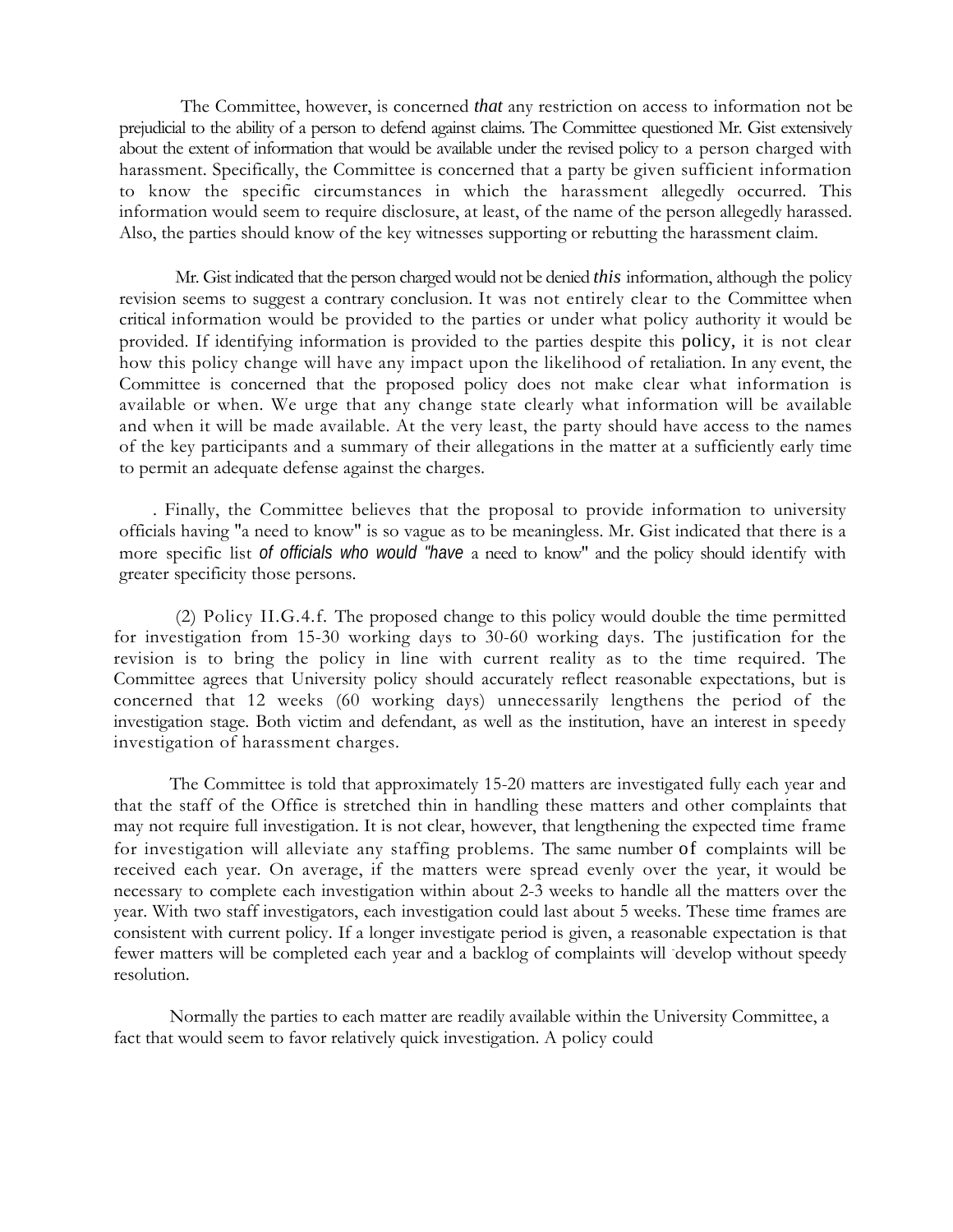include a proviso for special circumstances, such as when a party is on leave or otherwise absent for an extended period. Understanding, however, that there may be legitimate concerns that the Office is not now able to handle matters in the time frame currently allowed, the Committee believes that a more appropriate resolution is to hire a sufficient number of additional investigators to allow completion of the investigation within 3-6 weeks, as policy now provides.

cc: Faculty Advisory Committee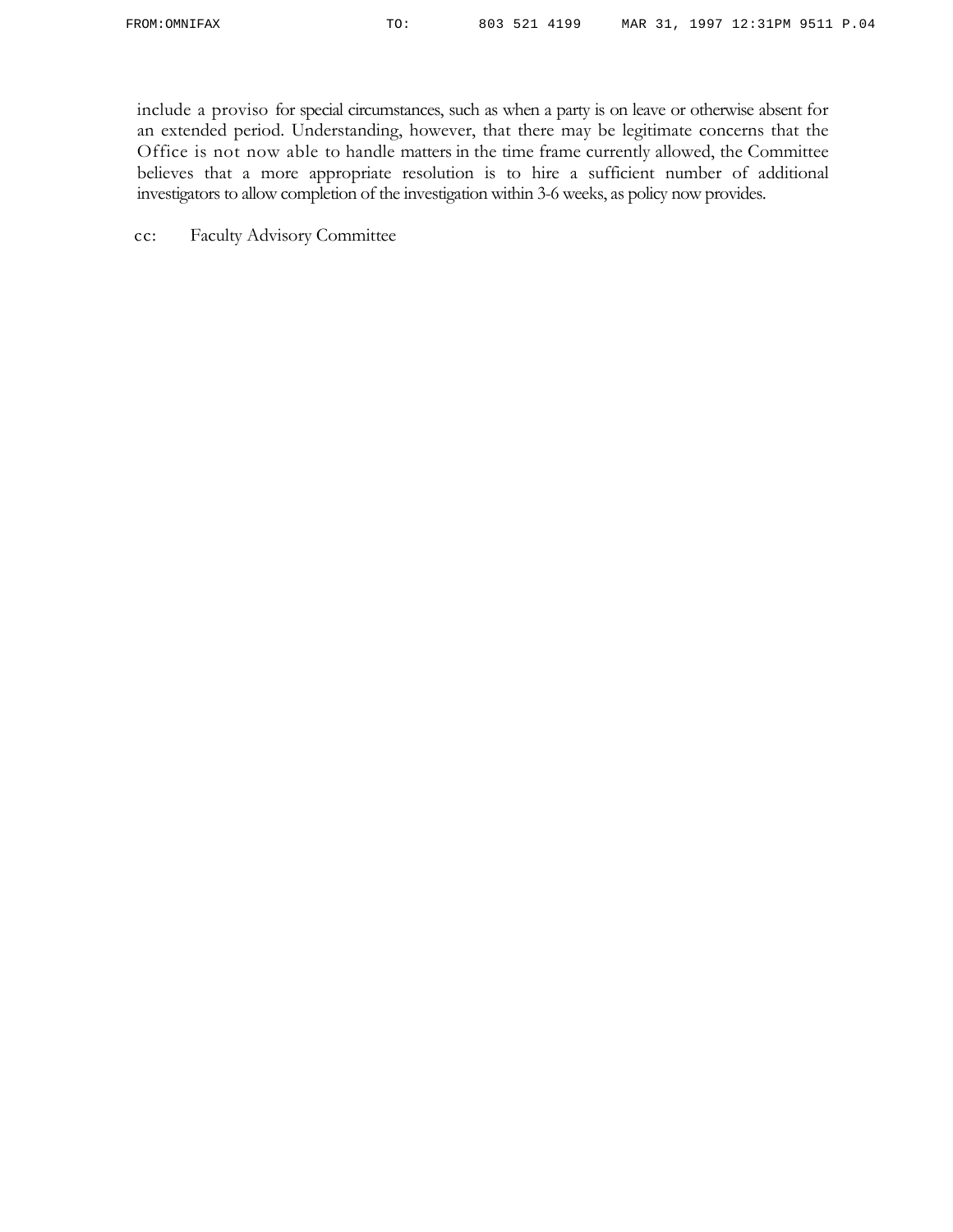Motion from R&R Committee

The R&R Committee moves that two paragraphs be omitted from page C-6 in the Regional Campuses Faculty Manual (dated 6/3/96, approved up to the Board of Trustees as of 9/17/96) as struck out below:

"For candidates receiving a vote the by the Committee not to recommend, the Chair will have a letter prepared stating:

'The Regional Campuses Tenure and Promotion Committee met on (date) and does not recommend you for (promotion to  $\qquad$  and/or tenure). ... upon by the Board of Trustees:

(start omission)

"If you wish to appeal the committee's action with regard to \_\_\_\_\_, you may do so in

AND...

"For candidates receiving a split vote with respect to tenure and promotion, the Chair will have a letter prepared for the candidate stating:

'The Regional Campuses Tenure and Promotion Committee met on (date) and recommends you for  $\Box$ , however has not recommend you for  $\Box$  at this time  $\Box$  upon by the Board of Trustees:

(start omission)

"If you wish to appeal the committee's action with regard to \_\_\_\_\_\_\_\_\_, you may do so in writing to me,

through the Office of the Vice Provost as outlines in the Regional Campuses Faculty Manual"

(end omission)